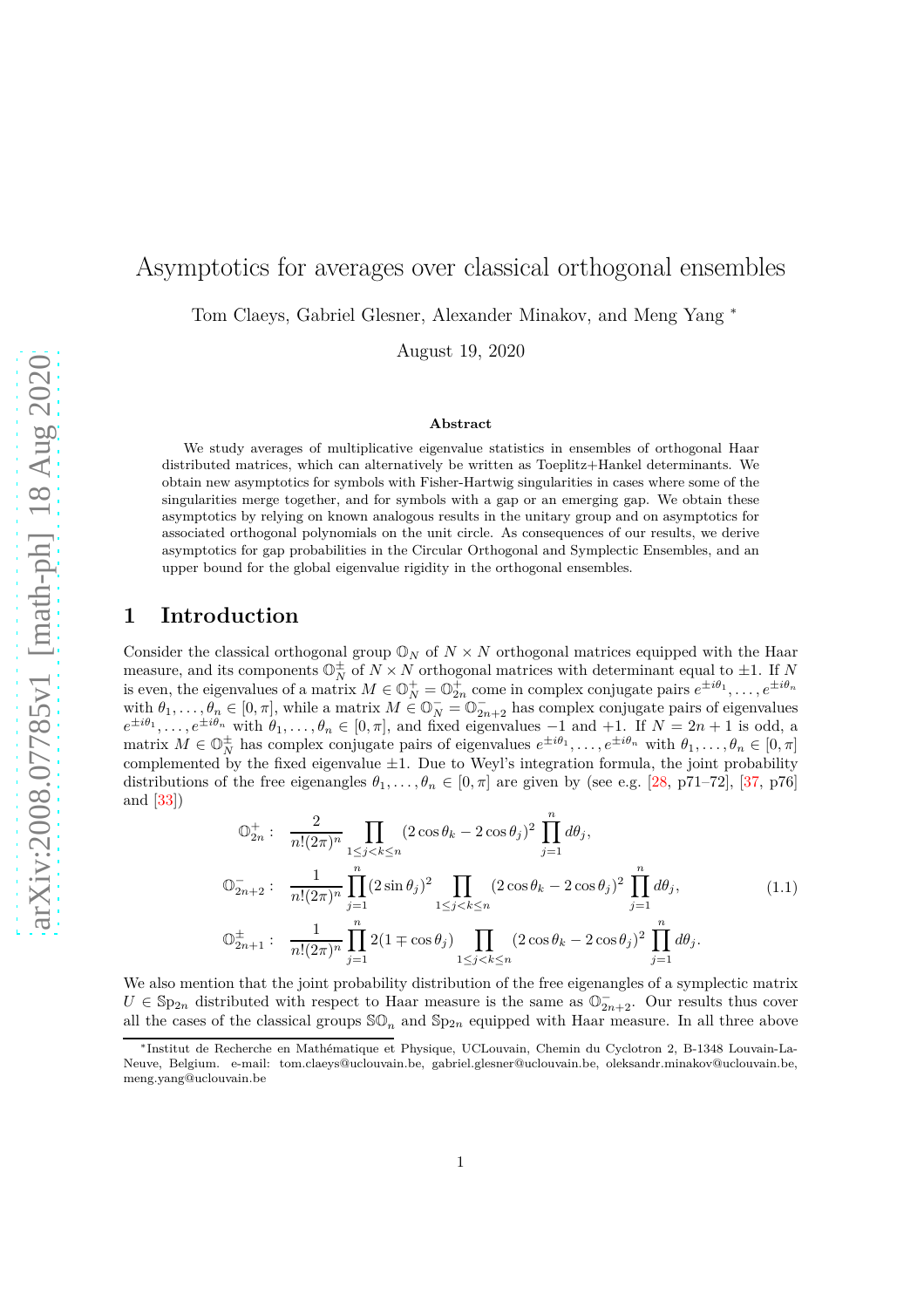cases, there are *n free variables*  $\theta_1, \ldots, \theta_n$ . We are interested in large *n* asymptotics for multiplicative averages of the form

<span id="page-1-3"></span>
$$
\mathbb{E}_n^{(j,\pm)}[f] := \mathbb{E}_{\mathbb{O}_{2n+j}^{\pm}} \prod_{k=1}^n f(e^{i\theta_k}) f(e^{-i\theta_k}),
$$
\n(1.2)

where f is an integrable function on the unit circle which we will call the *symbol*, and  $\mathbb{E}_{\mathbb{Q}^{\pm}}$  denotes the average with respect to [\(1.1\)](#page-0-0). In the notation at the left hand side, *j* is the number of fixed eigenvalues, *n* the number of free eigenangles, and  $\pm 1$  the determinant of the random matrix M. The 4 admissible values for the pair  $(j, \pm)$  are  $(0, +)$ ,  $(2, -)$ ,  $(1, +)$ , and  $(1, -)$ .

It is well understood that such averages can be written as determinants of matrices of Toeplitz+Hankel type [\[4,](#page-30-0) [28\]](#page-32-0). These determinants can in turn be expressed either in terms of Hankel determinants with Jacobi-type weights depending on f, or in terms of Toeplitz determinants and orthogonal polynomials on the unit circle with symbols depending on *f*, see [\[21\]](#page-31-0).

**Identities relating orthogonal and unitary ensembles.** Our approach will rely on a variant of such existing identities, which is particularly convenient for asymptotic analysis, and which allows us to write averages over orthogonal ensembles of a symbol *f* in terms of averages over the unitary group  $\mathbb{U}_N$  of Haar distributed  $N \times N$  unitary matrices for the symbol

<span id="page-1-0"></span>
$$
g(e^{it}) := f(e^{it})f(e^{-it})
$$
\n
$$
(1.3)
$$

and related orthogonal polynomials on the unit circle evaluated at  $\pm 1$ . Before stating these identities, let us recall that the eigenvalues  $e^{i\varphi_1}, \ldots, e^{i\varphi_N}$ , with  $\varphi_1, \ldots, \varphi_N \in [0, 2\pi)$ , of a Haar-distributed matrix *U* from the unitary group  $\mathbb{U}_N$  of  $N \times N$  unitary matrices, often referred to as the Circular Unitary Ensemble (CUE), have the joint probability distribution

<span id="page-1-4"></span>
$$
\mathbb{U}_N: \quad \frac{1}{(2\pi)^N N!} \prod_{1 \le k < j \le N} |e^{i\varphi_j} - e^{i\varphi_k}|^2 \prod_{j=1}^N d\varphi_j. \tag{1.4}
$$

Moreover, averages

<span id="page-1-1"></span>
$$
\mathbb{E}_N^{\mathbb{U}}[g] := \mathbb{E}_{\mathbb{U}_N} \det g(U) = \mathbb{E}_{\mathbb{U}_N} \prod_{j=1}^N g(e^{i\varphi_j}), \qquad (1.5)
$$

where g is a non-negative integrable function on the unit circle and where  $\mathbb{E}_{\mathbb{U}_N}$  denotes the average over the unitary group  $\mathbb{U}_N$ , can be written via Heine's identity as Toeplitz determinants: we have

<span id="page-1-2"></span>
$$
\mathbb{E}_N^{\mathbb{U}}[g] = \det (g_{j-k})_{j,k=0}^{N-1},
$$
\n(1.6)

where  $g_m$  is the *m*-th Fourier coefficient of *g*,

<span id="page-1-5"></span>
$$
g_m = \frac{1}{2\pi} \int_0^{2\pi} g(e^{it}) e^{-imt} dt.
$$
 (1.7)

We also need the monic orthogonal polynomials  $\Phi_N$  of degree *N* on the unit circle with respect to an integrable weight function  $g(e^{it}) \geq 0$ , characterized by the conditions

<span id="page-1-7"></span>
$$
\int_0^{2\pi} \Phi_N(e^{it}) e^{-ikt} g(e^{it}) dt = 0 \quad \text{for any integer } 0 \le k < N. \tag{1.8}
$$

These polynomials can, by their determinantal representations and Heine's identity, also be written as the averages

<span id="page-1-6"></span>
$$
\Phi_N(z) = \frac{\det \begin{pmatrix} g_{j-k} \\ z^k \end{pmatrix}_{j,k=0}^{N-1,N}}{\det(g_{j-k})_{j,k=0}^{N-1}} = \frac{\mathbb{E}_N^{\mathbb{U}}[(z-\cdot)g(\cdot)]}{\mathbb{E}_N^{\mathbb{U}}[g]}.
$$
(1.9)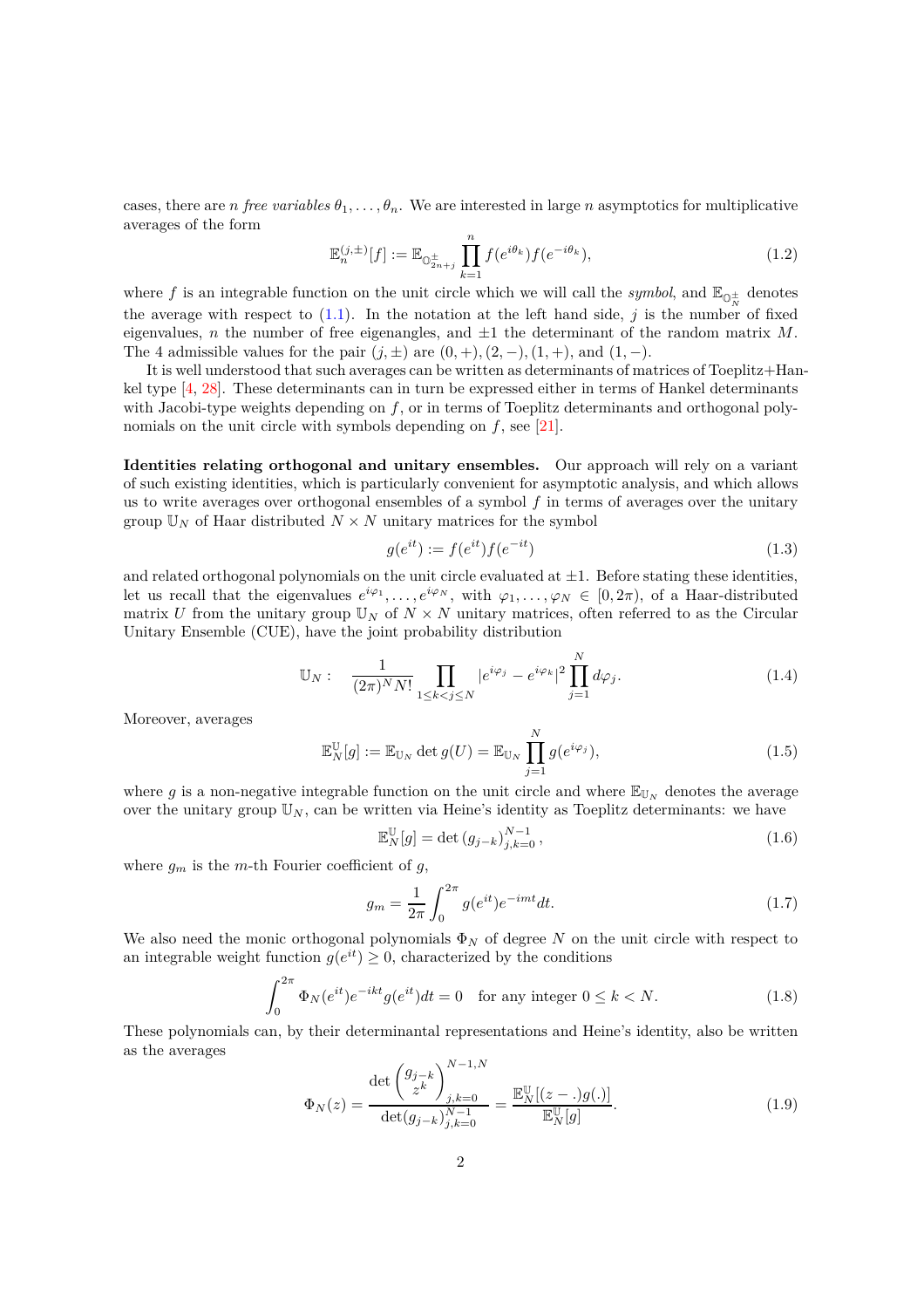In the next result, we express averages over the orthogonal ensembles in terms of averages over the unitary group and orthogonal polynomials, and this will be the starting point of our asymptotic analysis later on.

<span id="page-2-0"></span>**Proposition 1.1.** *Let f be a function on the unit circle which is such that g defined by* [\(1.3\)](#page-1-0) *is non-negative and integrable on*  $[0, 2\pi]$ *. Let*  $\Phi_k$  *be the degree k monic orthogonal polynomial on the unit circle with respect to the weight*  $g(e^{it})$ *. Then for all positive integers n*,

$$
\mathbb{E}_{n}^{(0,+)}[f] = \left[\frac{\mathbb{E}_{2n}^{\mathbb{U}}[g]}{-\Phi_{2n-1}(1)\Phi_{2n-1}(-1)}\right]^{1/2}, \n\mathbb{E}_{n}^{(2,-)}[f] = \left[\Phi_{2n}(1)\Phi_{2n}(-1)\mathbb{E}_{2n}^{\mathbb{U}}[g]\right]^{1/2}, \n\mathbb{E}_{n}^{(1,\pm)}[f] = \left[\frac{\Phi_{2n}(\pm 1)}{\Phi_{2n}(\mp 1)}\mathbb{E}_{2n}^{\mathbb{U}}[g]\right]^{1/2}.
$$
\n(1.10)

**Asymptotics for averages in orthogonal ensembles.** There is a vast literature on asymptotics for Toeplitz determinants, and large  $N$  asymptotics for  $(1.5)$ – $(1.6)$  are well understood for large classes of complex-valued symbols *q*. The most classical result in this context is Szegő's strong limit theorem, which states that [\[38,](#page-32-3) [31,](#page-32-4) [32\]](#page-32-5) with  $g(e^{it}) = e^{V(e^{it})}$  and *V* sufficiently smooth on the unit circle, as  $N \to \infty$ ,

$$
\det (g_{j-k})_{j,k=0}^{N-1} = e^{NV_0} e^{\sum_{k=1}^{\infty} kV_k V_{-k}} (1 + o(1)) \quad \text{with } V_k = \frac{1}{2\pi} \int_0^{2\pi} V(e^{it}) e^{-ikt} dt. \tag{1.11}
$$

More precisely, this holds for any *V* such that  $\sum_{k=1}^{\infty} k|V_k|^2 < \infty$ . More general results allow for symbols which vanish on an arc of the unit circle [\[40\]](#page-32-6) or for the presence of Fisher-Hartwig singularities, which are combinations of root-type singularities with jump discontinuities. Such symbols have a long history [\[6,](#page-30-1) [7,](#page-30-2) [11,](#page-31-1) [15,](#page-31-2) [23,](#page-31-3) [25,](#page-31-4) [36,](#page-32-7) [40\]](#page-32-6), and asymptotics for the associated Toeplitz determinants are now completely understood in the large *N* limit, as long as the symbol does not depend on *N* [\[21\]](#page-31-0). In cases where the symbol depends on *N*, various interesting transitions in the large *N* asymptotics can take place, such as the emergence of a Fisher-Hartwig singularity  $[42, 19]$  $[42, 19]$ , the emergence of an arc of vanishing [\[18,](#page-31-6) [17\]](#page-31-7), or the merging of Fisher-Hartwig singularities [\[20,](#page-31-8) [24\]](#page-31-9).

Large *N* asymptotics for the analogues in the orthogonal ensembles  $\mathbb{O}_N^{\pm}$ , namely [\(1.2\)](#page-1-3), are also known for fixed symbols (i.e. independent of *N*) with Fisher-Hartwig singularities, see [\[21,](#page-31-0) Theorem 1.25] for the most complete result in this respect and  $[4, 8, 9, 10]$  $[4, 8, 9, 10]$  $[4, 8, 9, 10]$  $[4, 8, 9, 10]$  $[4, 8, 9, 10]$  $[4, 8, 9, 10]$  for earlier developments. However, the picture for averages in  $\mathbb{O}_N^{\pm}$  is incomplete because, as far as we know, asymptotics are not known for symbols vanishing on an arc, and no results are available about transition asymptotics in situations where either several singularities approach each other in the large *N* limit (except for the results from [\[27\]](#page-31-11) obtained simultaneously with ours, see Remark [2.4](#page-5-0) below), or parameters tune in such a way that a gap in the support emerges as  $N \to \infty$ . The objective in this paper is to complete this task. In order to avoid technical and notational complications, we restrict ourselves to non-negative real-valued symbols *g*, although some of the results could be generalized to complex-valued symbols.

**Outline for the rest of the paper.** After stating our main results in Section [2,](#page-3-0) we will prove Proposition [1.1](#page-2-0) in Section [3.](#page-11-0) In Section [4,](#page-12-0) we will analyze orthogonal polynomials on the unit circle for symbols with Fisher-Hartwig singularities, which possibly merge in the large degree limit, and this will allow us to prove Theorem [2.1](#page-4-0) and Theorem [2.2](#page-5-1) below. In Section [5,](#page-20-0) we will analyze the case of symbols with a gap or an emerging gap, and this will lead us to the proof of Theorem [2.5.](#page-6-0) In Section [6,](#page-27-0) we will study gap probabilities and global rigidity of eigenvalues in  $\mathbb{O}_n^{(j,\pm)}$  and prove Theorem [2.12.](#page-10-0)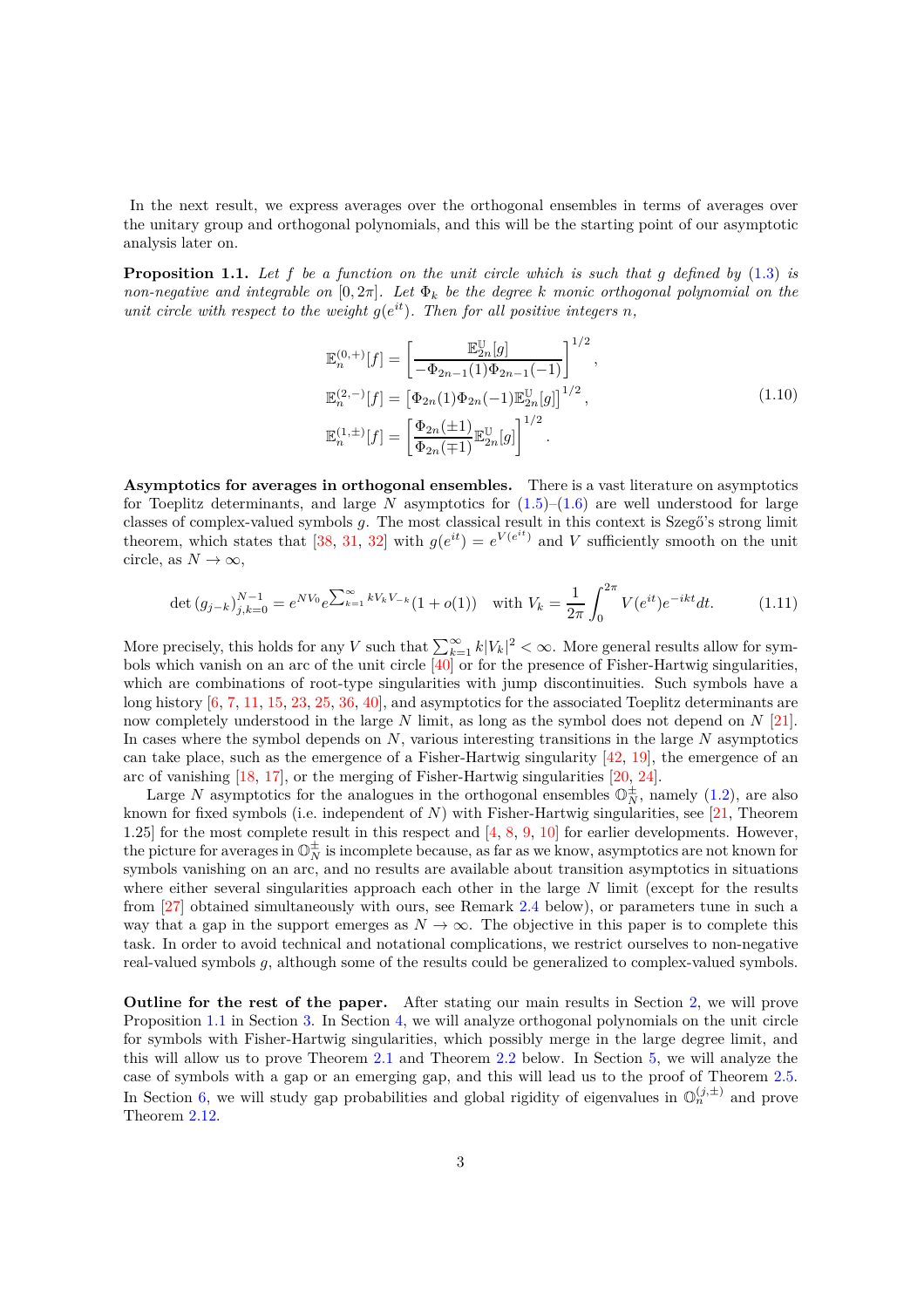### <span id="page-3-0"></span>**2 Statement of results**

#### **2.1 Symbols with Fisher-Hartwig singularities**

Let *V* be an analytic function in a neighborhood of the unit circle which is real-valued on the unit circle and such that  $V(e^{it}) = V(e^{-it})$ , and let  $0 < t_1 < \ldots < t_m < \pi$ , with  $m \in \mathbb{N}$ . For any  $j = 0, 1, \ldots, m, m + 1$ , we have parameters  $\alpha_j \geq 0$  and for any  $j = 1, \ldots, m$  we have parameters  $\beta_i \in i\mathbb{R}$ . We will consider symbols *f* such that *g* given by [\(1.3\)](#page-1-0) is of the form

$$
g(e^{it}) = e^{V(e^{it})}|e^{it} - 1|^{2\alpha_0}|e^{it} + 1|^{2\alpha_{m+1}} \times \prod_{j=1}^{m} \left(\frac{e^{it}}{e^{i(\pi+t_j)}}\right)^{\beta_j} \left(\frac{e^{-it}}{e^{i(\pi+t_j)}}\right)^{\beta_j} |e^{it} - e^{it_j}|^{2\alpha_j} |e^{it} - e^{-it_j}|^{2\alpha_j}, \quad (2.1)
$$

where  $z^{\beta} = |z|^{\beta} e^{i\beta \arg z}$  with  $-\pi < \arg z \leq \pi$ . This is one of the standard forms of a positive symbol with Fisher-Hartwig singularities, symmetric with respect to the real line and having singularities at the points  $e^{\pm it_j}$ ,  $j = 1, \ldots, m$ , and at the points  $\pm 1$ . These singularities are combinations of jump and root singularities whose nature depends on the parameters  $\alpha_j$ ,  $\beta_j$ . For instance, if we set  $m = 1, \ \alpha_0 = \alpha_1 = \alpha_2 = 0, \ V \equiv 0, \text{ then } g \text{ is piece-wise constant: } g(e^{it}) = e^{-2it_1\beta_1} \text{ for } |t| > t_1 \text{ and } g \text{ is the same.}$  $g(e^{it}) = e^{-2it_1\beta_1}e^{2i\pi\beta_1}$  for  $|t| < t_1$ . Note that the symmetry with respect to the real line excludes the possibility of having jump singularities (with non-zero parameters  $\beta_0$ ,  $\beta_{m+1}$ ) at  $\pm 1$ .

If  $V, m, t_j, \alpha_j, \beta_j$  are independent of  $N$ , large  $N$  asymptotics for  $\mathbb{E}_N^{\mathbb{U}}[g] = \det (g_{j-k})_{j,k=0}^{n-1}$  were obtained in [\[21\]](#page-31-0) (in more general situations where the symbol is complex and not necessarily symmetric with respect to the real line, where *V* is not necessarily analytic, and where  $\alpha_j > -1/2$  is allowed to be negative). Translating the results from  $\left[23\right]$  (see also  $\left[21\right]$  for a more general result) to our setting, we have

<span id="page-3-2"></span><span id="page-3-1"></span>
$$
\mathbb{E}_{2n}^{\mathbb{U}}[g] = E^2 e^{2nV_0} (2n)^{\alpha_0^2 + \alpha_{m+1}^2 + 2\sum_{j=1}^m (\alpha_j^2 - \beta_j^2)} (1 + o(1)),\tag{2.2}
$$

as  $n \to \infty$ , with *E* given by

<span id="page-3-3"></span>
$$
E = e^{\frac{1}{2}\sum_{k=1}^{+\infty}kV_{k}^{2}}e^{2i\sum_{j=1}^{m}\alpha_{j}\sum_{k=1}^{m}t_{k}\beta_{k}}e^{-2\pi i\sum_{1\leq j<\leq m}\alpha_{j}\beta_{k}}e^{-\pi i\sum_{j=1}^{m}\alpha_{j}\beta_{j}}
$$
  
\n
$$
\times \prod_{j=1}^{m}\frac{|G(1+\alpha_{j}+\beta_{j})|^{2}}{G(1+2\alpha_{j})}\frac{e^{2i\beta_{j}\sum_{k=1}^{+\infty}V_{k}\sin kt_{j}}{e^{\alpha_{j}(V(z_{j})-V_{0})}}|2\sin t_{j}|^{-(\alpha_{j}^{2}+\beta_{j}^{2})}
$$
  
\n
$$
\times \prod_{1\leq j<\leq k\leq m}\left|2\sin\frac{t_{j}-t_{k}}{2}\right|^{2(\beta_{j}\beta_{k}-\alpha_{j}\alpha_{k})}\left|2\sin\frac{t_{j}+t_{k}}{2}\right|^{-2(\beta_{j}\beta_{k}+\alpha_{j}\alpha_{k})}
$$
  
\n
$$
\times 2^{-\alpha_{0}\alpha_{m}}e^{i(\alpha_{0}+\alpha_{m+1})\sum_{j=1}^{m}t_{j}\beta_{j}}e^{-\pi i\alpha_{0}\sum_{j=1}^{m}\beta_{j}}
$$
  
\n
$$
\times \frac{G(1+\alpha_{0})}{G(1+2\alpha_{0})^{\frac{1}{2}}}e^{-\frac{1}{2}\alpha_{0}(V(1)-V_{0})}\frac{G(1+\alpha_{m+1})}{G(1+2\alpha_{m+1})^{\frac{1}{2}}}e^{-\frac{1}{2}\alpha_{m+1}(V(-1)-V_{0})}
$$
  
\n
$$
\times \prod_{j=1}^{m}\left|2\sin\frac{t_{j}}{2}\right|^{-2\alpha_{0}\alpha_{j}}\left|2\cos\frac{t_{j}}{2}\right|^{-2\alpha_{m+1}\alpha_{j}},
$$

where *G* is Barnes's *G* function. It follows from the techniques used in [\[21\]](#page-31-0) that these asymptotics are valid uniformly for  $\alpha$  in compact subsets of  $(-1/2, \infty)$ ,  $\beta$  in compact subsets of *i*R, and as long as the distance between the singularities  $e^{\pm it_j}$  remains bounded from below.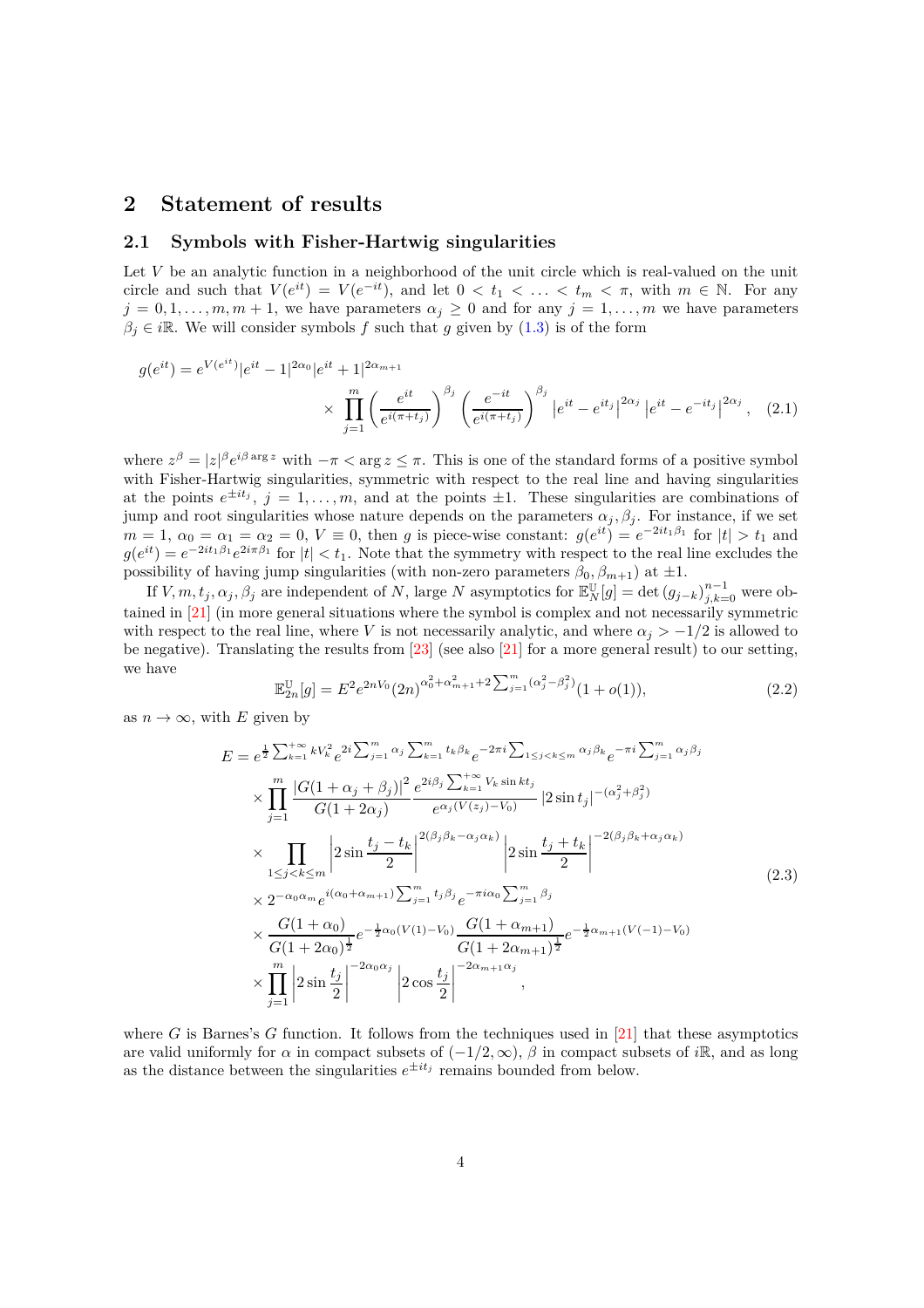One possible choice of  $f$  leading through  $(1.3)$  to  $(2.1)$  is the positive square root of  $g$ , namely

$$
f(e^{it}) = e^{\frac{1}{2}V(e^{it})}|e^{it} - 1|^{\alpha_0}|e^{it} + 1|^{\alpha_{m+1}} \times \prod_{j=1}^{m} \left(\frac{e^{it}}{e^{i(\pi+t_j)}}\right)^{\beta_j/2} \left(\frac{e^{-it}}{e^{i(\pi+t_j)}}\right)^{\beta_j/2}|e^{it} - e^{it_j}|^{\alpha_j}|e^{it} - e^{-it_j}|^{\alpha_j}.
$$
 (2.4)

The following result, which we will prove in Section [4,](#page-12-0) describes the large *n* asymptotics of [\(1.2\)](#page-1-3), in terms of [\(1.5\)](#page-1-1), in the case of a symbol with Fisher-Hartwig singularities, and holds uniformly in the position of the singularities, as long as they do not approach  $\pm 1$  too fast as  $n \to \infty$ .

<span id="page-4-0"></span>**Theorem 2.1.** Let  $m \in \mathbb{N}$ ,  $0 < t_1 < \ldots < t_m < \pi$ ,  $\alpha_j \geq 0$  for  $j = 0, \ldots, m + 1$ ,  $\beta_j \in i\mathbb{R}$  for  $j = 1, \ldots, m$ *, and let*  $V$  *be analytic in a neighborhood of the unit circle, real-valued on the unit circle* and such that  $V(e^{it}) = V(e^{-it})$ , with Laurent series  $V(z) = \sum_{k=-\infty}^{\infty} V_k z^k$  and  $V_k = V_{-k} \in \mathbb{R}$ . Let f be such that g is of the form [\(2.1\)](#page-3-1). There exists  $M > 0$  such that as  $n \to \infty$ , uniformly in the region  $\frac{M}{n} < t_1 < \ldots < t_m < \pi - \frac{M}{n}$ , we have

<span id="page-4-2"></span>
$$
\mathbb{E}_{n}^{(0,+)}[f] = C_{n} \left( \mathbb{E}_{2n}^{\mathbb{U}}[g] \right)^{1/2} \left( 1 + \mathcal{O} \left( \frac{1}{n \min\{t_{1}, \pi - t_{m}\}} \right) \right),
$$
  
\n
$$
\mathbb{E}_{n}^{(2,-)}[f] = C_{n}^{-1} \left( \mathbb{E}_{2n}^{\mathbb{U}}[g] \right)^{1/2} \left( 1 + \mathcal{O} \left( \frac{1}{n \min\{t_{1}, \pi - t_{m}\}} \right) \right),
$$
  
\n
$$
\mathbb{E}_{n}^{(1,\pm)}[f] = \widetilde{C}_{n}^{\pm 1} \left( \mathbb{E}_{2n}^{\mathbb{U}}[g] \right)^{1/2} \left( 1 + \mathcal{O} \left( \frac{1}{n \min\{t_{1}, \pi - t_{m}\}} \right) \right),
$$
\n(2.5)

*where*

<span id="page-4-3"></span>
$$
C_{n} = \frac{2^{\alpha_{0} + \alpha_{m+1}}}{n^{\frac{\alpha_{0} + \alpha_{m+1}}{2}} \sqrt{\pi}} \Gamma\left(\frac{1}{2} + \alpha_{0}\right)^{\frac{1}{2}} \Gamma\left(\frac{1}{2} + \alpha_{m+1}\right)^{\frac{1}{2}} e^{\frac{1}{4}(V(1) + V(-1) - 2V_{0})} \prod_{j=1}^{m} \left[ (2\sin t_{j})^{\alpha_{j}} e^{-i\beta_{j}t_{j}} e^{\frac{i\pi}{2}\beta_{j}} \right],
$$
  

$$
\widetilde{C}_{n} = n^{\frac{\alpha_{0} - \alpha_{m+1}}{2}} \frac{\Gamma\left(\frac{1}{2} + \alpha_{m+1}\right)^{\frac{1}{2}}}{\Gamma\left(\frac{1}{2} + \alpha_{0}\right)^{\frac{1}{2}}} e^{\frac{1}{4}(V(-1) - V(1))} \prod_{j=1}^{m} \left[ \left(\tan \frac{t_{j}}{2}\right)^{-\alpha_{j}} e^{-\frac{i\pi}{2}\beta_{j}} \right].
$$
\n(2.6)

In the case where *m*, the positions of the singularities  $t_j$ , and the values of the parameters  $\alpha_j$ ,  $\beta_j$ are independent of  $n$ , we can write the above results in a more explicit form by substituting  $(2.2)$ [\(2.3\)](#page-3-3). This yields

<span id="page-4-1"></span>
$$
\mathbb{E}_{n}^{(0, +)}[f] = C_{n} E e^{nV_{0}} (2n)^{(\alpha_{0}^{2} + \alpha_{m+1}^{2})/2 + \sum_{j=1}^{m} (\alpha_{j}^{2} - \beta_{j}^{2})} (1 + o(1)),
$$
  
\n
$$
\mathbb{E}_{n}^{(2,-)}[f] = C_{n}^{-1} E e^{nV_{0}} (2n)^{(\alpha_{0}^{2} + \alpha_{m+1}^{2})/2 + \sum_{j=1}^{m} (\alpha_{j}^{2} - \beta_{j}^{2})} (1 + o(1)),
$$
  
\n
$$
\mathbb{E}_{n}^{(1,\pm)}[f] = \widetilde{C}_{n}^{\pm 1} E e^{nV_{0}} (2n)^{(\alpha_{0}^{2} + \alpha_{m+1}^{2})/2 + \sum_{j=1}^{m} (\alpha_{j}^{2} - \beta_{j}^{2})} (1 + o(1)).
$$
\n(2.7)

Here, we recover  $[21,$  Theorem 1.25] in the case of a positive symbol  $f$  (to see this, one needs to use the doubling formula for Barnes' *G*-function, see [\[21,](#page-31-0) formula (2.39)]).

Let us now consider in more detail the situation where the positions of the Fisher-Hartwig singularities are allowed to vary with *n*. This includes in particular situations where singularities merge in the large *n* limit or converge to  $\pm 1$ . For notational convenience, we now set  $\alpha_0 = \alpha_{m+1} = 0$  in [\(1.3\)](#page-1-0), but one should note that we can do this without loss of generality because we will now allow  $t_1 = 0$  and  $t_m = \pi$ . Although we expect [\(2.7\)](#page-4-1) to hold whenever the distance between singularities decays slower than  $1/n$ , the main obstacle to prove this, is that strong asymptotics (including the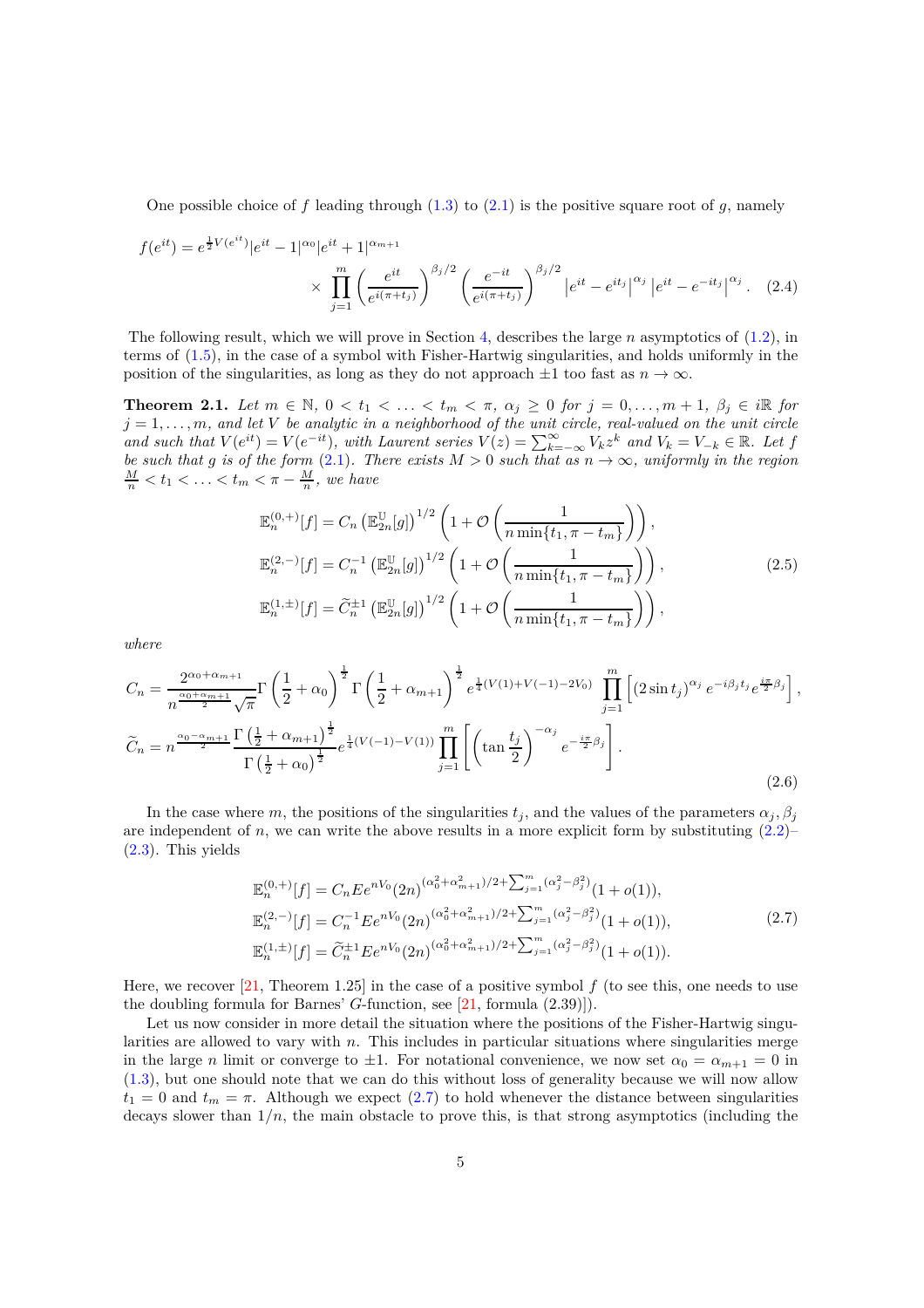value of the multiplicative constant) for  $\mathbb{E}_{2n}^{\mathbb{U}}[g]$  have not been established, except for  $m = 1$  [\[20\]](#page-31-8), when they are related to the Painlevé V equation. Weak asymptotics, without explicit value for the multiplicative constant, have been obtained in general [\[24\]](#page-31-9). The result of [\[24\]](#page-31-9) translated to our setting is

$$
\mathbb{E}_{2n}^{\mathbb{U}}[g] = F^2 e^{2nV_0} (2n)^{\sum_{j=1}^m (2\alpha_j^2 - 2\beta_j^2)} \prod_{j=1}^m \left( \sin t_j + \frac{1}{n} \right)^{-2\alpha_j^2 - 2\beta_j^2} e^{\mathcal{O}(1)}
$$
(2.8)

as  $n \to \infty$ , uniformly for  $0 < t_1 < \ldots < t_m < \pi$ , with

<span id="page-5-2"></span>
$$
F = \prod_{1 \le j < k \le m} \left( \frac{1}{\sin \frac{t_k - t_j}{2} + \frac{1}{n}} \right)^{2(\alpha_j \alpha_k - \beta_j \beta_k)} \left( \frac{1}{\sin \frac{t_j + t_k}{2} + \frac{1}{n}} \right)^{2(\alpha_j \alpha_k + \beta_j \beta_k)}.
$$
\n(2.9)

We can substitute this in [\(2.5\)](#page-4-2) to obtain weak large *n* asymptotics for  $\mathbb{E}_n^{(j,\pm)}[f]$ , uniformly for  $\frac{M}{n} < t_1 < \ldots < t_m < \pi - \frac{M}{n}$ , but we can moreover extend this to cases where  $t_1 \leq \frac{M}{n}$  or  $t_m \geq \pi - \frac{M}{n$ This is the content of our next result, which we will also prove in Section [4.](#page-12-0)

<span id="page-5-1"></span>**Theorem 2.2.** Let  $m \in \mathbb{N}$ ,  $0 \le t_1 < \ldots < t_m \le \pi$ ,  $\alpha_0 = \alpha_{m+1} = 0$ ,  $\alpha_j \ge 0$ ,  $\beta_j \in i\mathbb{R}$  for  $j = 1, \ldots, m$ , *and let V be analytic in a neighborhood of the unit circle, real-valued on the unit circle and such that*  $V(e^{it}) = V(e^{-it})$ , with Laurent series  $V(z) = \sum_{k=-\infty}^{\infty} V_k z^k$  and  $V_k = V_{-k} \in \mathbb{R}$ . Let f be such that *g is of the form* [\(2.1\)](#page-3-1). Then we have uniformly over the entire region  $0 < t_1 < \ldots < t_m < \pi$ , as  $n \to \infty$ ,

<span id="page-5-3"></span>
$$
\mathbb{E}_{n}^{(0,+)}[f] = F e^{nV_{0}} \prod_{j=1}^{m} n^{\alpha_{j}^{2} - \beta_{j}^{2}} \left( \sin t_{j} + \frac{1}{n} \right)^{\alpha_{j} - \alpha_{j}^{2} - \beta_{j}^{2}} \times e^{\mathcal{O}(1)},
$$
\n
$$
\mathbb{E}_{n}^{(2,-)}[f] = F e^{nV_{0}} \prod_{j=1}^{m} n^{\alpha_{j}^{2} - \beta_{j}^{2}} \left( \sin t_{j} + \frac{1}{n} \right)^{-\alpha_{j} - \alpha_{j}^{2} - \beta_{j}^{2}} \times e^{\mathcal{O}(1)},
$$
\n
$$
\mathbb{E}_{n}^{(1,\pm)}[f] = F e^{nV_{0}} \prod_{j=1}^{m} n^{\alpha_{j}^{2} - \beta_{j}^{2}} \left( \sin \frac{t_{j}}{2} + \frac{1}{n} \right)^{\mp \alpha_{j} - \alpha_{j}^{2} - \beta_{j}^{2}} \left( \cos \frac{t_{j}}{2} + \frac{1}{n} \right)^{\pm \alpha_{j} - \alpha_{j}^{2} - \beta_{j}^{2}} \times e^{\mathcal{O}(1)},
$$
\n(2.10)

with *F* given by  $(2.9)$ *. Here*  $e^{\mathcal{O}(1)}$  denotes a function which is uniformly bounded and bounded away *from* 0 *as*  $n \to \infty$ *. These results are also uniform for*  $\alpha_j$  *and*  $\beta_j$  *in compact subsets of*  $[0, +\infty)$  *and i*R *respectively.*

**Remark 2.3.** *The factors*  $\sin t_j + \frac{1}{n}$  *have to be interpreted as follows: whenever*  $t_j$  *does not converge too rapidly to* 0 *or*  $\pi$  *as*  $n \to \infty$ *, the sine is the dominant term; if*  $t_j \to 0$  *or*  $t_j \to \pi$  *as*  $n \to \infty$  *with* speed of convergence faster than  $\frac{1}{n}$ , the term  $\frac{1}{n}$  will be dominant. Similarly for the factors  $\sin \frac{t_j}{2} + \frac{1}{n}$  $as t_j \to 0$  and  $\cos \frac{t_j}{2} + \frac{1}{n}$  as  $t_j \to \pi$ .

<span id="page-5-0"></span>**Remark 2.4.** *As mentioned before, one of the problems in determining the explicit value of the*  $e^{\mathcal{O}(1)}$  factor lies in the asymptotics for  $\mathbb{E}_n^{\mathbb{U}}[g]$ , which are known only up to a multiplicative constant  $as n \rightarrow \infty$ . In the case  $m = 1$  where we have only two singularities, this multiplicative constant can *be evaluated explicitly in terms of quantities related to a solution of the fifth Painlevé equation [\[20\]](#page-31-8)*. *Simultaneously with this work, Forkel and Keating* [\[27\]](#page-31-11) *evaluated the*  $e^{O(1)}$  *factor in* [\(2.10\)](#page-5-3) *explicitly in terms of the same Painlevé V solution when*  $m = 2$ , as long as the singularities  $e^{\pm it_1}$ ,  $e^{\pm it_2}$  do not *approach* ±1*. When there are more than two singularities approaching each other, one might expect a multiplicative constant connected to a generalization of the fifth Painlev´e equation, but the problem of evaluating the constant remains open.*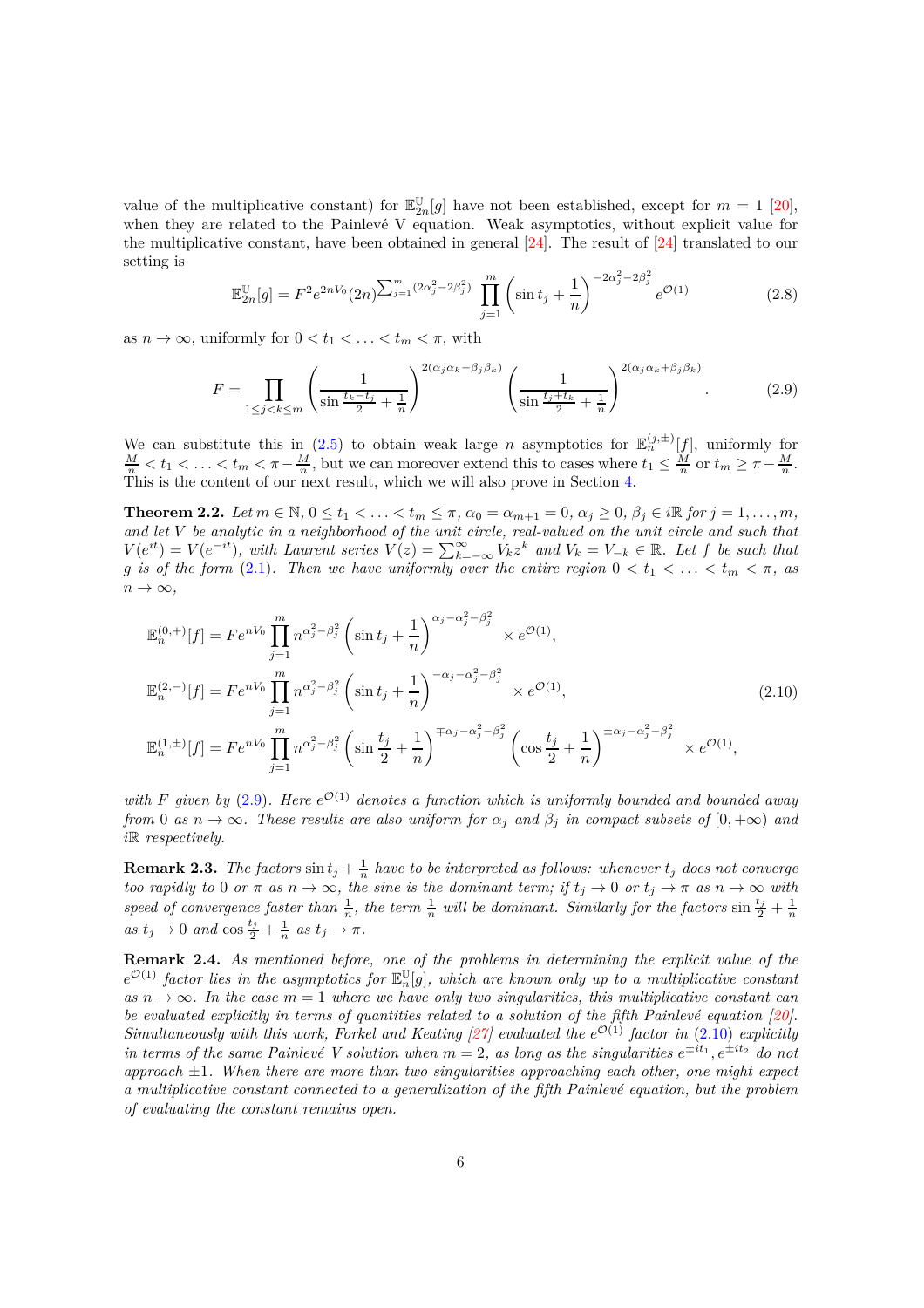#### **2.2 Symbols with a gap or an emerging gap**

Next, we take  $s \geq 0$  and  $t_0 \in (0, \pi)$ . We consider symbols f such that g, defined by [\(1.3\)](#page-1-0), is of the form

<span id="page-6-2"></span>
$$
g(e^{it}) = e^{V(e^{it})} \times \begin{cases} 1 & \text{for } 0 \le |t| \le t_0, \\ s & \text{for } t_0 < |t| \le \pi, \end{cases} \tag{2.11}
$$

and suppose that  $V$  is, as before, real on the unit circle, and analytic in a neighborhood of the unit circle. Note that in view of [\(1.3\)](#page-1-0), we have  $V(e^{it}) = V(e^{-it})$ . For  $s > 0$  fixed, this is (up to a multiplicative constant) a special case of a symbol with two Fisher-Hartwig singularities  $(m = 1,$  $\alpha_1 = 0$ ). However, the limit  $s \to 0$  corresponds to  $\beta_1 \to -i\infty$ , and the results stated before do not remain valid in this limit. To state our results, we need the Fourier coefficients  $V_k$  of the function

<span id="page-6-1"></span>
$$
\widetilde{V}(e^{it}) := V(e^{2i \arcsin(\sin \frac{t_0}{2} \sin \frac{t}{2})}).\tag{2.12}
$$

In the cases where either  $s = 0$ , or  $s$  depends on  $N$  and  $s \to 0$  sufficiently fast as  $N \to \infty$ , such that  $s \leq (\tan \frac{t_0}{4})^{2N}$ , asymptotics for  $\mathbb{E}_N^{\mathbb{U}}[g]$  were obtained in [\[17,](#page-31-7) Theorem 1.1]:

$$
\mathbb{E}_N^{\mathbb{U}}[g] = N^{-1/4} \left( \sin \frac{t_0}{2} \right)^{N^2} e^{-N\widetilde{V}_0 + \sum_{k=1}^{\infty} k\widetilde{V}_k \widetilde{V}_{-k}} \left( \cos \frac{t_0}{2} \right)^{-1/4} e^{\frac{1}{12} \log 2 + 3\zeta'(-1)} (1 + o(1)),
$$

as  $N \to \infty$ . Setting  $N = 2n$ , we have

<span id="page-6-3"></span>
$$
\mathbb{E}_{2n}^{\mathbb{U}}[g] = (2n)^{-1/4} \left(\sin\frac{t_0}{2}\right)^{4n^2} e^{-2n\widetilde{V}_0 + \sum_{k=1}^{\infty} k\widetilde{V}_k \widetilde{V}_{-k}} \left(\cos\frac{t_0}{2}\right)^{-1/4} e^{\frac{1}{12}\log 2 + 3\zeta'(-1)} (1+o(1)),\tag{2.13}
$$

as  $n \to \infty$  with either  $s = 0$  or  $s \to 0$  sufficiently fast such that  $s \leq (\tan \frac{t_0}{4})^{4n}$ . This result is moreover valid uniformly as  $t_0 \to \pi$ , as long as  $n(\pi - t_0) \to \infty$ .

We also need the function

$$
\delta(z) = \exp\left\{\frac{h(z)}{2\pi i} \int \frac{V(\zeta)d\zeta}{(\zeta-z)h(\zeta)}\right\}, \qquad \text{where } h(\zeta) = \left((\zeta - e^{it_0})(\zeta - e^{-it_0})\right)^{1/2}, \qquad (2.14)
$$

where  $\gamma$  denotes the counterclockwise oriented circular arc going from  $e^{-it_0}$  to  $e^{it_0}$  and passing through 1, and where *h* is determined by the conditions that it has a branch cut along the complementary circular arc going from  $e^{it_0}$  to  $e^{-it_0}$  and passing through  $-1$ , and that it is asymptotic to  $\zeta$ for large *ζ.* We will need in particular the values

$$
\delta_{-}(-1) := \lim_{z \to (-1)_{-}} \delta(z) = \exp\left(\frac{-\cos\frac{t_0}{2}}{\pi i} \int_{\gamma} \frac{V(\zeta) d\zeta}{(\zeta + 1)h(\zeta)}\right), \qquad \delta(\infty) = \exp\left\{\frac{-1}{2\pi i} \int_{\gamma} \frac{V(\zeta) d\zeta}{h(\zeta)}\right\},\,
$$

which are both positive. We will prove the following in Section [5.](#page-20-0)

<span id="page-6-0"></span>**Theorem 2.5.** *Let*  $t_0 \in (0, \pi)$ *, let V be real-valued on the unit circle, analytic in a neighborhood of the unit circle and such that*  $V(e^{it}) = V(e^{-it})$ *. Let*  $\tilde{V}_k$  *be the Fourier coefficients of*  $\tilde{V}$  *defined in* [\(2.12\)](#page-6-1). Let  $f$  *be such that*  $g$  *is of the form* [\(2.11\)](#page-6-2)*. Then, as*  $n \to \infty$ *, uniformly with respect to*  $0 \leq s \leq (\tan \frac{t_0}{4})^{4n}$ , we have

<span id="page-6-4"></span>
$$
\mathbb{E}_{n}^{(0,+)}[f] = C_{2n-1}^{-1} \left( \mathbb{E}_{2n}^{\mathbb{U}}[g] \right)^{1/2} (1 + o(1)),
$$
  
\n
$$
\mathbb{E}_{n}^{(2,-)}[f] = C_{2n} \left( \mathbb{E}_{2n}^{\mathbb{U}}[g] \right)^{1/2} (1 + o(1)),
$$
  
\n
$$
\mathbb{E}_{n}^{(1,\pm)}[f] = \widetilde{C}_{2n}^{\pm 1} \left( \mathbb{E}_{2n}^{\mathbb{U}}[g] \right)^{1/2} (1 + o(1)),
$$
\n(2.15)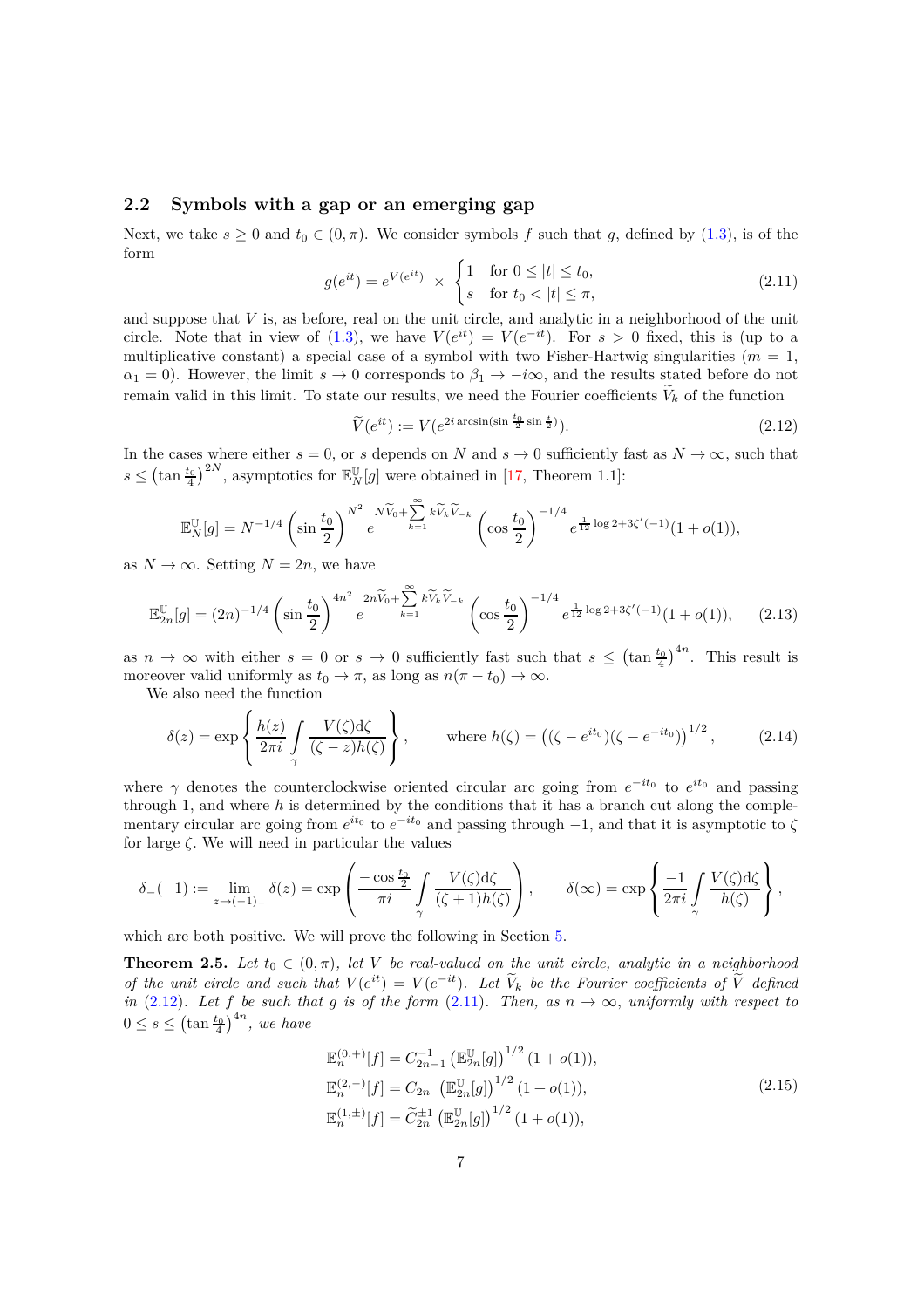*where*

$$
C_{2n-1} = 2^{2n - \frac{3}{4}} \left( \sin \frac{t_0}{4} \right)^n \left( \cos \frac{t_0}{4} \right)^{3n-1} e^{-\frac{1}{4}V(1)} \frac{\delta_{-}(-1)^{1/2}}{\delta(\infty)},
$$
  
\n
$$
C_{2n} = 2^{2n + \frac{1}{4}} \left( \sin \frac{t_0}{4} \right)^n \left( \cos \frac{t_0}{4} \right)^{3n+1} e^{-\frac{1}{4}V(1)} \frac{\delta_{-}(-1)^{1/2}}{\delta(\infty)},
$$
  
\n
$$
\widetilde{C}_{2n} = 2^{\frac{1}{4}} \left( \frac{\sin \frac{t_0}{4}}{\cos \frac{t_0}{4}} \right)^{n + \frac{1}{2}} \frac{e^{-\frac{1}{4}V(1)}}{\delta_{-}(-1)^{1/2}}.
$$
\n(2.16)

*These asymptotics are also valid as*  $t_0 \to \pi$  *in such a way that*  $n(\pi - t_0) \to \infty$ *. The*  $o(1)$  *terms can be written as*  $\mathcal{O}((n(\pi - t_0))^{-1} + (n(\pi - t_0))^{-1/2} s(\tan \frac{t_0}{4})^{-4n}).$ 

Using the known asymptotics for  $\mathbb{E}_{2n}^{\text{U}}[g]$  given by [\(2.13\)](#page-6-3), we can write the above results in a more explicit form:

$$
\mathbb{E}_{n}^{(0,+)}[f] = \frac{2^{\frac{1}{6}}e^{\frac{1}{4}V(1)}\,\delta(\infty)\,e^{\frac{3}{2}\zeta'(-1)}\,e^{\frac{1}{2}\sum_{k=1}^{\infty}k\widetilde{V}_{k}\widetilde{V}_{-k}}}{\sqrt{\delta_{-}(-1)}\,\left(\sin\frac{t_{0}}{2}\right)^{\frac{1}{2}}\,\left(\cos\frac{t_{0}}{2}\right)^{1/8}}\cdot\frac{n^{-\frac{1}{8}}\,\left(\sin\frac{t_{0}}{2}\right)^{2n^{2}-n+\frac{1}{2}}\,e^{n\widetilde{V}_{0}}}{\left(1+\cos\frac{t_{0}}{2}\right)^{n-\frac{1}{2}}}(1+o(1)),
$$

$$
\mathbb{E}_{n}^{(2,-)}[f] = \frac{2^{\frac{1}{6}} e^{\frac{3}{2}\zeta'(-1)} \cos\frac{t_0}{4} \sqrt{\delta_{-}(-1)} e^{\frac{1}{2} \sum_{k=1}^{\infty} k \widetilde{V}_{k} \widetilde{V}_{-k}}}{e^{\frac{1}{4}V(1)} \delta(\infty) \left(\cos\frac{t_0}{2}\right)^{1/8}} \cdot n^{-\frac{1}{8}} \left(\sin\frac{t_0}{2}\right)^{2n^2+n} \left(1 + \cos\frac{t_0}{2}\right)^n e^{n\widetilde{V}_0}(1+o(1)),
$$

$$
\mathbb{E}_{n}^{(1,\pm)}[f] = \frac{2^{\pm \frac{1}{4}} e^{\frac{3}{2}\zeta'(-1)} e^{\mp \frac{1}{4}V(1)} e^{\frac{1}{2} \sum_{k=1}^{\infty} k \widetilde{V}_{k} \widetilde{V}_{-k}} \delta_{-}(-1)^{\mp 1/2}}{2^{\frac{1}{12}} \left(\cos \frac{t_{0}}{2}\right)^{1/8}} \cdot n^{-\frac{1}{8}} \left(\sin \frac{t_{0}}{2}\right)^{2n^{2} \pm n} \left(1 + \cos \frac{t_{0}}{2}\right)^{\mp n} e^{n \widetilde{V}_{0}} (1 + o(1)),
$$

where  $\zeta$  is Riemann's zeta function.

### **2.3 Gap probabilities and global rigidity**

The above results can be used to compute asymptotics for gap probabilities and generating functions in  $\mathbb{O}_n^{(j,\pm)}$  and also in the Circular Orthogonal Ensemble (COE) and in the Circular Symplectic Ensemble (CSE). These have the joint probability distributions

<span id="page-7-0"></span>
$$
C\beta E_N: \quad \frac{1}{Z_N^{[\beta]}} \prod_{1 \le k < j \le N} |e^{i\phi_j} - e^{i\phi_k}|^\beta \prod_{j=1}^N d\phi_j,\tag{2.17}
$$

where  $\beta = 1$  for the COE, and  $\beta = 4$  for the CSE. Recall from [\(1.4\)](#page-1-4) that  $\beta = 2$  corresponds to the CUE. Define the piecewise constant symbol

<span id="page-7-1"></span>
$$
g_{t_0,s}(e^{it}) = \begin{cases} s, & 0 \le |t| \le t_0, \\ 1, & t_0 < |t| \le \pi. \end{cases}
$$
 (2.18)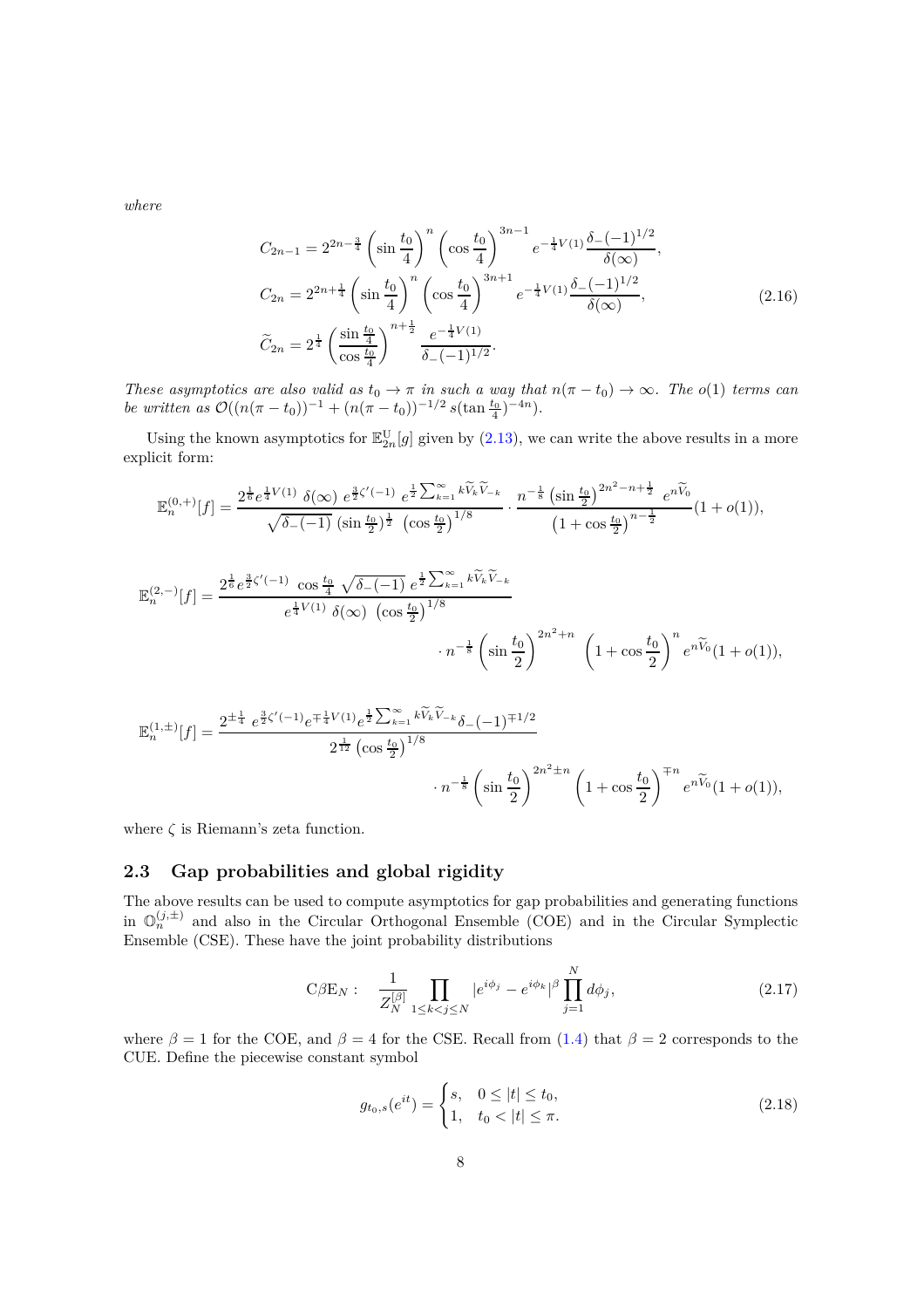The average

$$
E_N^{[\beta]}(t_0;s):=\mathbb{E}_{\text{C}\beta \to_N} \prod_{j=1}^N g_{t_0,s}(e^{i\phi_j})
$$

over  $(2.17)$  is the generating function for *occupancy numbers* of the arc between  $e^{it_0}$  and  $e^{-it_0}$  passing through 1, in the sense that

$$
E_N^{[\beta]}(t_0; s) = \sum_{m=0}^N s^m \mathbb{P}_{\text{C}\beta \to \text{N}} \left( \text{there are exactly } m \text{ eigenangles in } [-t_0, t_0] \right).
$$

Equivalently, for  $s \in (0, 1)$ ,  $E_N^{[\beta]}(t_0; s)$  is the probability that the thinned  $C\beta E_N$ , obtained by removing each eigenvalue independently with probability *s*, has no eigenangles in [−*t*0*, t*0]. Similarly, if we define

<span id="page-8-3"></span>
$$
f_{t_0,s}(e^{it}) = \begin{cases} 1, & t_0 < t < 2\pi, \\ s, & 0 \le t \le t_0, \end{cases}
$$
 (2.19)

we have the following identity in the orthogonal ensembles,

<span id="page-8-2"></span>
$$
E_n^{(j,\pm)}(t_0;s) := \mathbb{E}_n^{(j,\pm)}[f_{t_0,s}] = \sum_{m=0}^n s^m \mathbb{P}_{\mathbb{O}_{2n+j}^{\pm}} \text{ (there are exactly } m \text{ eigenangles in } (0,t_0) \text{)}. \tag{2.20}
$$

Equivalently, for  $s \in (0,1)$ ,  $E_n^{(j,\pm)}(t_0,s)$  is the probability that the thinned orthogonal ensemble  $\mathbb{O}_n^{(j,\pm)}$ , obtained by removing each free eigenangle  $\theta_k$ ,  $k = 1, \ldots, n$  independently with probability *s*, has no eigenvalues in  $(0, t_0)$ . The following identities relate the COE and CSE generating functions to those of the orthogonal ensembles  $\mathbb{O}_N^{\pm}$ , see [\[13,](#page-31-12) [14\]](#page-31-13):

<span id="page-8-0"></span>
$$
E_{2n+1}^{[1]}(t_0; s) = \frac{sE_n^{(2,-)}(t_0; s^2) + E_{n+1}^{(0,+)}(t_0; s^2)}{1+s},
$$
  
\n
$$
E_{2n}^{[1]}(t_0; s) = \frac{sE_n^{(1,+)}(t_0; s^2) + E_n^{(1,-)}(t_0; s^2)}{1+s},
$$
  
\n
$$
E_n^{[4]}(t_0; s) = \frac{1}{2} \left( E_n^{(1,+)}(t_0; s) + E_n^{(1,-)}(t_0; s) \right).
$$
\n(2.21)

To compute asymptotics for the right hand sides of the expressions in the case where  $s = 0$ , we can apply Theorem [2.5](#page-6-0) in the case  $V = 0$  and  $s = 0$ .

In Section [6.1,](#page-27-1) we will show that this yields asymptotics for the  $\mathbb{O}_N^{\pm}$ , COE and CSE gap probabilities which correspond to  $s = 0$ . Asymptotics for similar averages were established in [\[14\]](#page-31-13) in the microscopic regime where  $t_0$  is of the order of  $1/n$ . For  $t_0 \rightarrow 0$  at a slower rate, these asymptotics are new to the best of our knowledge.

<span id="page-8-1"></span>**Corollary 2.6.** *Let*  $t_0 \in (0, \pi)$ *. As*  $n \to \infty$ *, with fixed*  $t_0$  *or with*  $t_0 \to 0$  *in such a way that*  $nt_0 \rightarrow +\infty$ *,* 

$$
E_n^{(j,\pm)}(t_0;0) = 2^{-\frac{1}{12}} e^{\frac{3}{2}\zeta'(-1)} \left( \frac{\left(1+\sin\frac{t_0}{2}\right)^{\tilde{n}}}{2^{\frac{1}{4}} \left(\cos\frac{t_0}{2}\right)^{\tilde{n}}} \right)^{\epsilon_j^{\pm}} \frac{\left(\cos\frac{t_0}{2}\right)^{2\tilde{n}^2}}{\left(\tilde{n}\sin\frac{t_0}{2}\right)^{\frac{1}{8}}} (1+o(1)),\tag{2.22}
$$

*where*  $\tilde{n} = n + \frac{j-1}{2}$  and  $\epsilon_j^{\pm} = 1$  if  $+1$  is a fixed eigenvalue of  $\mathbb{O}_{2n+j}^{\pm}$  and  $\epsilon_j^{\pm} = -1$  otherwise. In other  $words, \epsilon_0^+ = -1, \epsilon_1^+ = 1, \epsilon_1^- = -1, \epsilon_2^- = 1.$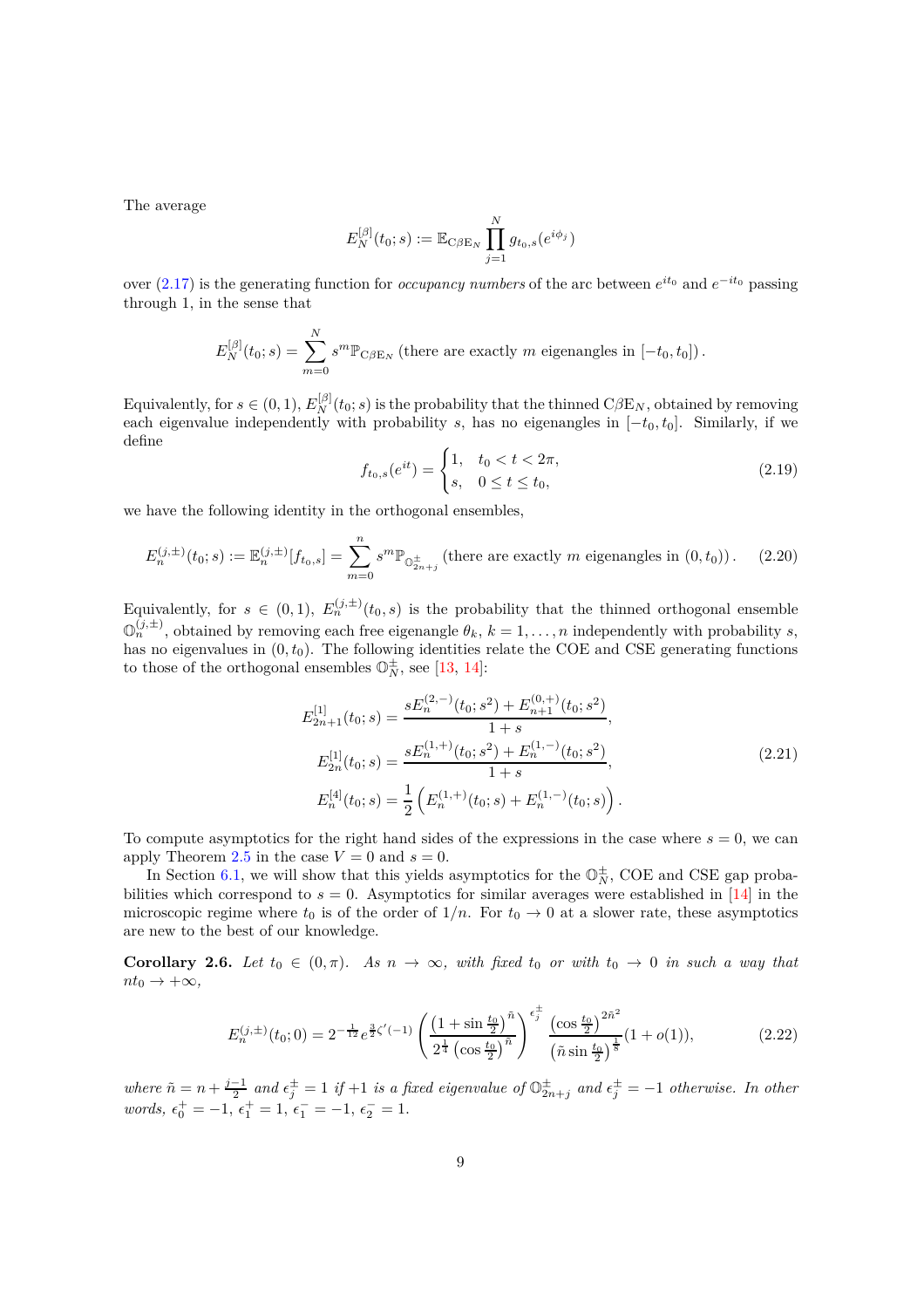*Moreover, as*  $N \to \infty$  *and*  $t_0 \in (0, \pi)$  *is either fixed or tends to* 0 *in such a way that*  $Nt_0 \to \infty$ *, we have <sup>N</sup>*<sup>2</sup>

$$
E_N^{[1]}(t_0;0) = 2^{\frac{7}{24}} e^{\frac{3}{2}\zeta'(-1)} \left( \frac{\cos\frac{t_0}{2}}{1+\sin\frac{t_0}{2}} \right)^{\frac{N}{2}} \frac{\left(\cos\frac{t_0}{2}\right)^{\frac{N^2}{2}}}{\left(N\sin\frac{t_0}{2}\right)^{\frac{1}{8}}} (1+o(1)),
$$
  

$$
E_N^{[4]}(t_0;0) = 2^{-\frac{4}{3}} e^{\frac{3}{2}\zeta'(-1)} \left( \frac{1+\sin\frac{t_0}{2}}{\cos\frac{t_0}{2}} \right)^N \frac{\left(\cos\frac{t_0}{2}\right)^{2N^2}}{\left(N\sin\frac{t_0}{2}\right)^{\frac{1}{8}}} (1+o(1)).
$$

**Remark 2.7.** *We can compare these results with the corresponding result in the CUE, which reads*

$$
E_N^{[2]}(t_0;0) = 2^{\frac{1}{12}} e^{3\zeta'(-1)} \frac{\left(\cos\frac{t_0}{2}\right)^{N^2}}{\left(N\sin\frac{t_0}{2}\right)^{\frac{1}{4}}}(1+o(1)).
$$

To compute asymptotics for the right hand sides of  $(2.21)$  in the case where  $s > 0$  is fixed, we can apply Theorem [2.1](#page-4-0) and  $[20]$ . Through  $(2.21)$ , this yields asymptotics for the generating functions/gap probabilities in the thinned COE and thinned CSE, which we prove in Section [6.2.](#page-27-2)

<span id="page-9-0"></span>**Corollary 2.8.** As  $\tilde{n} = n + \frac{j-1}{2} \to \infty$ , with  $t_0 \in (0, \pi)$  fixed or such that  $nt_0 \to \infty$ , and with  $\epsilon_j^{\pm}$  as *above,*

$$
E_n^{(j,\pm)}(t_0;s) = s^{-\frac{1}{4}\epsilon_j^{\pm}} \left| G\left(1 + \frac{\log s}{2\pi i}\right) \right|^2 (4\tilde{n}\sin t_0)^{\frac{\log^2 s}{4\pi^2}} s^{\frac{\tilde{n}t_0}{\pi}} (1 + o(1)).
$$

*Moreover, as*  $N \to +\infty$  *with*  $t_0 \in (0, \pi)$  *fixed or such that*  $Nt_0 \to \infty$ *, we have* 

$$
E_N^{[1]}(t_0; s) = \frac{2s^{\frac{1}{2}}}{1+s} \left| G\left(1 + \frac{\log s}{\pi i}\right) \right|^2 (2N \sin t_0)^{\frac{\log^2 s}{\pi^2}} s^{\frac{Nt_0}{\pi}} (1+o(1)),
$$
  

$$
E_N^{[1]}(t_0; s) = \frac{1+s^{\frac{1}{2}}}{1+s^{\frac{1}{2}}}\left| \frac{1}{\pi} \left(1 + \frac{\log s}{\sqrt{1 + \frac{1}{\pi}}}\right) \right|^2 (2N \sin t_0)^{\frac{\log^2 s}{\pi}} s^{\frac{Nt_0}{\pi}} (1+o(1)),
$$

$$
E_N^{[4]}(t_0; s) = \frac{1 + s^{\frac{1}{2}}}{2s^{\frac{1}{4}}} \left| G\left(1 + \frac{\log s}{2\pi i}\right) \right|^2 (4N\sin t_0)^{\frac{\log^2 s}{4\pi^2}} s^{\frac{Nt_0}{\pi}} (1 + o(1)).
$$

**Remark 2.9.** *The above results should be compared to the CUE analogue*

$$
E_N^{[2]}(t_0; s) = \left| G\left(1 + \frac{\log s}{2\pi i}\right) \right|^4 (2N\sin t_0)^{\frac{\log^2 s}{2\pi^2}} s^{\frac{Nt_0}{\pi}} (1 + o(1)).
$$

Finally we can use Theorem [2.2](#page-5-1) to obtain weak uniform asymptotics for the generating functions when  $s > 0$ , see Section [6.2](#page-27-2) for the proof of this result.

<span id="page-9-1"></span>**Corollary 2.10.** *Uniformly for*  $t_0 \in [0, \pi]$ *, s in compact sets of*  $(0, +\infty)$ *, as*  $n \to \infty$ *:* 

$$
E_n^{(j,\pm)}(t_0;s) = (n\sin t_0 + 1)^{\frac{\log^2 s}{4\pi^2}} s^{\frac{nt_0}{\pi}} e^{\mathcal{O}(1)},
$$

*hence for*  $\beta = 1, 4$ *, as*  $N \rightarrow \infty$ *,* 

$$
E_N^{[\beta]}(t_0; s) = (N \sin t_0 + 1)^{\frac{\log^2 s}{\beta \pi^2}} s^{\frac{Nt_0}{\pi}} e^{\mathcal{O}(1)}.
$$

**Remark 2.11.** *The above result also holds for*  $\beta = 2$ *, see* [\[20\]](#page-31-8) *for an expression of the multiplicative constant.*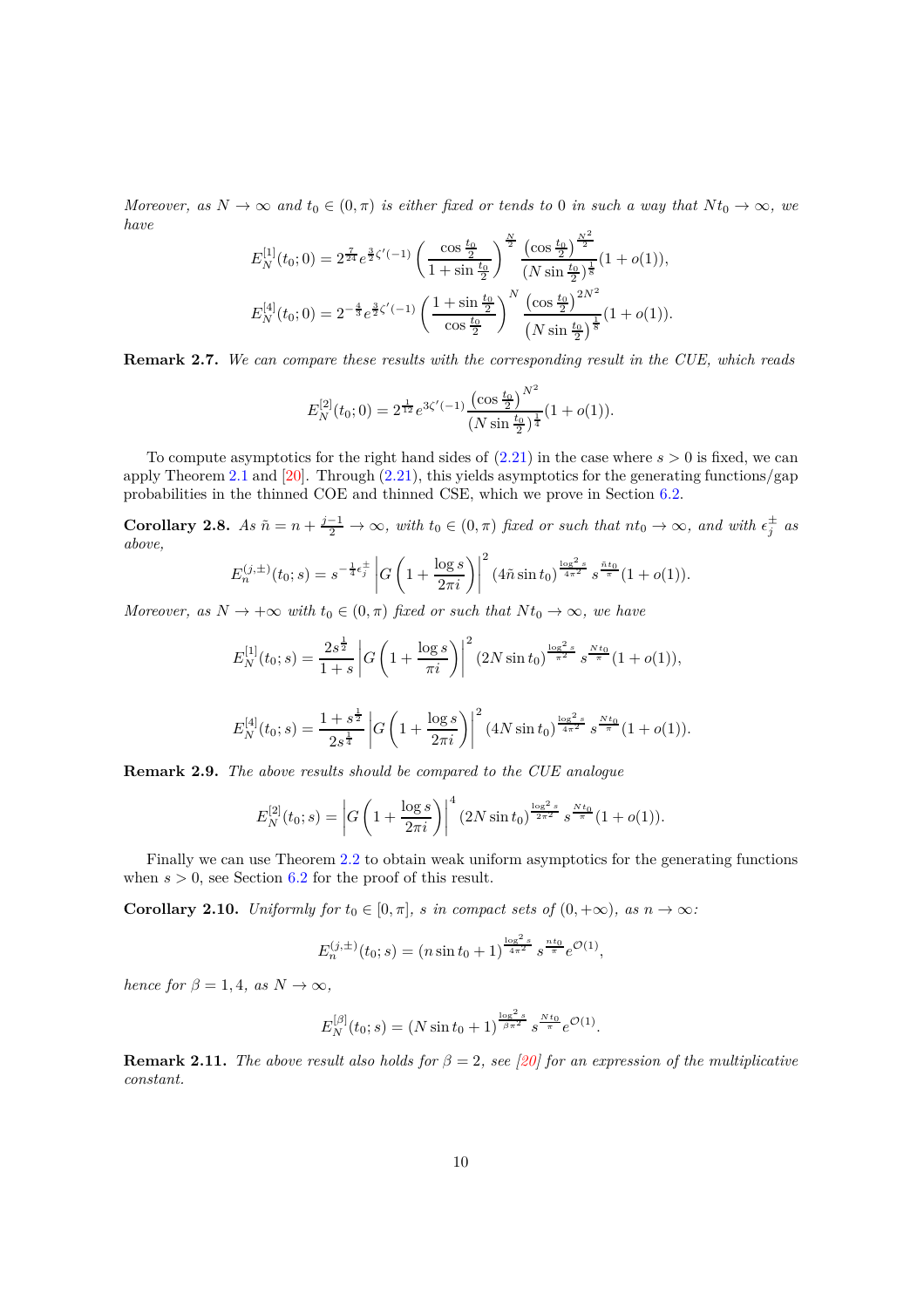The previous corollary allows us to derive global rigidity estimates for the ordered eigenangles  $0 < \theta_1 \leq \ldots \leq \theta_n < \pi$  in the orthogonal ensembles  $\mathbb{O}_{2n}^+$ ,  $\mathbb{O}_{2n+2}^-$ ,  $\mathbb{O}_{2n+1}^{\pm}$ . Given the joint probability distribution of the eigenvalues  $(1.1)$  which implies that the eigenvalues repell each other, we can expect that in a typical situation, the eigenangles are distributed in a rather regular way, in other words we can expect that  $\theta_j$  will typically lie not too far from the deterministic value  $\frac{j\pi}{n}$ . We can also expect that the counting function  $N_{(0,t)}$ , counting the number of eigenangles in  $(0,t)$  for  $t \leq \pi$ , will behave to leading order typically like  $\frac{nt}{\pi}$ . We prove the following in Section [6.3.](#page-28-0)

<span id="page-10-0"></span>**Theorem 2.12.** In the ensembles  $\mathbb{O}_{2n}^+$ ,  $\mathbb{O}_{2n+2}^-$ ,  $\mathbb{O}_{2n+1}^{\pm}$ , we have for any  $\epsilon > 0$ 

$$
\lim_{n \to +\infty} \mathbb{P}\left(\max_{k=1,\dots,n} \left|\theta_k - \frac{\pi k}{n}\right| < (1+\epsilon) \frac{\log n}{n}\right) = 1,
$$

*and*

$$
\lim_{n \to +\infty} \mathbb{P}\left(\sup_{t \in (0,\pi)} \left|N_{(0,t)} - \frac{nt}{\pi}\right| < \left(\frac{1}{\pi} + \epsilon\right) \log n\right) = 1.
$$

**Remark 2.13.** *These results should be compared to concentration inequalities in [\[37,](#page-32-1) Section 5.4],* which yield probabilistic bounds for  $|N_{(0,t)} - \frac{nt}{\pi}|$  rather than for its supremum, and to global rigidity *results in the C* $\beta$ *E* [\[2,](#page-30-5) [16,](#page-31-14) [35\]](#page-32-9) (see in particular Corollary 1.3 of [\[35\]](#page-32-9)) and the sine  $\beta$  process [\[30\]](#page-32-10). *The method that we use to prove this result is based on a bound for the first exponential moment of the eigenvalue counting function, and this does not allow to get a complementary lower bound for the maximum and supremum. The question of sharpness of the upper bound is closely related to the theory of Gaussian multiplicative chaos, see e.g. [\[2,](#page-30-5) [12,](#page-31-15) [39\]](#page-32-11) in general and [\[27\]](#page-31-11) in this specific situation.*

### **2.4 Possible generalizations**

Apart from the positive symbols with Fisher-Hartwig singularities and the symbols with a gap or emerging gap, there are other types of symbols for which Toeplitz determinant asymptotics are known, and for which one could use Proposition [1.1](#page-2-0) in order to generalize them to the orthogonal ensembles. One could for instance consider complex-valued symbols or non-analytic symbols with Fisher-Hartwig singularities and apply the results from [\[21\]](#page-31-0). Another example consists of a situation where a symbol is smooth but depends on *n* and develops a Fisher-Hartwig singularity in the limit  $n \to \infty$ , as considered in [\[19\]](#page-31-5). In this case, like in the case  $m = 1$  of Theorem [2.2,](#page-5-1) it is also possible to evaluate the multiplicative constant in the asymptotic expansion in terms of solutions to the Painlevé V equation. Yet another example consists of symbols with a gap, but with an additional Fisher-Hartwig singularity inside the gap, as considered in [\[43\]](#page-32-12). This situation is related to a system of coupled Painlevé V equations.

In principle, the results from Theorem [2.2](#page-5-1) can also be applied to derive asymptotics for moments of moments of characteristic polynomials in the orthogonal ensembles, which can be written as multiple integrals of the multiplicative averages we are considering in Theorem [2.2,](#page-5-1) in the special case where all  $\beta_j$ 's vanish and where all  $\alpha_j$ 's are equal. The moments of moments are of interest because they reveal some of the statistics of the extrema of characteristic polynomials. In the case of the unitary group, their asymptotics were conjectured in [\[29\]](#page-32-13) and later proved in [\[20\]](#page-31-8) in the case of two singularities, and in [\[24\]](#page-31-9) in general. Both for unitary and orthogonal ensembles, these moments of moments have been evaluated exactly in terms of symmetric functions in [\[5,](#page-30-6) [3\]](#page-30-7) for  $\alpha_j$  integer. It would be interesting to see if Theorem [2.2](#page-5-1) can be used to generalize the asymptotics to any  $\alpha_j \geq 0$ .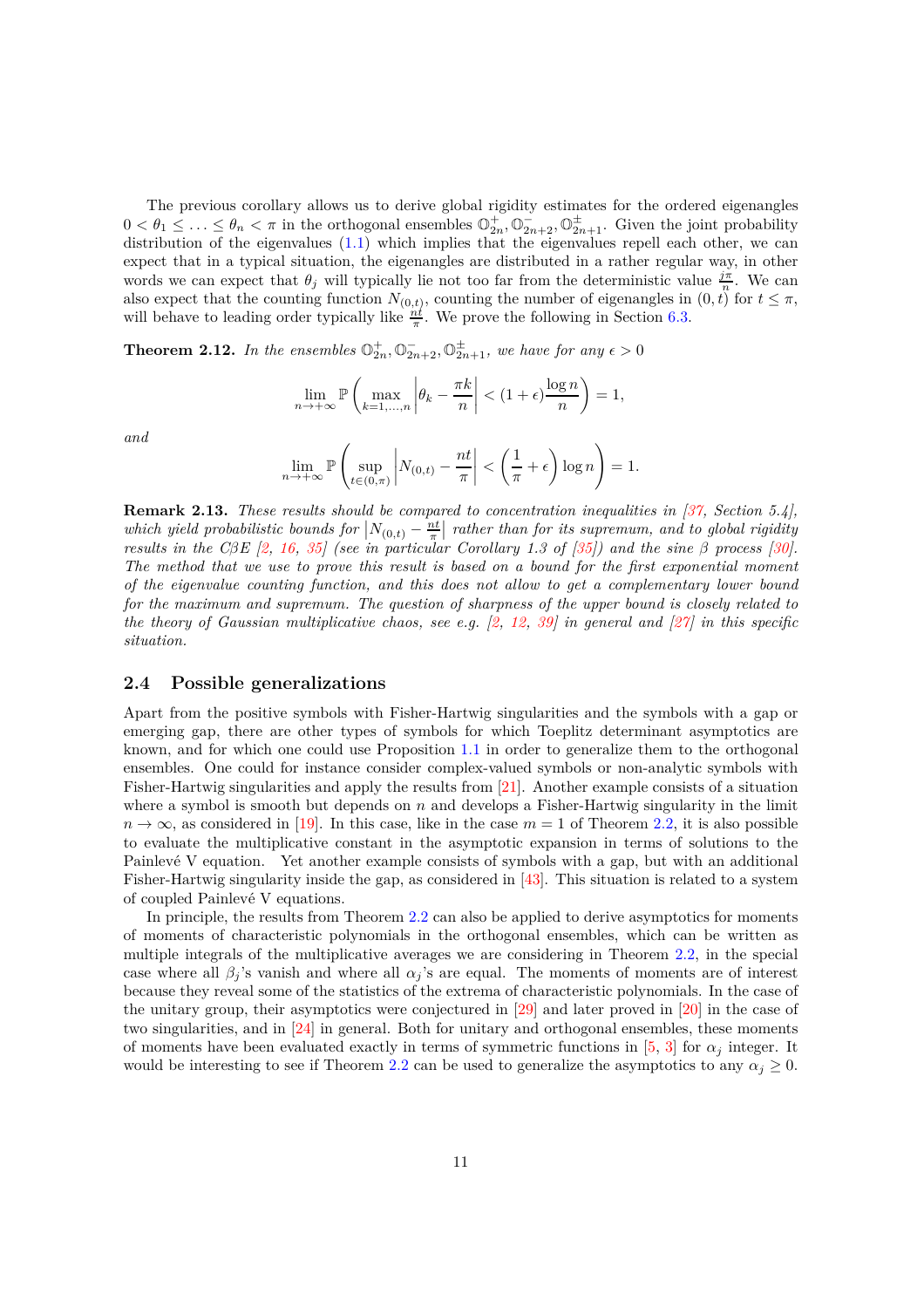## <span id="page-11-0"></span>**3 Proof of Proposition [1.1](#page-2-0)**

Given a real-valued integrable function *f* on the unit circle, define the symbol  $g(e^{it}) = f(e^{it})f(e^{-it})$ , symmetric with respect to complex conjugation of the variable, and define its Fourier coefficients as in  $(1.7)$ . It is known that the averages  $(1.2)$  can be written as determinants of Toeplitz+Hankel matrices. More precisely, we have (see e.g. [\[4,](#page-30-0) theorem 2.2], [\[28,](#page-32-0) p212], or [\[32\]](#page-32-5)) for all  $n \in \mathbb{N}$ ,

<span id="page-11-3"></span>
$$
\mathbb{E}_{n}^{(0,+)}[f] = \frac{1}{2} \det (g_{j-k} + g_{j+k})_{j,k=0}^{n-1},
$$
  
\n
$$
\mathbb{E}_{n}^{(2,-)}[f] = \det (g_{j-k} - g_{j+k+2})_{j,k=0}^{n-1},
$$
  
\n
$$
\mathbb{E}_{n}^{(1,\pm)}[f] = \det (g_{j-k} \mp g_{j+k+1})_{j,k=0}^{n-1}.
$$
\n(3.1)

Moreover, there exist identities expressing products of two such Toeplitz+Hankel determinants as a Toeplitz determinant (see e.g. [\[41\]](#page-32-14), [\[4,](#page-30-0) Corollary 2.4], or [\[28,](#page-32-0) p211])

<span id="page-11-2"></span>
$$
\mathbb{E}_{2n}^{\mathbb{U}}[g] = \det(g_{j-k})_{j,k=0}^{2n-1} = \det(g_{j-k} - g_{j+k+1})_{j,k=0}^{n-1} \det(g_{j-k} + g_{j+k+1})_{j,k=0}^{n-1},
$$
\n
$$
\mathbb{E}_{2n+1}^{\mathbb{U}}[g] = \det(g_{j-k})_{j,k=0}^{2n} = \frac{1}{2} \det(g_{j-k} + g_{j+k})_{j,k=0}^{n} \det(g_{j-k} - g_{j+k+2})_{j,k=0}^{n-1}.
$$
\n(3.2)

We would like to invert such factorizations, and write a single Toeplitz+Hankel determinant in terms of a Toeplitz determinant. To that end, we need in addition analogues of the above identities, but with slightly different products of Toeplitz+Hankel determinants at the right. As above, let  $\Phi_N$  be the degree *N* monic orthogonal polynomial associated with the symbol *g*.

#### **Proposition 3.1.**

<span id="page-11-1"></span>
$$
\Phi_{2n}(\pm 1) \det (g_{j-k})_{j,k=0}^{2n-1} = \det (g_{j-k} - g_{j+k+2})_{j,k=0}^{n-1} \det (g_{j-k} \mp g_{j+k+1})_{j,k=0}^{n-1},
$$
\n
$$
\Phi_{2n+1}(\pm 1) \det (g_{j-k})_{j,k=0}^{2n} = \pm \det (g_{j-k} \mp g_{j+k+1})_{j,k=0}^{n} \det (g_{j-k} - g_{j+k+2})_{j,k=0}^{n-1}.
$$
\n(3.3)

*Proof.* The representation of the monic orthogonal polynomials in terms of the determinant [\(1.9\)](#page-1-6) yields

$$
\Phi_N(\pm 1) \det(g_{j-k})_{j,k=0}^{N-1} = \det (g_{j-k} \mid (\pm 1)^j)_{j,k=0}^{N,N-1}.
$$

Setting  $N = 2n$  and subtracting the  $(2n - j)$ -th row from the *j*-th row of the matrix at the right hand side for  $j = 0, ..., n - 1$ , we obtain

$$
\Phi_{2n}(\pm 1) \det(g_{j-k})_{j,k=0}^{2n-1} = \det \begin{pmatrix} (g_{j-k} - g_{2n-j-k})_{j,k=0}^{n-1,2n-1} & (0)_{j,k=0}^{n-1,0} \\ (g_{n+j-k})_{j,k=0}^{n,2n-1} & ((\pm 1)^{n+j})_{j,k=0}^{n,0} \end{pmatrix}.
$$

Then, adding the  $(2n - k)$ -th column to the *k*-th column for  $k = n, ..., 2n - 1$  and dividing by two to take into account the case  $k = n$ , we get (*g* being symmetric, we have  $g_m = g_{-m}$ )

$$
\Phi_{2n}(\pm 1) \det(g_{j-k})_{j,k=0}^{2n-1} = \frac{1}{2} \det \begin{pmatrix} (g_{j-k} - g_{2n-j-k})_{j,k=0}^{n-1,n-1} & (0)_{j,k=0}^{n-1,n-1} & (0)_{j,k=0}^{n-1,0} \\ (g_{n+j-k})_{j,k=0}^{n,n-1} & (g_{j-k} + g_{j+k})_{j,k=0}^{n,n-1} & ((\pm 1)^{n+j})_{j,k=0}^{n,0} \end{pmatrix}.
$$

This yields

$$
\Phi_{2n}(\pm 1) \det(g_{j-k})_{j,k=0}^{2n-1} = \frac{1}{2} \det(g_{j-k} - g_{j+k+2})_{j,k=0}^{n-1} \det \left( (g_{j-k} + g_{j+k})_{j,k=0}^{n,n-1} \right. \left. \left( (\pm 1)^{n+j} \right)_{j,k=0}^{n,0} \right).
$$

Adding or subtracting the  $(j+1)$ -th row from the *j*-th for  $j = 0, \ldots, n-1$ , and then expanding with respect to the last column, we end up with

$$
\det\left( (g_{j-k} + g_{j+k})_{j,k=0}^{n,n-1} \quad ((\pm 1)^{n+j})_{j,k=0}^{n,0} \right) = \det\left( g_{j-k} + g_{j+k} \mp (g_{j-k+1} + g_{j+k+1}) \right)_{j,k=0}^{n-1}.
$$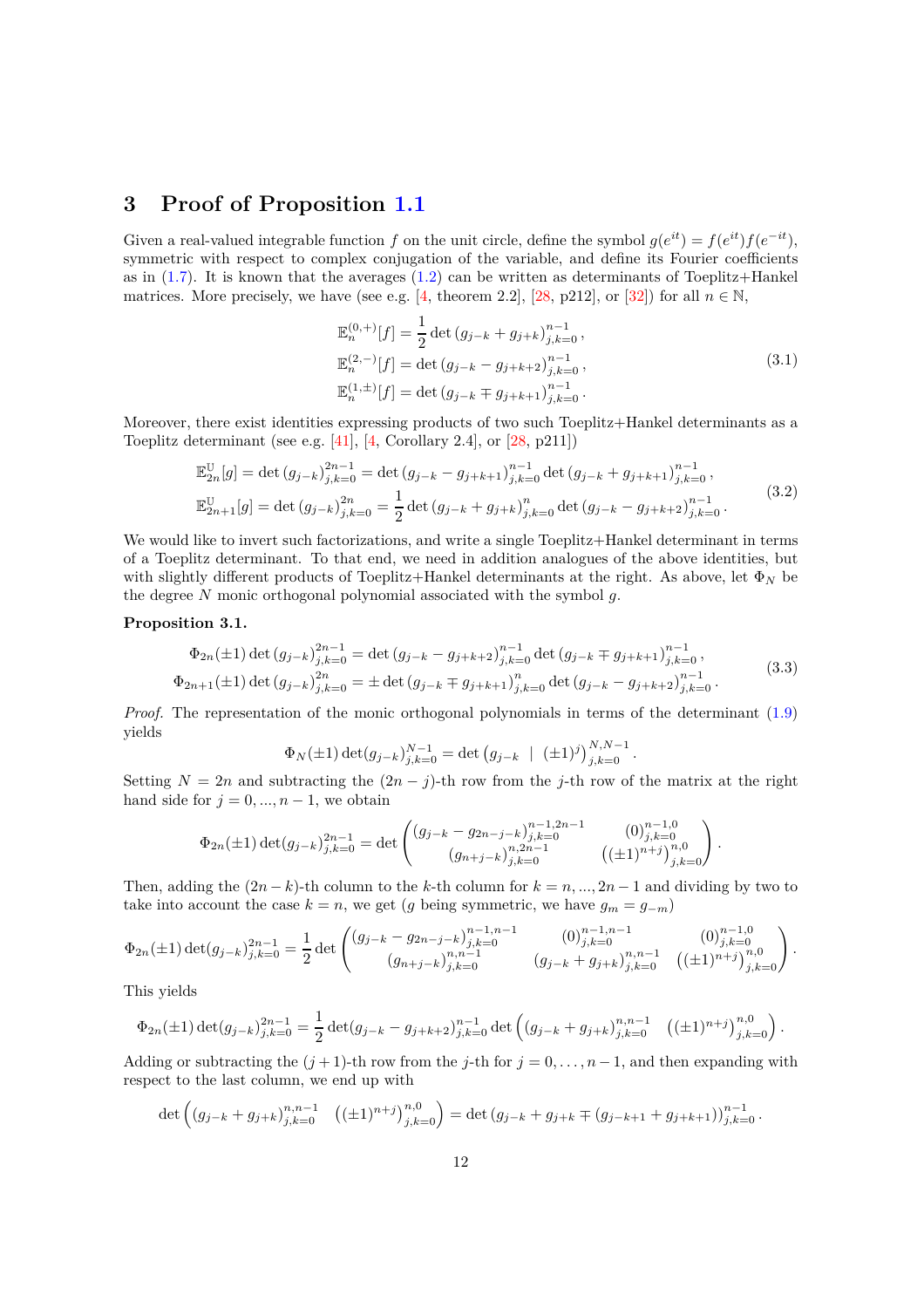For the first identity in [\(3.3\)](#page-11-1), it remains to prove that the second determinant at the right hand side in the above formula is equal to  $\det(g_{j-k} \mp g_{j+k+1})_{j,k=0}^{n-1}$ . To see this, it suffices in the latter matrix to subtract or add the  $(k-1)$ -th column from the *k*-th for  $k = 1, \ldots, n-1$ , and to multiply the first column by 2. This indeed gives

$$
\det(g_{j-k} \mp g_{j+k+1})_{j,k=0}^{n-1} = \frac{1}{2} \det(g_{j-k} \mp g_{j+k+1} \mp (g_{j-k+1} \mp g_{j+k})_{j,k=0}^{n-1},
$$

thus proving the first identity. For the second, one proceeds similarly by subtracting or adding the  $(2n+1-j)$ -th row from the *j*-th for  $j = 0, ..., n$ , and then adding or subtracting the  $(2n+1-k)$ -th column from the *k*-th for  $k = n + 1, \ldots, 2n$ , leading to

$$
\Phi_{2n+1}(\pm 1) \det(g_{j-k})_{j,k=0}^{2n} = \det(g_{j-k} \mp g_{j+k+1})_{j,k=0}^n \det\left( (g_{j-k} \pm g_{j+k+1})_{j,k=0}^{n,n-1} ((\pm 1)^{n+1+j})_{j=0}^n \right).
$$

As before, subtracting or adding the next row to each row except the last one, and then expanding with respect to the last column, we get

$$
\det\left(\left(g_{j-k}\pm g_{j+k+1}\right)_{j,k=0}^{n,n-1}\left((\pm 1)^{n+1+j}\right)_{j=0}^{n}\right)=\pm\det(g_{j-k}\pm g_{j+k+1}\mp (g_{j-k+1}\pm g_{j+k+2}))_{j,k=0}^{n-1}.
$$

Also similarly as before, we have

$$
\det(g_{j-k}-g_{j+k+2})_{j,k=0}^{n-1} = \det(g_{j-k}-g_{j+k+2} \mp (g_{j-k+1}-g_{j+k+1}))_{j,k=0}^{n-1},
$$

and the two above equations allow us to conclude the proof.

We can now combine the factorizations  $(3.2)$  and  $(3.3)$  to obtain

<span id="page-12-1"></span>
$$
\left(\frac{1}{2}\det\left(g_{j-k}+g_{j+k}\right)_{j,k=0}^{n-1}\right)^{2} = \frac{1}{-\Phi_{2n-1}(-1)\Phi_{2n-1}(1)}\det(g_{j-k})_{j,k=0}^{2n-1},
$$
\n
$$
\left(\det\left(g_{j-k}-g_{j+k+2}\right)_{j,k=0}^{n-1}\right)^{2} = \Phi_{2n}(1)\Phi_{2n}(-1)\det(g_{j-k})_{j,k=0}^{2n-1},
$$
\n
$$
\left(\det\left(g_{j-k}\pm g_{j+k+1}\right)_{j,k=0}^{n-1}\right)^{2} = \left(\frac{\Phi_{2n}(-1)}{\Phi_{2n}(1)}\right)^{\pm 1}\det(g_{j-k})_{j,k=0}^{2n-1}.
$$
\n(3.4)

 $\Box$ 

To prove Theorem [1.1,](#page-2-0) it then suffices to use  $(3.1)$  and to note that since *g* is non-negative, the zeros of the orthogonal polynomials are symmetric with respect to the real line and lie inside the unit disk, hence the right hand sides of [\(3.4\)](#page-12-1) are positive.

### <span id="page-12-0"></span>**4 Symbols with Fisher-Hartwig singularities**

In this section, we let, as in Theorem [2.1](#page-4-0) and Theorem [2.2,](#page-5-1) *V* be an analytic function in a neighborhood of the unit circle, real-valued on the unit circle and such that  $V(e^{it}) = V(e^{-it})$ , with Fourier coefficients  $V_k = V_{-k} \in \mathbb{R}$ , and we let  $m \in \mathbb{N}$ ,  $0 < t_1 < \ldots < t_m < \pi$ , and for any  $j = 1, \ldots, m$ ,  $\alpha_j \geq 0$  and  $\beta_j \in i\mathbb{R}$ . Then we let *g* be of the form [\(2.1\)](#page-3-1). This is a positive symbol with  $2m + 2$ Fisher-Hartwig singularities  $e^{\pm it_j}$  and  $\pm 1$ .

In order to prove Theorem [2.1](#page-4-0) and Theorem [2.2,](#page-5-1) by Proposition [1.1,](#page-2-0) we need to obtain asymptotics for the orthogonal polynomials  $\Phi_N(\pm 1)$ , with  $N = 2n$  and  $N = 2n - 1$ .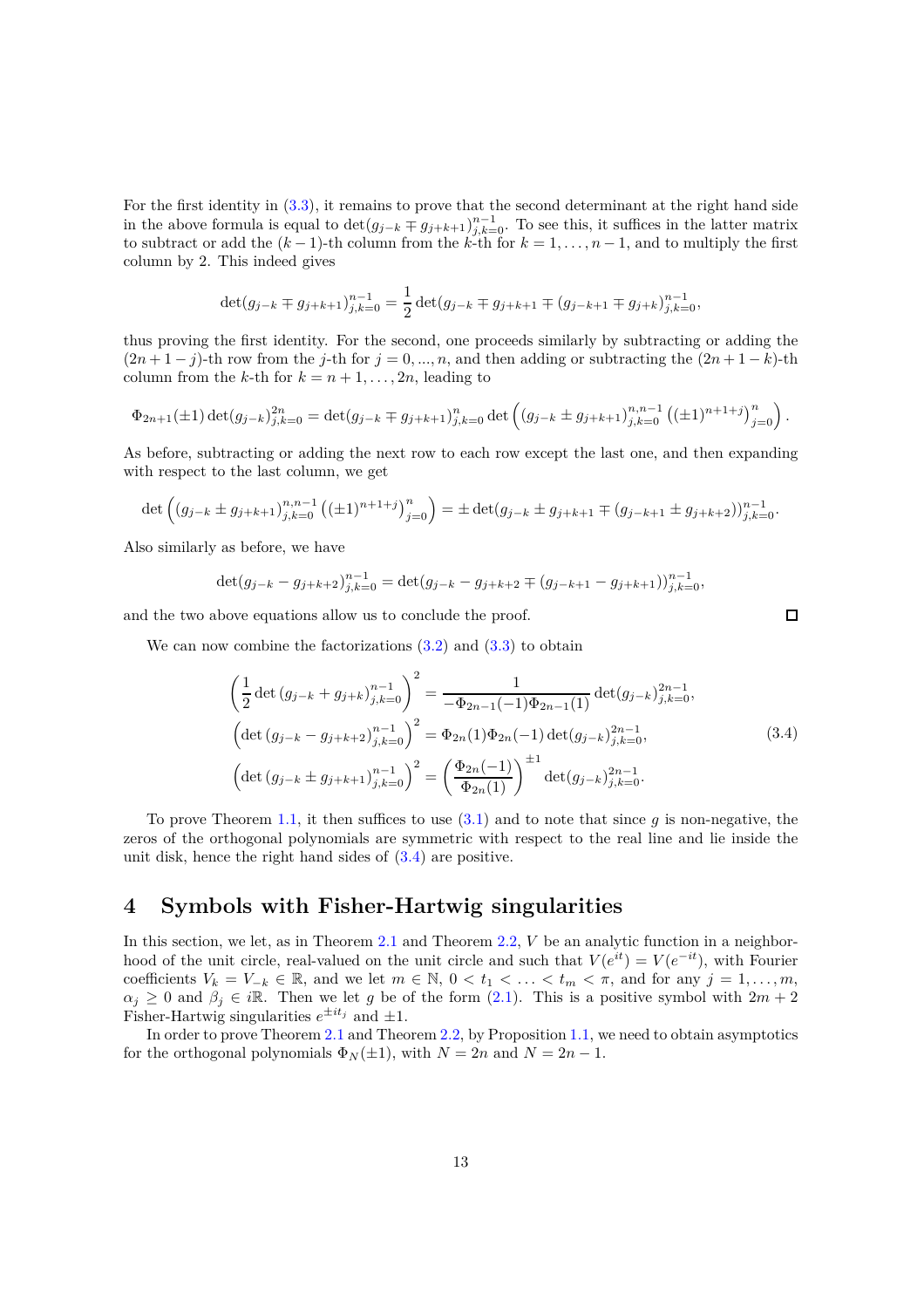#### <span id="page-13-3"></span>**4.1** Asymptotics for  $\Phi_N(\pm 1)$

The large *N* asymptotics for  $\Phi_N(\pm 1)$  are not readily available in the literature, but can be computed using the RH analysis from  $[24]$ , which was inspired by the analysis of  $[21]$ . Both those RH methods are based on an asymptotic analysis of the function

<span id="page-13-0"></span>
$$
Y(z) = \begin{pmatrix} \Phi_N(z) & \frac{1}{2\pi i} \int_{C} \frac{\Phi_N(\zeta)g(\zeta)d\zeta}{\zeta^N(\zeta-z)} \\ -\chi_{N-1}^2 z^{N-1} \Phi_{N-1}(z^{-1}) & \frac{-\chi_{N-1}^2}{2\pi i} \int_{C} \frac{\Phi_{N-1}(\zeta^{-1})g(\zeta)d\zeta}{\zeta(\zeta-z)} \end{pmatrix},
$$
(4.1)

where  $\chi_{N-1}^{-2} = \frac{1}{2\pi} \int_0^{2\pi} |\Phi_{N-1}(e^{it})|^2 g(e^{it}) dt$  and C is the unit circle. This is the standard solution of the following RH problem for orthogonal polynomials on the unit circle [\[26\]](#page-31-16).

#### **RH problem for** *Y*

- (a) *Y* is analytic in  $\mathbb{C} \setminus \mathcal{C}$ , where the unit circle  $\mathcal{C}$  is oriented counterclockwise.
- (b) *Y* has continuous boundary values  $Y_{\pm}$  as  $z \in \mathcal{C} \setminus \{\pm 1, e^{\pm it_1}, \ldots, e^{\pm it_m}\}\$ is approached from inside (+) or outside (−) the unit circle, and they are related by  $Y_+(z) = Y_-(z)$  $\left(\begin{matrix} 1 & z^{-N}g(z) \\ 0 & 1 \end{matrix}\right).$

(c) 
$$
Y(z) = (I + \mathcal{O}(z^{-1}))z^{N\sigma_3}
$$
 as  $z \to \infty$ , where  $\sigma_3 = \begin{pmatrix} 1 & 0 \\ 0 & -1 \end{pmatrix}$ .

If one imposes moreover suitable conditions near the points  $\pm 1, e^{\pm it_j}$ , the solution to the above RH problem is unique, and one can derive asymptotics for it as  $N \to \infty$  using the Deift/Zhou steepest descent method [\[22\]](#page-31-17).

In the following result, we restrict ourselves to symbols *g* of the form [\(1.3\)](#page-1-0) with  $\alpha_0 = \alpha_{m+1} = 0$ , i.e. the case where there are no Fisher-Hartwig singularities at the points  $\pm 1$ , in the region needed for Theorem [2.1.](#page-4-0)

<span id="page-13-2"></span>**Proposition 4.1.** *Let g be of the form* [\(2.1\)](#page-3-1) *with*  $\alpha_0 = \alpha_{m+1} = 0$ . Define  $u_+ = t_1$  and  $u_- = \pi - t_m$ . *We have*

<span id="page-13-1"></span>
$$
\Phi_N(1) = e^{\frac{1}{2}(V_0 - V(1))} \prod_{j=1}^m \left( 2 \sin \frac{t_j}{2} \right)^{-2\alpha_j} e^{it_j \beta_j} e^{-i\pi \beta_j} \left( 1 + \mathcal{O}\left(\frac{1}{Nu_+}\right) \right)
$$
\n
$$
\Phi_N(-1) = (-1)^N e^{\frac{1}{2}(V_0 - V(-1))} \prod_{j=1}^m \left( 2 \cos \frac{t_j}{2} \right)^{-2\alpha_j} e^{it_j \beta_j} \left( 1 + \mathcal{O}\left(\frac{1}{Nu_-}\right) \right)
$$
\n(4.2)

*as*  $N \to \infty$ , uniformly over the region  $M/N < t_1 < \ldots < t_m < \pi - M/N$  with  $M > 0$  sufficiently *large, and uniformly for*  $\alpha_j$  *and*  $\beta_j$  *in compact subsets of*  $[0, +\infty)$  *and i*R *respectively.* 

*Proof.* The analysis in [\[24\]](#page-31-9) is based on partitioning the 2*m* singularities  $e^{\pm it_j}$  in different clusters. To do this, let us define for any  $0 < M_1 < M_2$  the *clustering condition*  $(M_1, M_2, N)$  as follows. We say that clustering condition  $(M_1, M_2, N)$  is satisfied if the set  $A = \{t_1, \ldots, t_m, -t_1, \ldots, -t_m\}$  can be partitioned into  $\ell \leq 2m$  clusters  $A_1, \ldots, A_\ell$  such that the following holds:

(a) for any two values  $x, y \in A$  belonging to the same cluster  $A_k$ , we have  $|x - y| \le M_1/N$ or  $||x - y| - 2\pi| \le M_1/N$ , which means that singularities corresponding to the same cluster approach each other fast enough as  $N \to \infty$ ,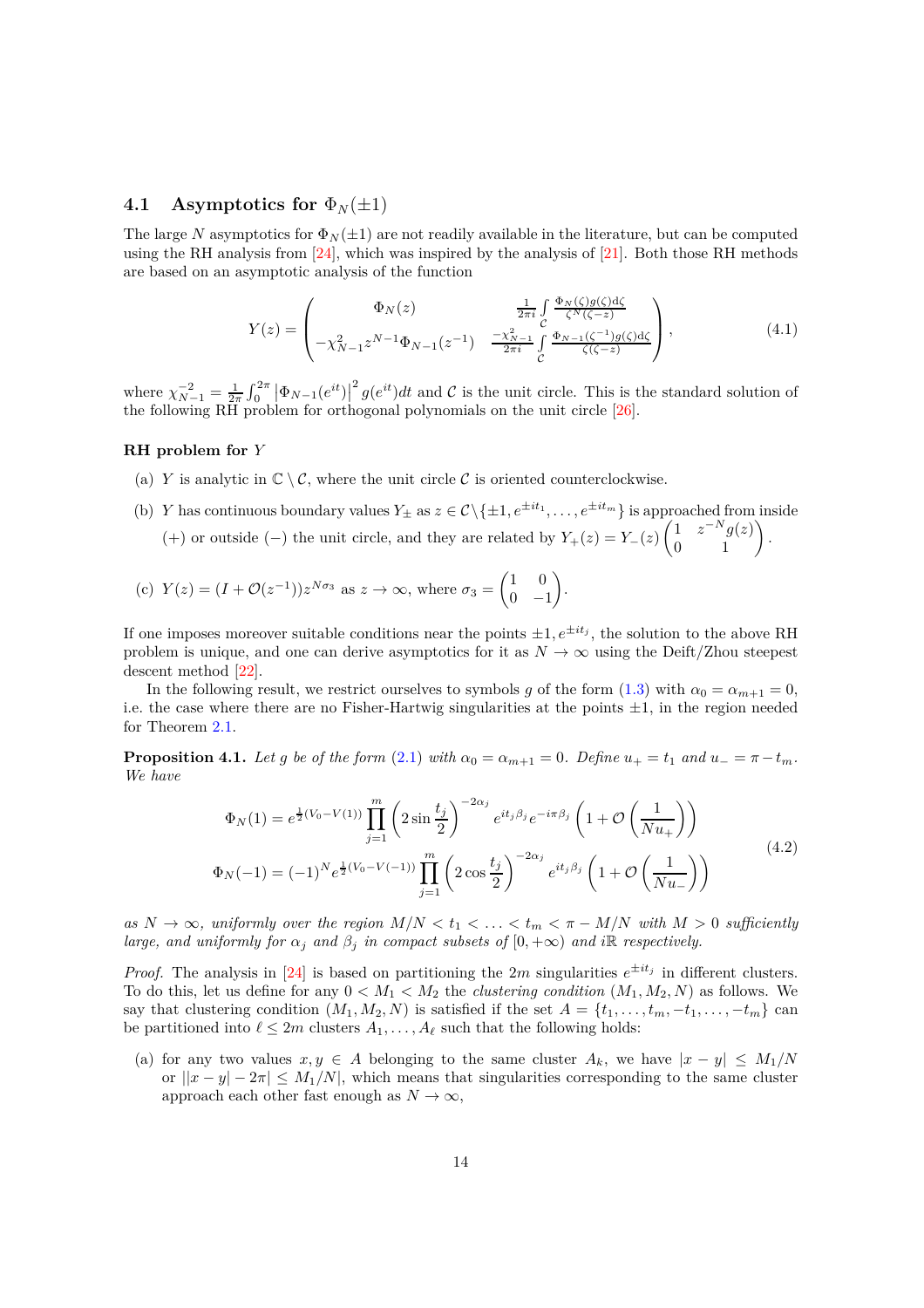(b) for any two values  $x, y \in A$  belonging to a different cluster, we have  $|x - y| > M_2/N$  and  $||x - y| - 2\pi$  *> M*<sub>2</sub>/*N*, which means that singularities corresponding to different clusters do not approach each other too fast as  $N \to \infty$ .

Note that any clustering condition is trivially satisfied if  $m = 0$ . Observe also that different values of *M*<sup>1</sup> may lead to a different number of clusters *ℓ*. Indeed, one cluster corresponding to a bigger value of *M*<sup>1</sup> may consist of the union of several clusters corresponding to a smaller value of *M*1. Given  $M_1 > 0$ , partition the  $\pm t_j$ 's in  $\ell = \ell(M_1)$  clusters  $A_j$  as above, and define

<span id="page-14-1"></span>
$$
\mu(M_1, M_2, N) := \min_{x \in A_k, y \in A_j, j \neq k} |x - y|,\tag{4.3}
$$

i.e.  $\mu(M_1, M_2, N)$  is the minimal distance between arguments belonging to different clusters. Next, define arguments  $\hat{t}_1, \ldots, \hat{t}_\ell$ , also depending on  $M_1$  and  $N$ , where  $\hat{t}_j$  is the average of the arguments  $t_k$ belonging to the cluster  $A_j$ . Under the clustering condition  $(M_1, M_2, N)$  and if in addition  $M > M_2/2$ and  $M_2 \geq 3M_1$ , we have

<span id="page-14-0"></span>
$$
\frac{3M_1}{N} \le \frac{M_2}{N} \le \mu(M_1, M_2, N) \le 2u_{\pm}.
$$
\n(4.4)

The RH analysis in  $[24]$  (which is inspired by the one from  $[21]$ ) consists of explicit transformations

$$
Y\mapsto T\mapsto S\mapsto R,
$$

where *Y* is given by [\(4.1\)](#page-13-0), such that in particular we have  $Y_{11}(z) = \Phi_N(z)$ . The transformations  $Y \mapsto T$  and  $T \mapsto S$  are similar as in [\[21\]](#page-31-0) and are fairly standard; the transformation  $S \mapsto R$  consists of constructing local parametrices  $P$  in disks  $\mathcal{U}_j$  of radius  $\mu(M_1, M_2, N)/3$  around each of the points  $e^{i\hat{t}_j}$  for  $j = 1, ..., \ell$ , and a global parametrix  $P^{\infty}$  elsewhere in the complex plane. By [\(4.4\)](#page-14-0), every singularity  $e^{\pm it_k}$  is contained in one of the disjoint disks  $\mathcal{U}_j$ , and the points  $\pm 1$  are not contained in such a disk. Therefore, we do not need the precise form of the local parametrices.

Let us list more details about each of these transformations.

**Step 1.** Define

$$
T(z) = \begin{cases} Y(z), & |z| < 1, \\ Y(z)z^{-N\sigma_3}, & |z| > 1. \end{cases}
$$

**Step 2.** Define

$$
S(z) = \begin{cases} T(z) \begin{pmatrix} 1 & 0 \\ z^{-N} g(z)^{-1} & 1 \end{pmatrix}, & \text{when } z \text{ inside the lenses and outside the unit disc,} \\ T(z) \begin{pmatrix} 1 & 0 \\ -z^N g(z)^{-1} & 1 \end{pmatrix}, & \text{when } z \text{ inside the lenses and inside the unit disc,} \\ T(z), & \text{when } z \text{ outside the lenses,} \end{cases}
$$

where  $g$  is the analytic extension of  $g$  defined in  $(2.1)$  to the interior parts of the lenses, see Figure [1](#page-15-0) for the shape of the lenses and [\[21,](#page-31-0) Section 4] or [\[24,](#page-31-9) Section 6] for an explicit expression of this analytic continuation.

**Step 3.** Define

$$
R(z) = \begin{cases} S(z)P^{\infty}(z)^{-1}, & z \in \mathbb{C} \setminus (\bigcup_j \mathcal{U}_j), \\ S(z)P_j(z)^{-1}, & z \in \mathcal{U}_j. \end{cases}
$$

Here  $P^{\infty}$  is the *global parametrix* and  $P_i$ 's are *local parametrices*. We will not need their general expressions, but we will need the value of the global parametrix evaluated at  $z = \pm 1_{\pm}$ , which is defined in [\(4.6\)](#page-15-1) below.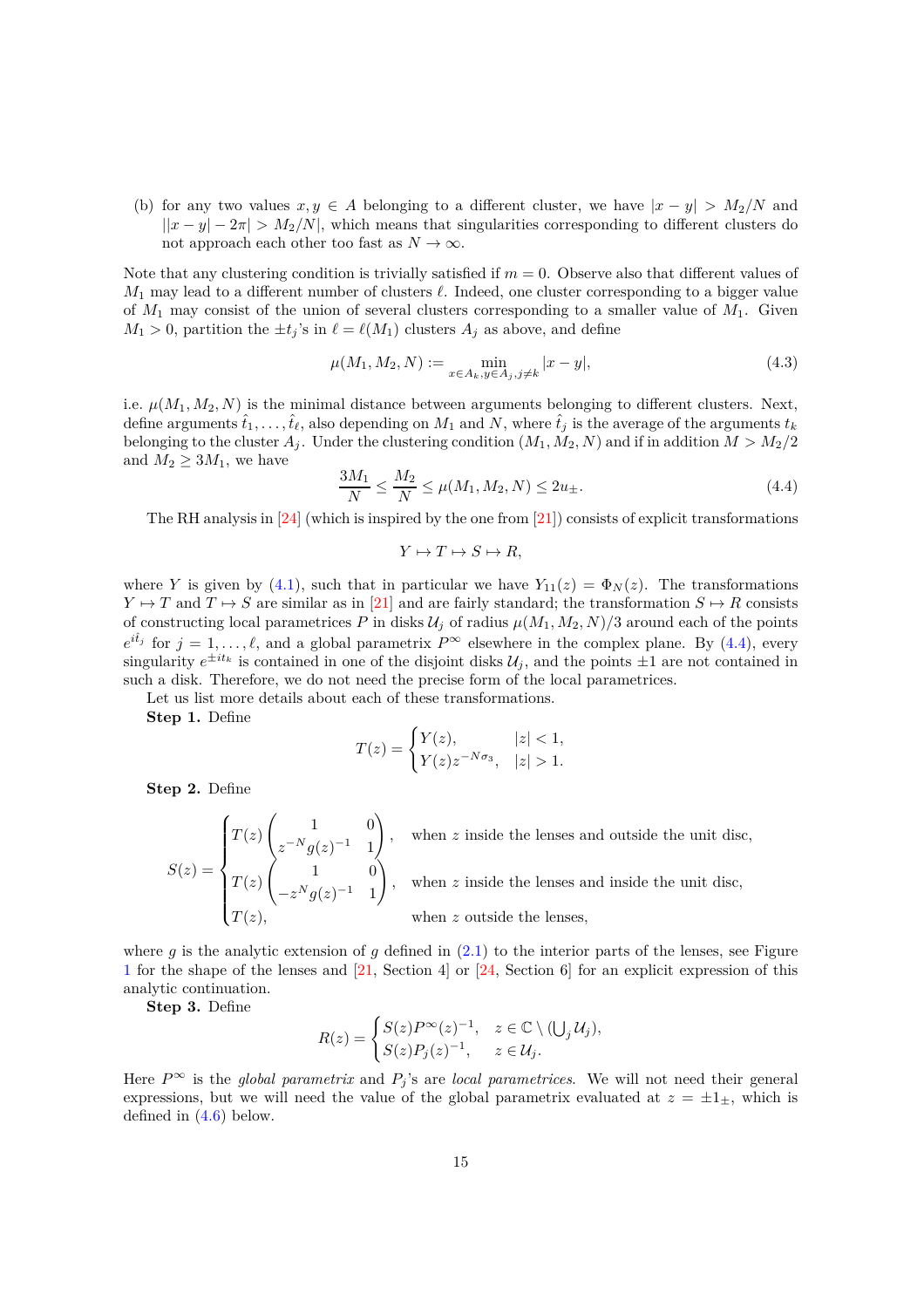

<span id="page-15-0"></span>Figure 1: Opening of lenses in the case of 4 singularities  $z_1, \overline{z_1}, z_2, \overline{z_2}$  partitioned into four clusters.

For  $z \to 1_+$  or  $z \to -1_-,$  the transformations  $Y \to T \to S \to R$  imply (see [\[24,](#page-31-9) formulas (70),  $(75), (78), (83)]$ 

$$
Y_{11}(\pm 1) = T_{11}(\pm 1_{\pm})(\pm 1_{\pm})^N = (\pm 1_{\pm})^N S_{11}(\pm 1_{\pm}) - f(\pm 1_{\pm})^{-1} S_{12}(\pm 1_{\pm})
$$
  
= 
$$
(\pm 1_{\pm})^N (RP^{\infty})_{11}(\pm 1_{\pm}) - f(\pm 1)^{-1} (RP^{\infty})_{12}(\pm 1_{\pm}), \quad (4.5)
$$

where (see  $[24, \text{formulas} (79) \text{ and } (72)]$ )

<span id="page-15-2"></span><span id="page-15-1"></span>
$$
P^{\infty}(\pm 1_{\pm}) = e^{-\sum_{k=-\infty}^{-1} V_k \cdot (\pm 1)^k \sigma_3} \prod_{j=1}^{m} \left(1 \mp e^{it_j}\right)^{(\beta_j - \alpha_j)\sigma_3} \left(1 \mp e^{-it_j}\right)^{(-\beta_j - \alpha_j)\sigma_3},\tag{4.6}
$$

with the principal branch of the roots.

The final conclusion of the RH analysis in  $[24]$  is the following: for any  $M_1 > 0$ , then for large enough  $M_2 > 0$ , we have  $R(z) = I + \mathcal{O}\left(\frac{1}{N\mu(M_1, M_2, N)}\right)$ ), uniformly in *z* as  $N \to \infty$ , and uniformly under clustering condition  $(M_1, M_2, N)$ . Let us now choose any value of  $M_1 > 0$ , and let  $M_2 \geq 3M_1$  be a constant induced by the above statement, i.e. let  $M_2 = M_2(M_1)$  be such that  $R(z) = I + \mathcal{O}\left(\frac{1}{N\mu(M_1, M_2, N)}\right)$ ), uniformly in *z* as  $N \to \infty$  under clustering condition  $(M_1, M_2, N)$ .

Next, we iterate by defining  $M_3 = M_3(M_2) \geq 3M_2$  as some value such that (noting that  $\mu(M_2, N) \geq \mu(M_1, N)$ 

$$
R(z) = I + \mathcal{O}\left(\frac{1}{N\mu(M_2, M_3, N)}\right) = I + \mathcal{O}\left(\frac{1}{N\mu(M_1, M_2, N)}\right),
$$

uniformly in *z* and under clustering condition  $(M_2, M_3, N)$  as  $N \to \infty$ . We iterate this procedure, which allows us to conclude that  $R(z) = I + \mathcal{O}\left(\frac{1}{N\mu(M_1, M_2, N)}\right)$ ) uniformly as  $N \to \infty$  under the  $m$ disjoint clustering conditions

$$
(M_1, M_2, N), (M_2, M_3, N), \ldots, (M_m, M_{m+1}),
$$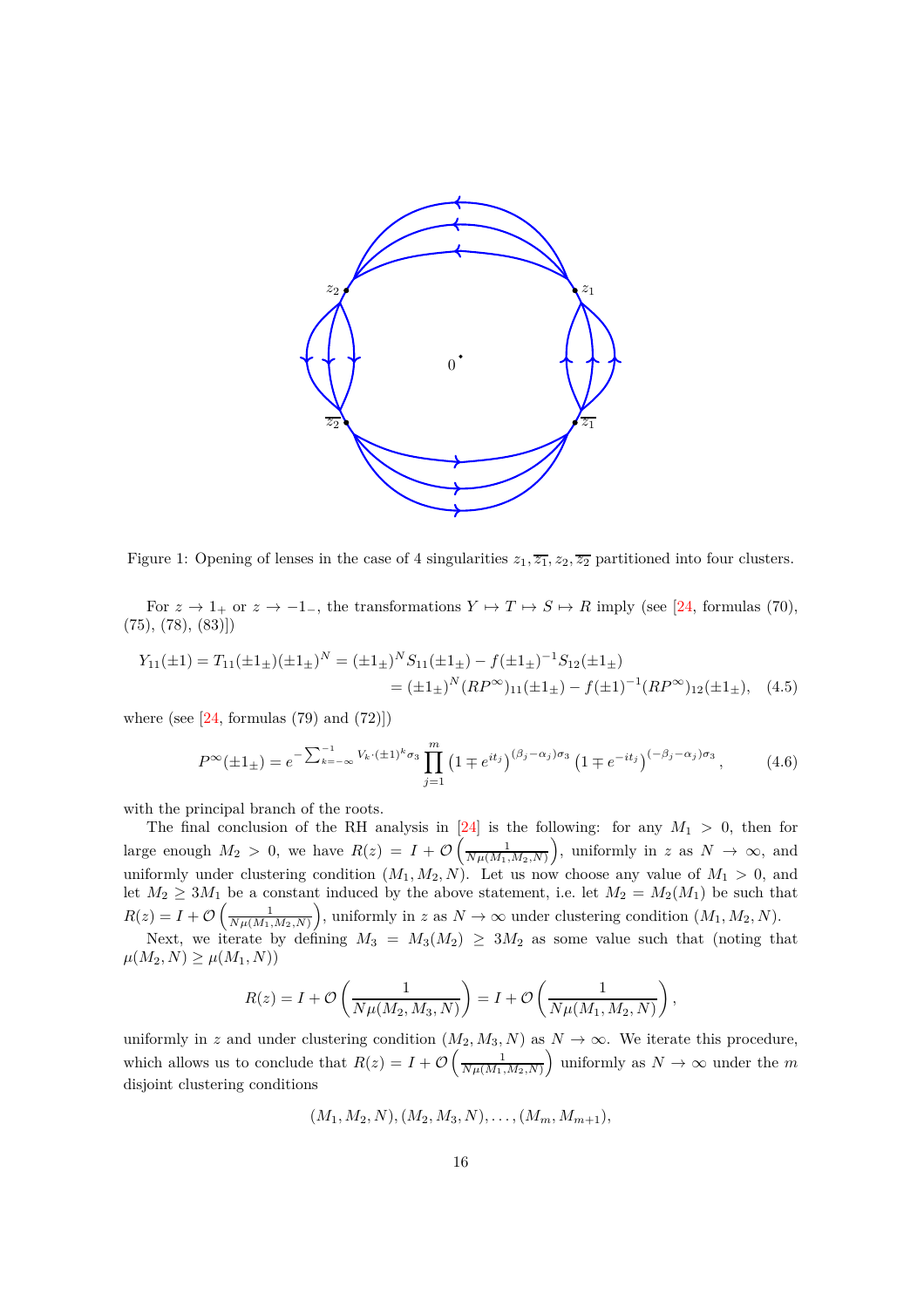for some increasing sequence  $M_1 < \ldots < M_{m+1}$ .

We now take  $M > M_{m+1}/2$  and claim that for any configuration of  $t_i$ 's such that  $M/N < t_1$  $\ldots$  <  $t_m$  <  $\pi$  –  $M/N$  and for sufficiently large N, at least one of the m above clustering conditions hold. By contraposition, if this were false, there would be for any  $k = 1, \ldots, m$  a different value  $j_k \in \{1, \ldots, m-1\}$  such that

$$
M_k/N \le t_{j_k+1} - t_{j_k} < M_{k+1}/N,
$$

since  $t_0, \pi - t_m \geq M_{m+1}/(2N)$ . This yields a contradiction by the pigeonhole principle. We can conclude that we have the uniform bound  $R(z) = I + \mathcal{O}\left(\frac{1}{N\mu(M_1, M_2, N)}\right)$  $\Big)$  as  $N \to \infty$ , where we recall that the constant  $M_1 > 0$  was arbitrary, but its value has an influence on how large M needs to be.

This estimate is weaker than the one needed for  $(4.2)$ , but we know in addition from [\[24,](#page-31-9) formulas (84)–(85), (86), and (89)] that

<span id="page-16-0"></span>
$$
||R(z) - I|| \le \frac{1}{2\pi} \left\| \int_{\Sigma} \frac{R_{-}(s)(\Delta(s) - I)}{z - s} ds \right\|,
$$
\n(4.7)

where  $\Delta(s)$  is a matrix-valued function (the jump matrix), and  $\Sigma$  is the jump contour consisting of the circles *∂*U1*, . . . , ∂*U*ℓ*, and 2*ℓ* arcs connecting neighbouring circles by one arc inside and one arc outside the unit circle. On  $\partial U_j$ , we have the uniform bound  $\Delta(s) - I = \mathcal{O}(\frac{1}{N\mu(M_1, M_2, N)})$  as  $N \to \infty$ , on the arcs inside (+) or outside (−) we have  $\Delta(s) - I = \mathcal{O}(|s|^{\pm N})$  as  $N \to \infty$ . Substituting this in  $(4.7)$  and setting  $z = \pm 1$ , we obtain after straightforward estimates the uniform bound

$$
||R(\pm 1) - I|| = \mathcal{O}\left(\frac{1}{Nu_{\pm}}\right), \qquad N \to \infty.
$$

Finally, after all these preparations, the result [\(4.2\)](#page-13-1) follows upon substituting the asymptotics for  $R(\pm 1)$  and  $(4.6)$  in  $(4.5)$ .  $\Box$ 

We will now extend the above result to  $\alpha_0, \alpha_{m+1} > 0$  in [\(2.1\)](#page-3-1).

<span id="page-16-1"></span>**Proposition 4.2.** *Writing*  $u_+ = t_1$  *and*  $u_- = \pi - t_m$ *, we have* 

$$
\Phi_N(1) = e^{\frac{1}{2}(V_0 - V(1))} \frac{\sqrt{\pi} N^{\alpha_0}}{2^{2\alpha_0 + \alpha_{m+1}} \Gamma(\alpha_0 + \frac{1}{2})} \prod_{j=1}^m \left( 2\sin\frac{t_j}{2} \right)^{-2\alpha_j} e^{it_j \beta_j} e^{-i\pi\beta_j} \left( 1 + \mathcal{O}\left(\frac{1}{Nu_+}\right) \right),
$$
  

$$
\Phi_N(-1) = (-1)^N e^{\frac{1}{2}(V_0 - V(-1))} \frac{\sqrt{\pi} N^{\alpha_{m+1}}}{2^{2\alpha_{m+1} + \alpha_0} \Gamma(\alpha_{m+1} + \frac{1}{2})} \prod_{j=1}^m \left( 2\cos\frac{t_j}{2} \right)^{-2\alpha_j} e^{it_j \beta_j} \left( 1 + \mathcal{O}\left(\frac{1}{Nu_-}\right) \right),
$$
\n(4.8)

*as*  $N \to \infty$ , uniformly over the region  $M/N < t_1 < \ldots < t_m < \pi - M/N$  with  $M > 0$  sufficiently *large, and uniformly for*  $\alpha_j$  *and*  $\beta_j$  *in compact subsets of*  $[0, +\infty)$  *and i*R *respectively.* 

*Proof.* We again follow the RH analysis from [\[24\]](#page-31-9) to prove this, the main difference with the proof of Proposition [4.1](#page-13-2) being that the RH solution at the points  $\pm 1$  is now approximated in terms of a local parametrix instead of the global parametrix.

Let  $\mathcal{U}_{\pm}$  be a disk with radius  $\frac{u_{\pm}}{3}$ , centered at  $\pm 1$ . The RH analysis from [\[24\]](#page-31-9) requires to construct a local parametrix in  $\mathcal{U}_{\pm}$ . We now have, because of the explicit transformations  $Y \mapsto T \mapsto S \mapsto R$ in [\[24\]](#page-31-9), the identities

$$
Y_{11}(\pm 1) = T_{11}(\pm 1_{\pm})(\pm 1_{\pm})^N = (\pm 1_{\pm})^N S_{11}(\pm 1_{\pm}) - g(\pm 1_{\pm})^{-1} S_{12}(\pm 1_{\pm})
$$
  
= 
$$
(\pm 1_{\pm})^N (RP^{\pm})_{11} (\pm 1_{\pm}) - g(\pm 1)^{-1} (RP^{\pm})_{12} (\pm 1_{\pm}), \quad (4.9)
$$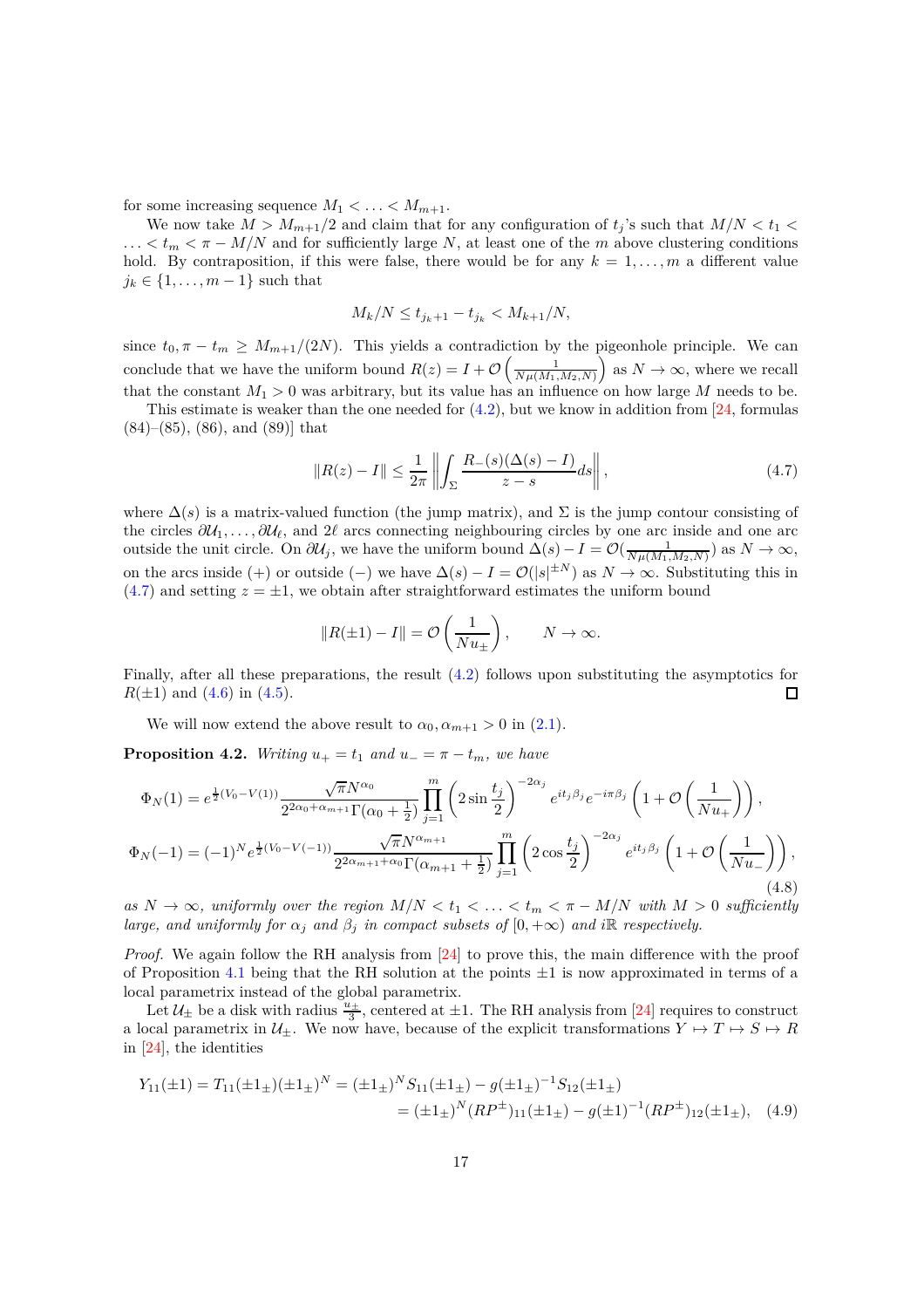where  $g(\pm 1)$  is the boundary value of g when coming from the region inside the lenses in the upper half plane, where  $P^{\pm}$  is the local parametrix defined in  $\mathcal{U}_{\pm}$ , and where  $R$  is uniformly close to  $I$ as  $N \to \infty$ . In order to obtain large *N* asymptotics for  $\Phi_N(\pm 1)$ , we need to substitute the exact formula for  $P^{\pm}$  and the large *N* asymptotics for *R*. These computations have been done in [\[21,](#page-31-0) Section 7 (see in particular equations  $(7.23)$ – $(7.26)$  in that paper, and note the different notations  $\beta_j \mapsto -\beta_j$  and  $\alpha_0 \mapsto 2\alpha_0 + \frac{1}{2}$ ,  $\alpha_{m+1} \mapsto 2\alpha_{r+1} + \frac{1}{2}$ , for the convenience of the reader we sketch these computations here, restricting ourselves to the situation in  $\mathcal{U}_+$ , as the case  $\mathcal{U}_-$  is similar, and also restricting ourselves for simplicity to  $\alpha_0 \notin \mathbb{Z}$ . The local parametrix  $P^+$  then takes the form

$$
P^{+}(z) = E(z)\Psi(\zeta(z))g(z)^{-\frac{\sigma_3}{2}}z^{-N\sigma_3/2},
$$
\n(4.10)

where  $\zeta(z) = N \log z$ , where  $\Psi(\zeta)$  is the solution to a model RH problem (depending on  $\alpha_0$ , see [\[21,](#page-31-0) Section 4.1]) whose solution can be constructed out of confluent hypergeometric functions which in the case  $\beta_0 = 0$  at hand degenerate to Bessel functions, and where *E* is a function analytic at  $\pm 1$ .  $E(z)$  and  $\Psi(\zeta)$  can be found explicitly in formulas (4.25), (4.32) and (4.50) of [\[21\]](#page-31-0). We have

$$
E(z) = P^{\infty}(z)g(z)^{\frac{\sigma_3}{2}}z_j^{N\sigma_3/2}\begin{pmatrix} 0 & e^{2\pi i \alpha_j} \\ -e^{-\pi i \alpha_j} & 0 \end{pmatrix},
$$

where  $P^{\infty}$  behaves close to 1, outside the unit circle, in the following way (see [\[24,](#page-31-9) formulas (79) and  $(72))$ :

$$
P^{\infty}(z) \sim 2^{-\alpha_{m+1}}(z-1)^{-\alpha_0 \sigma_3} e^{-\sum_{k=-\infty}^{-1} V_k \sigma_3} \prod_{j=1}^{m} (1 - e^{it_j})^{(\beta_j - \alpha_j) \sigma_3} (1 - e^{-it_j})^{(-\beta_j - \alpha_j) \sigma_3} \tag{4.11}
$$

as  $z \to 1$  from outside the unit circle, where all the roots correspond to arguments in  $(-\pi, \pi)$ .

After a straightforward calculation we obtain, for  $z \in \mathcal{U}_+$  in the region outside the unit circle and outside the lens,

$$
Y_{11}(z) = z^N (RP_j)_{11}(z) - g(z)^{-1} (RP_j)_{12}(z)
$$
  
=  $z^N P_{11}^{\infty}(z) e^{2\pi i \alpha_j} (\Psi_{22}(\zeta(z)) + e^{2\pi i \alpha_0} \Psi_{21}(\zeta(z))) (1 + \mathcal{O}(\frac{1}{Nu_+}))$ 

as  $N \to \infty$ , where  $\Psi_{21}(\zeta)$  and  $\Psi_{22}(\zeta)$  are entries of  $\Psi(\zeta)$  in a certain sector of the complex plane, given by

$$
\Psi_{21}(\zeta) = -\zeta^{-\alpha_0} e^{-3\pi i \alpha_0} e^{-\zeta/2} \psi (1 - \alpha_0, 1 - 2\alpha_0, \zeta) \frac{\Gamma(1 + \alpha_0)}{\Gamma(\alpha_0)}
$$

and

$$
\Psi_{22}(\zeta) = \zeta^{-\alpha_0} e^{-\pi i \alpha_0} e^{\zeta/2} \psi(-\alpha_0, 1 - 2\alpha_0, e^{-\pi i} \zeta),
$$

where  $\psi(a, c; z)$  is the confluent hypergeometric function of the second kind with, in the case where  $\alpha_0 \notin \mathbb{Z}$ , the standard expansion of  $\psi(a, c; z)$  as  $z \to 0$ ,

$$
\psi(a, c; z) = \frac{\Gamma(1 - c)}{\Gamma(1 + a - c)} (1 + \mathcal{O}(z)) + \frac{\Gamma(c - 1)}{\Gamma(a)} z^{1 - c} (1 + \mathcal{O}(z)).
$$

Substituting these asymptotics, we obtain after a straightforward computation

$$
Y_{11}(z) = z^N P_{11}^{\infty}(z) e^{\pi i \alpha_0} \zeta(z)^{\alpha_0} \frac{\Gamma(-2\alpha_0)}{\Gamma(-\alpha_0)} \left( e^{\zeta(z)/2} e^{-2\pi i \alpha_0} + e^{-\zeta(z)/2} \right) \left( 1 + \mathcal{O}\left(\frac{1}{Nu_+}\right) \right).
$$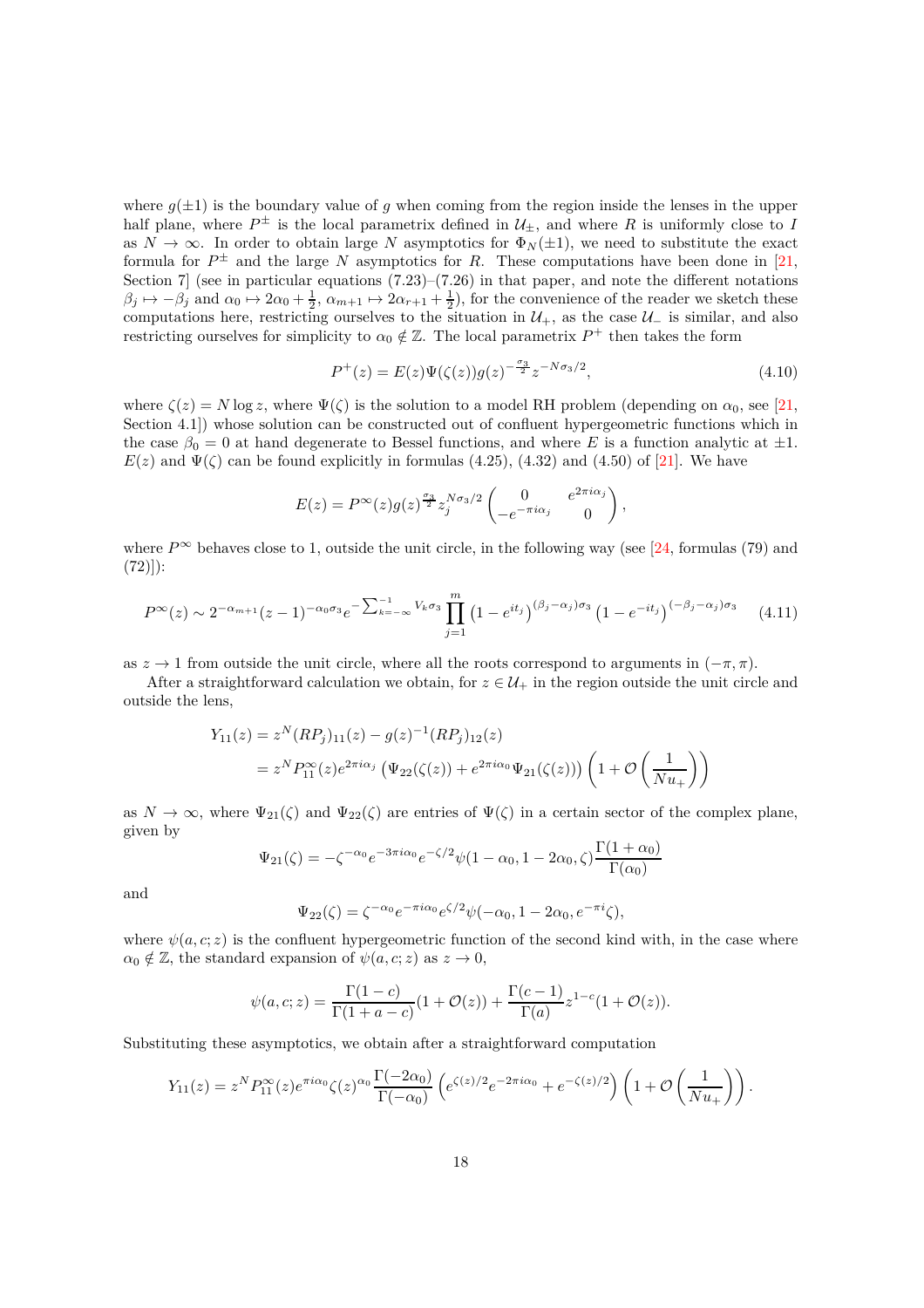Subsituting the above asymptotics for  $P^{\infty}$  and  $\zeta(z) = N \log z$ , we obtain

$$
\Phi_N(1) = e^{\frac{1}{2}(V_0 - V(1))} N^{\alpha_0} \prod_{j=1}^m \left(2\sin\frac{t_j}{2}\right)^{-2\alpha_j} e^{it_j \beta_j} e^{-i\pi \beta_j} \frac{\cos\pi \alpha_0}{2^{\alpha_{m+1}-1}} \frac{\Gamma(-2\alpha_0)}{\Gamma(-\alpha_0)} \left(1 + \mathcal{O}\left(\frac{1}{Nu_+}\right)\right)
$$
\n(4.12)

as  $N \to \infty$ . Using the reflection formula and the doubling formula for the Gamma function, as well as the relation  $\Gamma(1+z) = z\Gamma(z)$ , we obtain the statement of the proposition. The other cases, namely the asymptotics for  $\Phi_N(1)$  for  $\alpha_0 \in \mathbb{Z}$  and the asymptotics for  $\Phi_N(-1)$  can be obtained in a similar way, we refer the reader to [21, Section 7] for details. way, we refer the reader to [\[21,](#page-31-0) Section 7] for details.



<span id="page-18-0"></span>Figure 2: Opening of lenses in the case of 4 singularities  $z_1, \overline{z_1}, z_2, \overline{z_2}$  partitioned into three clusters.

<span id="page-18-1"></span>**Proposition 4.3.** *We have*

$$
\Phi_N(1) = \prod_{j=1}^m \left( \sin \frac{t_j}{2} + \frac{1}{n} \right)^{-2\alpha_j} \times e^{\mathcal{O}(1)},
$$
\n
$$
\Phi_N(-1) = \prod_{j=1}^m \left( \cos \frac{t_j}{2} + \frac{1}{n} \right)^{-2\alpha_j} \times e^{\mathcal{O}(1)},
$$
\n(4.13)

 $as N \to \infty$ , uniformly over the entire region  $0 < t_1 < \ldots < t_m < \pi$ , and uniformly for  $\alpha_j$  and  $\beta_j$  in *compact subsets of*  $[0, +\infty)$  *and i* $\mathbb{R}$  *respectively.* 

*Proof.* We again follow the RH analysis from [\[24\]](#page-31-9) to prove this. We restrict to the computation of  $\Phi_N(+1)$ , as the computation of  $\Phi_N(-1)$  is similar, or can be derived from  $\log \Phi_N(+1)$  after transforming the symbol by a rotation. Also, we can restrict to the case  $t_1 \leq M/N$  for some large  $M > 0$ , since the case  $t_1 > M/N$  was handled in Proposition [4.1](#page-13-2) and this implies the weaker result  $(4.2).$  $(4.2).$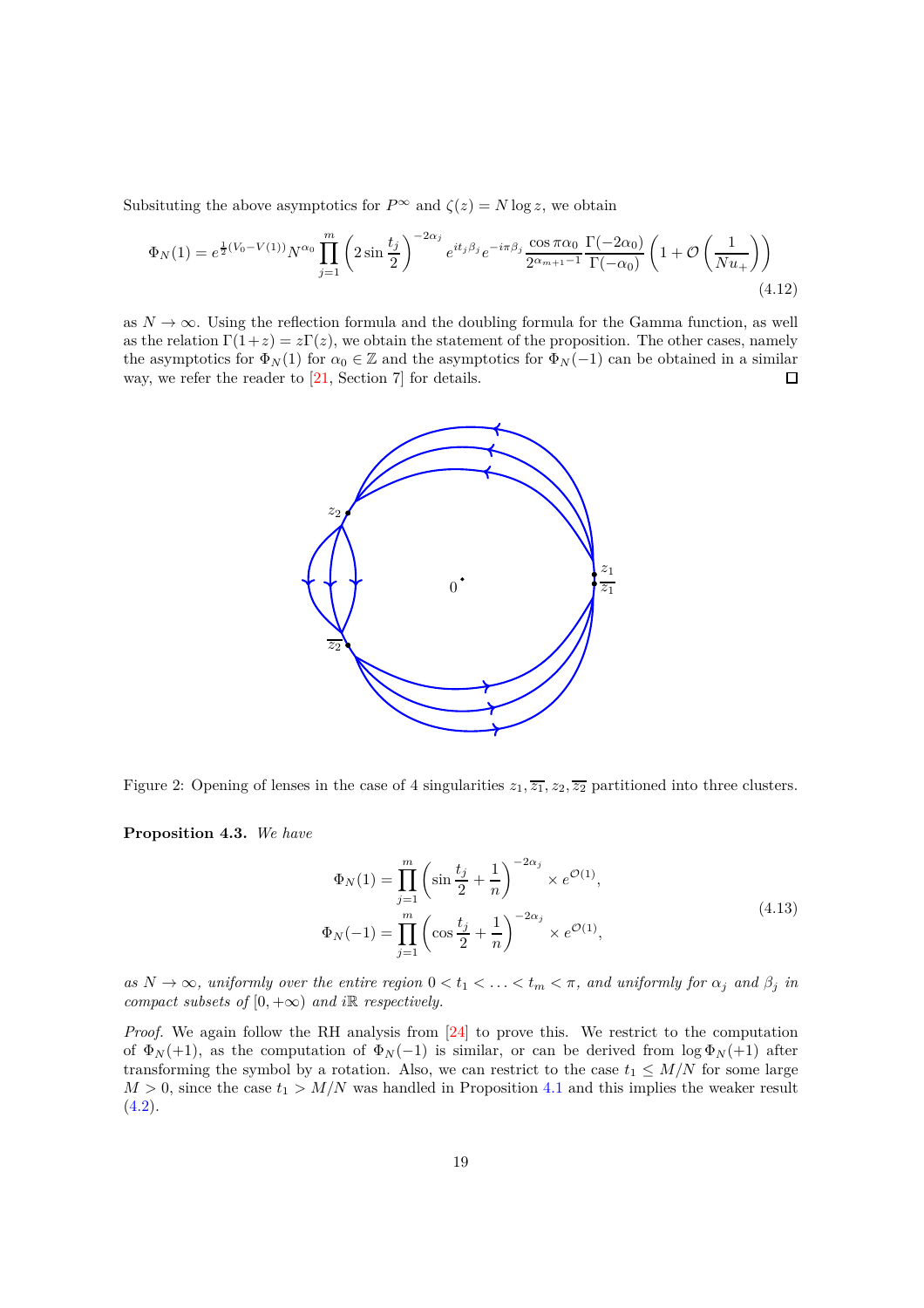Let us take  $M_1 > 2M$ , such that  $2t_1 \leq M_1/N$ , and define the clusters  $A_1, \ldots, A_\ell$ , depending on  $M_1$  and on *N*, as before. The points  $\pm t_1$  will then belong to the same cluster, which we label as *A*1. By restricting to a subsequence of the positive integers *N*, we can assume that the numbers of points in each cluster are independent of *N*. We write  $2\mu_1$  for the number of points in  $A_1$ , such that  $A_1 = \{e^{\pm it_k}\}_{k=1}^{\mu_1}$ , and we observe that the average of the points in  $A_1$  is equal to  $\hat{t}_1 = 0$ . Next, we write  $U_1$  for the disk with radius  $\mu(M_1, M_2, N)/3$  centered at 1, with  $\mu(M_1, M_2, N)$  given by [\(4.3\)](#page-14-1), and we use the local transformation  $\zeta(z) = N \log z$  for  $z \in \mathcal{U}_1$ . We have  $\zeta(1) = 0$  and we define  $w_{k,N} = -i\zeta(e^{it_k}) = Nt_k$  for  $1 \leq k \leq \mu_1$ . Note that  $w_{k,N} \leq M_1/2$  for all  $k \leq \mu_1$  because of the clustering condition.

The RH analysis from [\[24\]](#page-31-9) requires us to construct a local parametrix in  $\mathcal{U}_1$ . We now have, because of the explicit transformations  $Y \mapsto T \mapsto S \mapsto R$  in [\[24\]](#page-31-9) (see Figure [2](#page-18-0) for the shape of the jump contour for *S* in this case), the identities

$$
Y_{11}(1) = (1_+)^{N} T_{11}(1_+) = S_{11}(1_+) = (RP)_{11}(1_+),
$$

where  $R(1)$  is bounded as  $N \to \infty$ , uniformly under clustering condition  $(M_1, M_2, N)$  for sufficiently large *M*<sup>2</sup> (it is in fact close to *I*, but we will not need this). The corresponding lenses are described in Figure [2.](#page-18-0) Moreover,  $P$  is the local parametrix defined in  $\mathcal{U}_1$ . The construction of this local parametrix is explained in detail in [\[24,](#page-31-9) Section 6.3]. We omit the technical details of this construction, and restrict ourselves to the elements from it that we need for our purposes. As  $z \to 1_+$ , we have

$$
P(1_{+}) = E(1)\Phi(0; w_{1,N}, \dots, w_{\mu_{1},N}) \begin{pmatrix} 0 & g(1_{+})^{\frac{1}{2}} \\ g(1_{+})^{-\frac{1}{2}} & 0 \end{pmatrix}, \qquad (4.14)
$$

where  $\Phi(\zeta; w_1, \ldots, w_{\mu_1})$  is the solution to a model RH problem depending on parameters  $w_1, \ldots, w_{\mu_1}$ ,  $E(1)$  is given by

$$
E(1) = P^{\infty}(1_{+}) \begin{pmatrix} 0 & 1 \\ 1 & 0 \end{pmatrix} \prod_{\nu=1}^{\mu_{1}} \left( -iw_{\nu,N} \right)^{\beta_{\nu}\sigma_{3}} \exp[\pi i(\alpha_{\nu} - \beta_{\nu})\sigma_{3}] g(1_{+})^{-\frac{1}{2}\sigma_{3}}, \tag{4.15}
$$

with  $P^{\infty}(1_+)$  the global parametrix given by [\(4.6\)](#page-15-1). It is easily seen from this expression that  $E(1)$ is bounded as  $N \to \infty$ , uniformly in the parameters  $t_1, \ldots, t_m$ .

Since  $P^{\infty}(1_+)$  is diagonal,  $E(1)$  is off-diagonal and after a straightforward calculation we obtain

$$
Y_{11}(1) = (RP)_{11}(1_+)
$$
  
=  $E_{12}(1)\Phi_{22}(0; w_{1,N},..., w_{\mu_1,N})g(1_+)^{-\frac{1}{2}} + \mathcal{O}\left(\frac{g(1_+)^{-\frac{1}{2}}\Phi(0; w_{1,N},..., w_{\mu_1,N})}{N\mu(M_1, M_2, N)}\right),$  (4.16)

as  $N \to \infty$ , uniformly under clustering condition  $(M_1, M_2, N)$  for  $M_2$  large enough.

The matrix  $\Phi(0; w_1, \ldots, w_{\mu_1})$  is continuous as a function of  $w_1, \ldots, w_{\mu_1} > \epsilon$  for any  $\epsilon$ , see [\[24,](#page-31-9) Section 5.3], and this implies that

<span id="page-19-0"></span>
$$
Y_{11}(1) = \mathcal{O}(g(1_+)^{-1/2}), \qquad N \to \infty,
$$

uniformly under clustering condition  $(M_1, M_2, N)$  for  $M_2$  large enough and with  $w_{1,N}, \ldots, w_{\mu_1,N} > \epsilon$ for some  $\epsilon > 0$ , which implies the result in this case by  $(2.1)$ .

In order to evaluate the asymptotics of  $\Phi(0; w_1, \ldots, w_{\mu_1})$  when some of the  $w_j$ 's, say  $w_1, \ldots, w_k$ , tend to 0 as  $N \to \infty$ , we need to follow the construction of another local parametrix *Q* in [\[24,](#page-31-9) Section 5.3]. We again omit the details of this construction and refer the interested reader to [\[24\]](#page-31-9). The result from this construction is that

$$
\Phi(0; w_1, \dots, w_{\mu_1}) = F_N \prod_{\nu=1}^k (-iw_{\nu})^{2\alpha_{\nu}\sigma_3} U_N \begin{pmatrix} 1 & -1 \\ 1 & 0 \end{pmatrix} D,
$$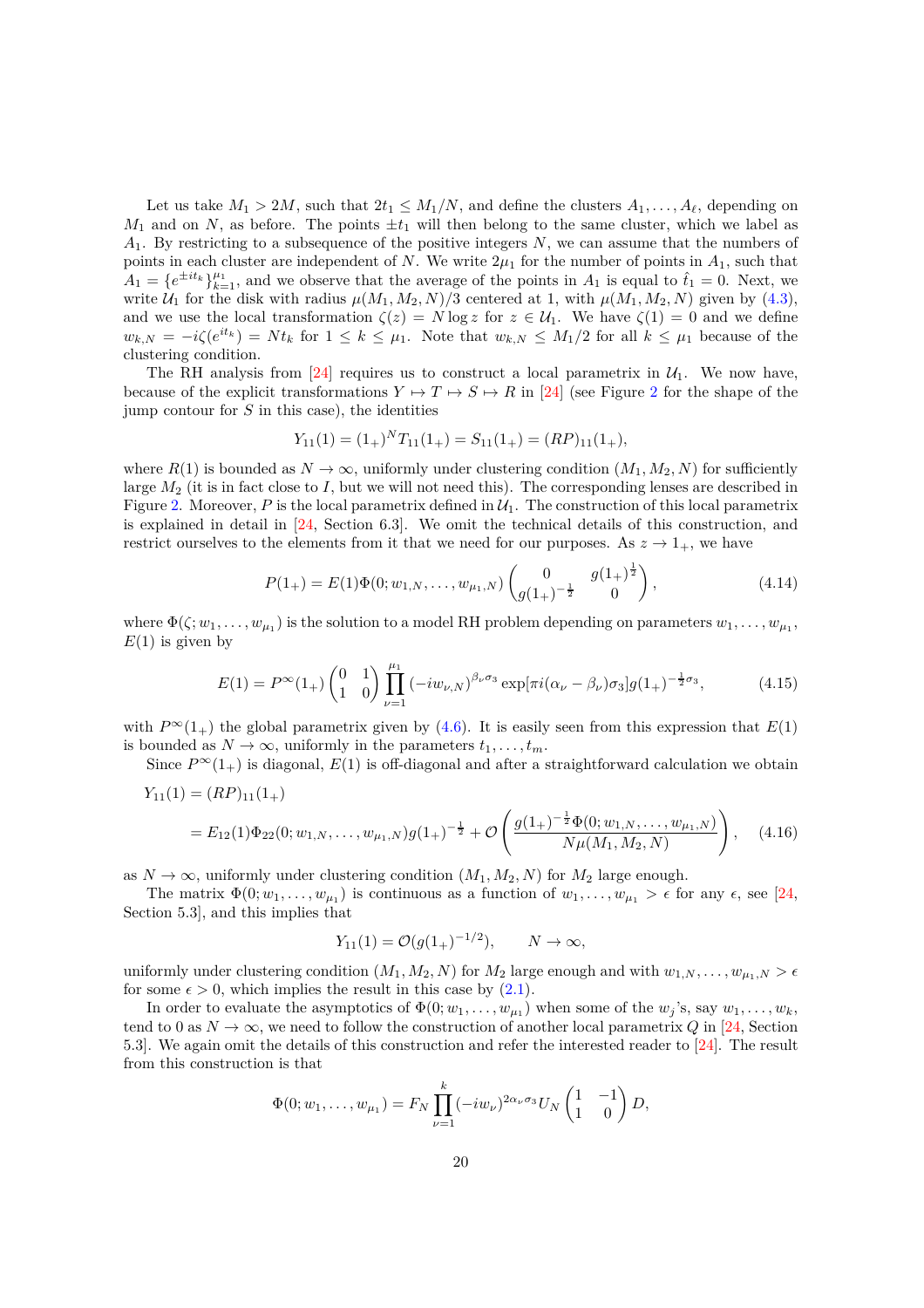where  $F_N$  is uniformly bounded as  $N \to \infty$ ,  $U_N$  is upper-triangular, and D is a diagonal matrix independent of  $N$ , and the determinants of  $F_N, D, U_N$  are all equal to 1. It follows that

$$
\log \Phi_{22}(0; w_1, \ldots, w_{\mu_1}) = \sum_{\nu=1}^k 2\alpha_{\nu} \log |w_{\nu}| + \mathcal{O}(1).
$$

Substituting this in [\(4.16\)](#page-19-0) and recalling that  $E(1)$  is uniformly bounded as  $N \to \infty$ , we get

$$
\log Y_{11}(1) = -\frac{1}{2}\log g(1_+) + \sum_{\nu=1}^k 2\alpha_{\nu} \log |w_{\nu,N}| + \mathcal{O}(1) = -2\sum_{j=1}^m \alpha_j \log |1 - e^{it_j}| + 2\sum_{\nu=1}^k \alpha_{\nu} \log(Nt_j) + \mathcal{O}(1).
$$

It is straightforward to derive the result from this estimate.

**4.2 Proofs of Theorem [2.1](#page-4-0) and Theorem [2.2](#page-5-1)**

Under the assumptions of Theorem [2.1,](#page-4-0) we have by Proposition [1.1](#page-2-0) and Propositions  $4.1-4.2$  $4.1-4.2$  that

$$
\mathbb{E}_n^{(0,+)}[f] = \left[\frac{\mathbb{E}_{2n}^{\mathbb{U}}[g]}{-\Phi_{2n-1}(1)\Phi_{2n-1}(-1)}\right]^{1/2} = C_n \left[\mathbb{E}_{2n}^{\mathbb{U}}[g]\right]^{1/2} (1+o(1)),
$$

as  $n \to \infty$ , where  $C_n$  is as in [\(2.6\)](#page-4-3). The asymptotics for  $\mathbb{E}_n^{(2,-)}[f]$  and  $\mathbb{E}_n^{(1,\pm)}[f]$  follow in a similar fashion. This ends the proof of Theorem [2.1.](#page-4-0)

Under the assumptions of Theorem [2.2,](#page-5-1) we use Proposition [1.1](#page-2-0) and Proposition [4.3](#page-18-1) to obtain the uniform large *N* asymptotics

$$
\mathbb{E}_{n}^{(0,+)}[f] = \left(\mathbb{E}_{2n}^{\mathbb{U}}[g]\right)^{1/2} \left[-\Phi_{2n-1}(1)\Phi_{2n-1}(-1)\right]^{-\frac{1}{2}}
$$

$$
= \left(\mathbb{E}_{2n}^{\mathbb{U}}[g]\right)^{\frac{1}{2}} \prod_{j=1}^{m} \left(\sin\frac{t_j}{2} + \frac{1}{n}\right)^{\alpha_j} \left(\cos\frac{t_j}{2} + \frac{1}{n}\right)^{\alpha_j} \times e^{\mathcal{O}(1)}
$$

$$
= \left(\mathbb{E}_{2n}^{\mathbb{U}}[g]\right)^{\frac{1}{2}} \prod_{j=1}^{m} \left(\sin t_j + \frac{1}{n}\right)^{\alpha_j} \times e^{\mathcal{O}(1)}.
$$

By similar computations, we obtain the required asympotics for  $\mathbb{E}_n^{(2,-)}[f]$  and  $\mathbb{E}_n^{(1,\pm)}[f]$ . This ends the proof of Theorem [2.2.](#page-5-1)

## <span id="page-20-0"></span>**5 Symbols with a gap or an emerging gap**

In this section, we assume that  $g(e^{it})$  defined by  $(1.3)$  is of the form  $(2.11)$ , i.e.

$$
g(e^{it}) = e^{V(e^{it})} \times \begin{cases} 1 & \text{for } 0 \le |t| \le t_0, \\ s & \text{for } t_0 < |t| \le \pi, \end{cases}
$$

for some real-valued function *V* analytic in a neighborhood of the unit circle, and with  $s \in [0, 1]$ .

 $\Box$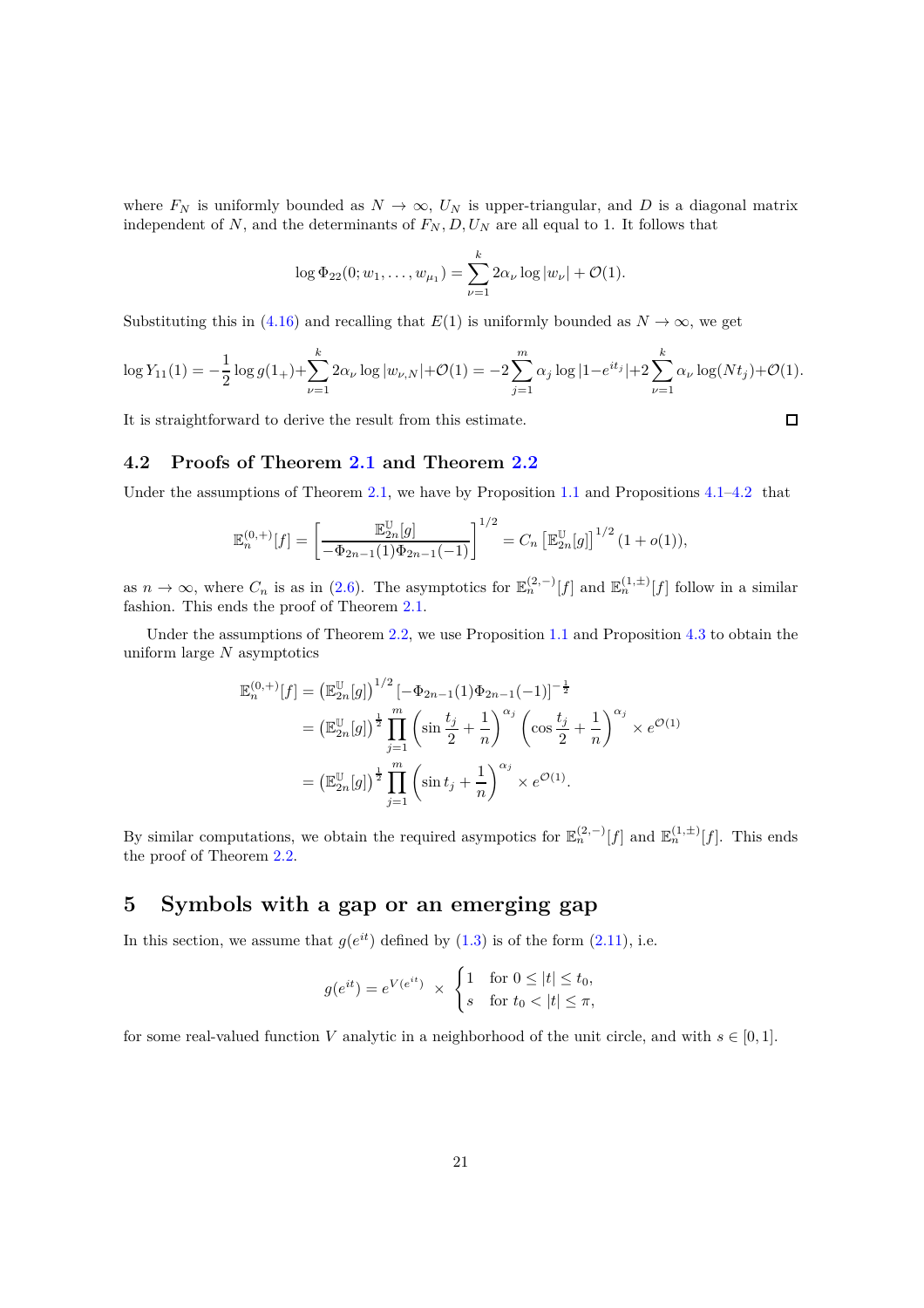### **5.1** Asymptotics for  $\Phi_N(\pm 1)$

Let  $\Phi_N$  be the monic polynomial of degree *N*, orthogonal with the weight *q* on the unit circle, characterized by the orthogonality conditions [\(1.8\)](#page-1-7). The proof of the following result is based on the RH representation for  $\Phi_N(z)$ , see Section [4.1,](#page-13-3) and on the large N asymptotic analysis of the RH problem in spirit of the analysis performed in  $[17]$ . We do not follow exactly the steps of transformations from [\[17\]](#page-31-7), but introduce a slightly different sequence of transformations. The most significant differences of our analysis from the one done in [\[17\]](#page-31-7) is that, first, during the step  $Y \mapsto T$ we make a cosmetic transformation inside the unit disk,  $|z| < 1$ , and second, the function  $\phi$  used in Step 3 is different from the one in [\[17\]](#page-31-7): they coincide up to a constant for  $|z| > 1$  but have opposite signs for  $|z| < 1$ .

<span id="page-21-0"></span>**Proposition 5.1.** *Let V be as in Theorem [2.5.](#page-6-0) As*  $N \to \infty$  *with*  $s = 0$ *, or as*  $N \to \infty$  *and at the same time*  $s \to 0$  *in such a way that*  $s \leq (\tan \frac{t_0}{4})^{2N}$ , we have the large *N asymptotics* 

$$
\Phi_N(1) = \sqrt{2} \cos \frac{t_0 - \pi + (-1)^N \pi}{4} \left( \sin \frac{t_0}{2} \right)^N e^{-\frac{V(1)}{2}} \delta(\infty)^{-1} (1 + o(1)),
$$
  

$$
\Phi_N(-1) = (-1)^N \cos \frac{t_0}{4} \left( 1 + \cos \frac{t_0}{2} \right)^N \delta_{-}(-1) \delta(\infty)^{-1} (1 + o(1)).
$$

*These asymptotics are also valid as*  $t_0 \rightarrow \pi$ , as long as  $N(\pi - t_0) \rightarrow \infty$ . The  $o(1)$  *terms can be written as* O  $\left(\frac{1}{N(\pi - t_0)} + s \left(\tan \frac{t_0}{4}\right)^{-2N} \frac{1}{\sqrt{N(\pi - t_0)}}\right)$  $N(\pi - t_0)$  $\overline{ }$ *.*

**Remark 5.2.** *Note that when*  $s = 0$  *or*  $s \ll (\tan \frac{t_0}{4})^{2N}$ , the first error term  $\frac{1}{N(\pi - t_0)}$  dominates the *second.* On the other hand, when *s* is close to  $(\tan \frac{t_0}{4})^{2N}$ , the second error term becomes dominant, *and is*  $\mathcal{O}(\frac{1}{\sqrt{N(\pi$  $\frac{1}{N(\pi - t_0)}$ . *Furthermore, when*  $t_0$  *is not approaching*  $\pi$ *, the factor* ( $\pi - t_0$ ) *in the error terms can be omitted, but as*  $t_0 \rightarrow \pi$ , the error term becomes larger due to it.

Denote

$$
\gamma = \{ z : |z| = 1, \arg z \in (-t_0, t_0) \}, \qquad \gamma^c = \{ z : |z| = 1, \arg z \in (t_0, \pi) \cup (-\pi, -t_0) \},
$$

both oriented in the counter-clockwise direction.

*Proof.* The asymptotic analysis of the RH problem from Section [4.1](#page-13-3) can be done using the following steps of transformations,

$$
Y \mapsto T \mapsto \widehat{T} \mapsto \widetilde{T} \mapsto S \mapsto R.
$$

Here the transformation  $Y \mapsto T$  normalizes the asymptotics at infinity, while the transformations  $T \mapsto \hat{T} \mapsto \hat{T}$  are preparatory transformations before opening of the lenses. Then,  $\hat{T} \mapsto S$  consists of opening of the lenses, and  $S \mapsto R$  is the final transformation to pass to a small-norm RH problem; this step involves construction of parametrices. We start by giving some more details about each of these transformations.

**Step 1.** Define

$$
T(z) = \begin{cases} Y(z)z^{-N\sigma_3}, & |z| > 1, \\ Y(z) \begin{pmatrix} 0 & -1 \\ 1 & 0 \end{pmatrix}, & |z| < 1. \end{cases}
$$

Here the transformation for  $|z| > 1$  aims at improving the large *z* asymptotics of *Y*, while the transformation for  $|z| < 1$  is a cosmetic one, which makes factorizations at further steps more transparent.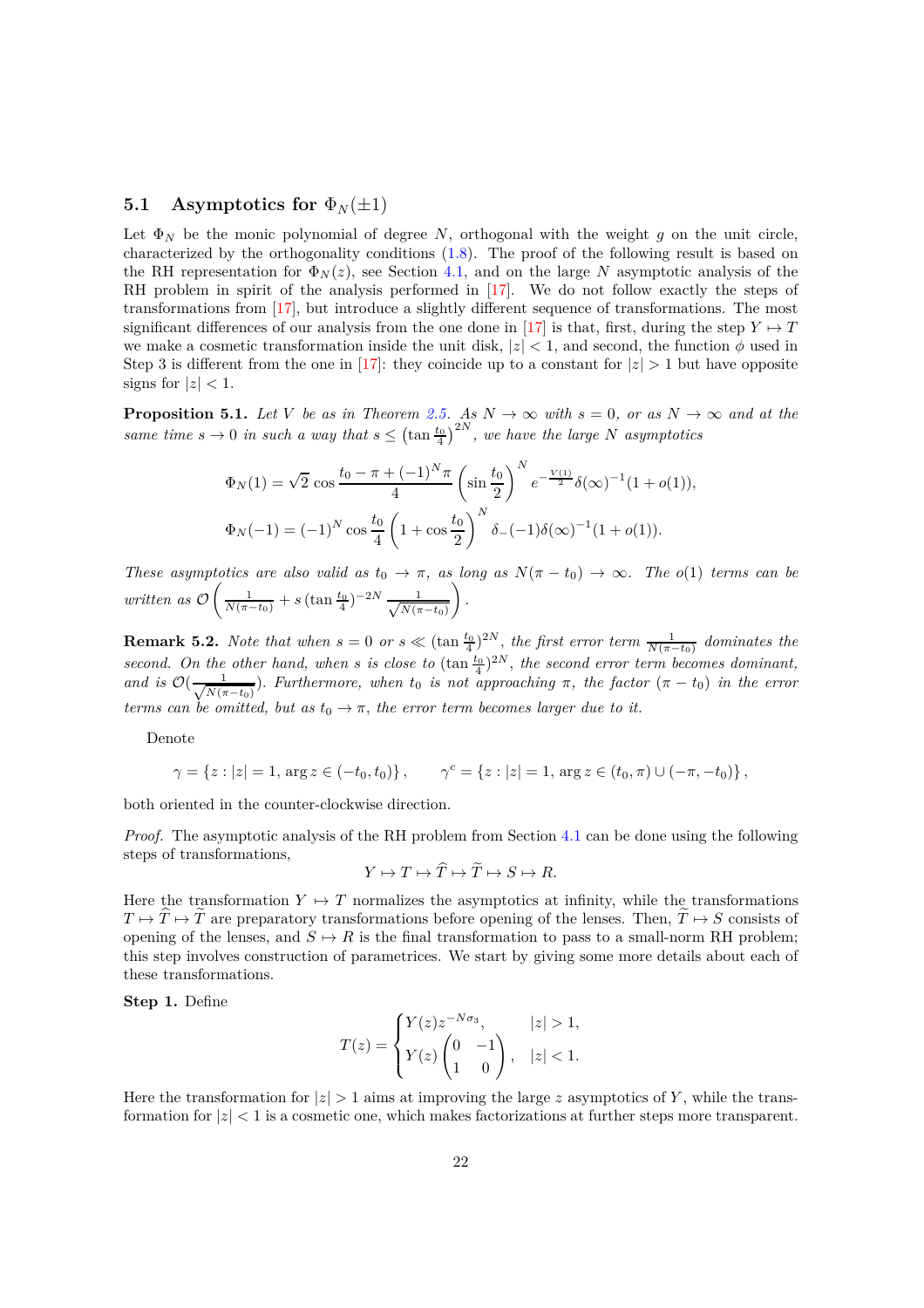*T*(*z*) has the asymptotics  $T(z) \to I$  as  $z \to \infty$  and satisfies the jump  $T_+(z) = T_-(z)$  $\int g(z) \quad -z^N$ *z* <sup>−</sup>*<sup>N</sup>* 0  $\overline{\phantom{0}}$ for  $z$  on the unit circle  $\mathcal{C}$ .

**Step 2.** The jump for  $T(z)$  is highly oscillating for  $z \in \mathcal{C}$ , and the next step is to factorize it into product of two matrix functions, which can then be moved respectively inside or outside the unit disk where they would be exponentially small. This is done differently for  $z \in \gamma$  and for  $z \in \gamma^c$ , and we start with *γ*. The idea is to exchange the term  $g(z)$  in the (1, 1) entry of the jump for the *T* with 1; an appropriate factorization will then easily follow. This is achieved with the help of the following function  $\delta(z)$ ,

$$
\delta(z) = \exp\left\{\frac{h(z)}{2\pi i} \int\limits_{\gamma} \frac{V(\zeta)d\zeta}{(\zeta-z)h(\zeta)}\right\}, \qquad \text{where the function } h(\zeta) = ((\zeta - z_0)(\zeta - \overline{z_0}))^{1/2}
$$

is analytic in  $\zeta \in \mathbb{C} \setminus \gamma^c$  and asymptotic to  $\zeta$  as  $\zeta \to \infty$ . The function  $\delta$  is analytic in  $\mathbb{C} \setminus \mathcal{C}$ , has a finite non-zero limit as  $\zeta \to \infty$ , and its boundary values satisfy the following conjugation conditions on the circle  $\mathcal{C}$ :

$$
\delta_+(z)\delta_-(z) = 1, \ z \in \gamma^c, \qquad \frac{\delta_+(z)}{\delta_-(z)} = e^{V(z)}, \ z \in \gamma.
$$

Using the properties  $V(z) = V(z^{-1})$  for  $|z| = 1$  and  $h(\zeta) = \zeta h(\zeta^{-1})$ , one can check that for all *z* we have  $\delta(z)\delta(z^{-1}) = 1$  and  $\overline{\delta(\overline{z})} = \delta(z)$ . Let

$$
\widehat{T}(z) = \delta(\infty)^{\sigma_3} T(z) \delta(z)^{-\sigma_3}.
$$

 $\hat{T}$  tends to *I* as  $z \to \infty$  and satisfies the following jumps:

$$
\widehat{T}_{+}(z) = \widehat{T}_{-}(z) \begin{pmatrix} 1 & \frac{-z^{N} \delta_{+}(z)^{2}}{e^{V(z)}} \\ \frac{1}{z^{N} \delta_{-}(z)^{2} e^{V(z)}} & 0 \end{pmatrix}, z \in \gamma, \quad \widehat{T}_{+}(z) = \widehat{T}_{-}(z) \begin{pmatrix} s e^{V(z)} \frac{\delta_{-}(z)}{\delta_{+}(z)} & -z^{N} \\ z^{-N} & 0 \end{pmatrix}, z \in \gamma^{c},
$$

We see that the jump matrix on  $\gamma$  can be factorized into a product of a lower-triangular and an upper-triangular matrix with ones on the diagonals, and this allows to "open lenses" around *γ,* in other words allows to get rid of oscillating entries on  $\gamma$  by transforming them into exponentially small ones on lenses. However, we still have oscillating entries on  $\gamma^c$ , and we cannot follow the same strategy as for  $\gamma$  (i.e., to transform the (1, 1) entry in the jump matrix to 1). Instead, we transform off-diagonal entries into constant ones, by introducing the following function  $\phi(z)$ , which is to replace the function  $\log z$  in  $z^N = e^{N \log z}$ , and thus to transform the entries  $z^{\pm N}$  into 1.

**Step 3.** Define

$$
\phi(z) = \int_{z_0}^{z} \frac{(\zeta + 1)d\zeta}{\zeta h(\zeta)} + \pi i, \qquad \ell = -2\log \sin \frac{t_0}{2} > 0,
$$

where the path of integration should not cross  $(-\infty, 0] \cup \gamma^c$ . Then one can check that  $\phi(z) - \log z =$  $\ell + \mathcal{O}(z^{-1})$  as  $z \to \infty$ , and  $\overline{\phi(\overline{z})} = \phi(z)$  for all *z*, and  $\phi(z)$  – log *z* is analytic in  $\mathbb{C}\setminus\gamma^c$ , where the principal branch of the logarithm is taken. The function  $\phi_-(z) - \phi_+(z)$  is continuous and real-valued on  $\gamma^c$ , and its maximum over  $\gamma^c$  is attained at the point  $-1$ , with  $\phi$ <sub>−</sub>(−1) –  $\phi$ <sub>+</sub>(−1) = −4 log tan  $\frac{t_0}{4} > 0$ . Let

$$
\widetilde{T}(z) = e^{\frac{N}{2}(\ell - \pi i)\sigma_3} \widehat{T}(z) e^{-\frac{N}{2}(\phi(z) - \pi i - \log z)\sigma_3},
$$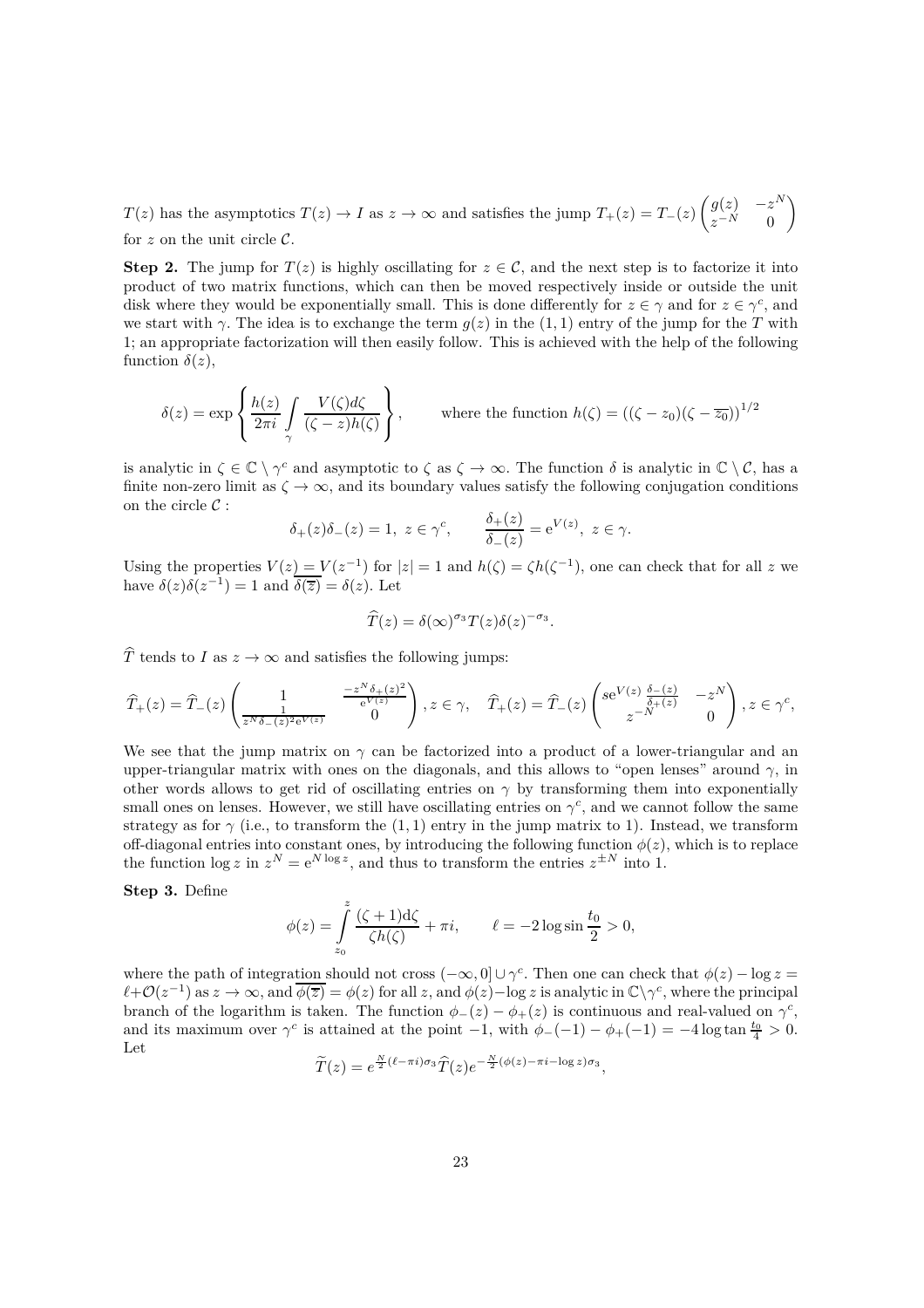

<span id="page-23-0"></span>Figure 3: Jump contour for *S* (on the left), and for *R* (on the right).

then  $\widetilde{T}(z) \to I$  as  $z \to \infty$  and  $\widetilde{T}$  satisfies the following jumps:

$$
\widetilde{T}_{+}(z) = \widetilde{T}_{-}(z) \begin{pmatrix} 1 & \frac{\mathrm{e}^{N(\phi(z) - \pi i)} \delta_{+}(z)^{2}}{-\mathrm{e}^{V(z)}} \\ \frac{\mathrm{e}^{-N(\phi(z) - \pi i)}}{\delta_{-}(z)^{2} \mathrm{e}^{V(z)}} & 0 \end{pmatrix} = \begin{pmatrix} 1 & 0 \\ \frac{\mathrm{e}^{-N(\phi(z) - \pi i)}}{\delta_{-}(z)^{2} \mathrm{e}^{V(z)}} & 1 \end{pmatrix} \begin{pmatrix} 1 & \frac{\mathrm{e}^{N(\phi(z) - \pi i)} \delta_{+}(z)^{2}}{-\mathrm{e}^{V(z)}} \\ 0 & 1 \end{pmatrix}, z \in \gamma,
$$
\n
$$
\widetilde{T}_{+}(z) = \widetilde{T}_{-}(z) \begin{pmatrix} s\mathrm{e}^{\frac{N}{2}(\phi_{-}(z) - \phi_{+}(z))} \mathrm{e}^{V(z)} \frac{\delta_{-}(z)}{\delta_{+}(z)} & -z^{N} \\ z^{-N} & 0 \end{pmatrix}, z \in \gamma^{c}.
$$

**Step 4.** The next step is the opening of lenses around  $\gamma$ . Consider the regions as indicated in the left part of Figure [3,](#page-23-0) and define

$$
S(z) = \begin{cases} \widetilde{T}(z) \begin{pmatrix} 1 & 0 \\ \delta(z)^{-2}e^{-V(z)}(-1)^N e^{-N(\phi(z))} & 1 \end{pmatrix}, & z \in \Omega_{\text{out}}, \\ \widetilde{T}(z) \begin{pmatrix} 1 & \delta(z)^2 e^{-V(z)} (-1)^N e^{N\phi(z)} \\ 0 & 1 \end{pmatrix}, & z \in \Omega_{\text{in}}, \\ \widetilde{T}(z), & \text{elsewhere.} \end{cases}
$$

**Step 5a.** Now, we take  $r > 0$  sufficiently small (but fixed) and we define parametrices, i.e. local approximations, for *S* as follows. Let  $U_{z_0}, U_{\overline{z_0}}, U_{-1}$  be (non-intersecting) disks centered at  $z_0, \overline{z_0}, -1$ , respectively, of the radius  $r \cos \frac{t_0}{2}$ ; their boundaries  $\partial U_{z_0}, \partial U_{\overline{z_0}}, \partial U_{-1}$  are oriented in the counterclockwise direction. Define (we use the letters *u*(up), *d*(down), *l*(left) to distinguish between the parametrices at the points  $z_0$ ,  $\overline{z}_0$ ,  $-1$ , respectively; see also the right part of Figure [3\)](#page-23-0)

$$
P(z) = \begin{cases} P^{\infty}(z), & z \in \mathbb{C} \setminus (U_{z_0} \cup U_{\overline{z}_0} \cup U_{-1}), \\ P_u(z), & z \in U_{z_0}, \\ P_d(z), & z \in U_{\overline{z}_0}, \\ P_l(z), & z \in U_{-1}, \end{cases}
$$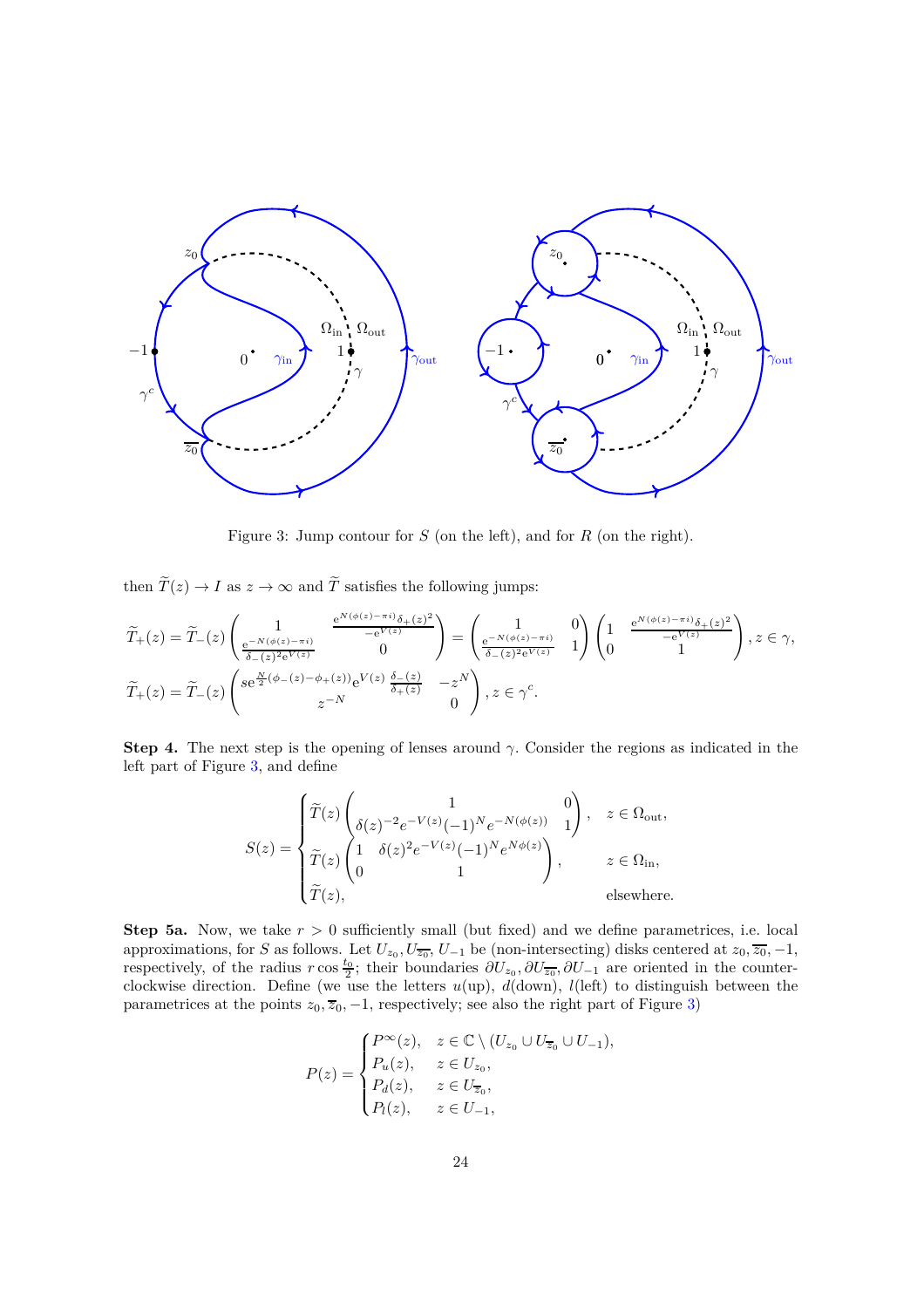We see that the radius  $r \cos \frac{t_0}{2}$  of the disks shrinks as  $t_0$  approaches  $\pi$ . For us, the explicit expressions for the local parametrices  $P^2_u$  and  $P_d$  will be unimportant because we only need to evaluate  $\Phi_N$  at the points  $\pm 1$ ; however, we will still need them in order to estimate the error term. The form of the outer parametrix  $P^{\infty}$  on the other hand is more important: it is given by

$$
P^{\infty}(z) = \begin{pmatrix} \frac{1}{2}(\kappa(z) + \kappa(z)^{-1}) & \frac{i}{2}(\kappa(z) - \kappa(z)^{-1}) \\ \frac{-i}{2}(\kappa(z) - \kappa(z)^{-1}) & \frac{1}{2}(\kappa(z) + \kappa(z)^{-1}) \end{pmatrix},
$$

where

$$
\kappa(z) = \left(\frac{z - \overline{z_0}}{z - z_0}\right)^{1/4},
$$

analytic in  $z \in \mathbb{C} \setminus \gamma^c$  and asymptotic to 1 at infinity. Note that  $\kappa(1) = e^{i(\pi - t_0)/4}$ ,  $\kappa_ -(-1) = e^{-it_0/4}$ .

#### **Step 5b:** Local parametrix at  $z_0$ .

**Change of variable.** First of all, the linear fractional change of variable  $k = k(z) = \frac{1-z\overline{z_0}}{z-\overline{z_0}}$  maps the points of the unit circle to the real line as follows:

$$
z_0 \mapsto 0
$$
,  $-1 \mapsto -1$ ,  $\overline{z_0} \to \infty$ ,  $1 \mapsto 1$ ,

and thus allows to separate the points  $z_0$ ,  $-1$ ,  $\overline{z_0}$ , which might be merging as  $t_0 \to \pi$ . Next, using the variable *k* the function  $\phi(z)$  can be written as

<span id="page-24-0"></span>
$$
\phi(z) = \pi i - 2i \cos \frac{t_0}{2} \int_0^{k(z)} \frac{(k+1) \mathrm{d}k}{(k+z_0)(k+\overline{z_0})\sqrt{k}},\tag{5.1}
$$

where the path of integration does not intersect (−∞*,* 0]*,* and the principal branch of the square root is taken. This prompts to introduce a local variable  $\zeta = \zeta(z;t_0)$  in the disk  $U_{z_0}$  as follows:  $\phi(z) =: \pi i - 4i \cos \frac{t_0}{2} \sqrt{\zeta}$ , so that  $\zeta = k(1 + \mathcal{O}(k)), k \to 0$ , and the branch cut for  $\sqrt{\zeta}$ , i.e. the half-line  $\zeta < 0$ , corresponds to  $z \in \gamma^c$ . Introduce also the new large parameter  $\tau := 2N \cos \frac{t_0}{2}$ , then  $N(\phi(z) - \pi i) = -2i\tau\sqrt{\zeta}.$ 

**Bessel parametrix.** Similarly as e.g. in [\[34,](#page-32-15) Section 6] (but note the different sign of the off-diagonal entries of the jump matrices), we construct a function which solves exactly the same jumps as *S* in a small neighborhood of the point  $z_0$ . Define

$$
\Psi(\zeta) = \begin{pmatrix}\n\sqrt{\pi} e^{\frac{-\pi i}{4}} \sqrt{\zeta} I_1(-i\sqrt{\zeta}) & \frac{-1}{\sqrt{\pi}} e^{\frac{\pi i}{4}} \sqrt{\zeta} K_1(-i\sqrt{\zeta}) \\
-\sqrt{\pi} e^{\frac{\pi i}{4}} I_0(-i\sqrt{\zeta}) & \frac{1}{\sqrt{\pi}} e^{\frac{-\pi i}{4}} K_0(-i\sqrt{\zeta})\n\end{pmatrix}, \quad \arg \zeta \in (\pi - \alpha, \pi),
$$
\n
$$
= \begin{pmatrix}\n\frac{1}{\sqrt{\pi}} e^{\frac{\pi i}{4}} \sqrt{\zeta} K_1(i\sqrt{\zeta}) & \frac{-1}{\sqrt{\pi}} e^{\frac{\pi i}{4}} \sqrt{\zeta} K_1(-i\sqrt{\zeta}) \\
\frac{1}{\sqrt{\pi}} e^{\frac{-\pi i}{4}} K_0(i\sqrt{\zeta}) & \frac{1}{\sqrt{\pi}} e^{\frac{-\pi i}{4}} K_0(-i\sqrt{\zeta})\n\end{pmatrix}, \quad \arg \zeta \in (-\pi + \alpha, \pi - \alpha),
$$
\n
$$
= \begin{pmatrix}\n\frac{1}{\sqrt{\pi}} e^{\frac{\pi i}{4}} \sqrt{\zeta} K_1(i\sqrt{\zeta}) & \sqrt{\pi} e^{\frac{-\pi i}{4}} \sqrt{\zeta} I_1(i\sqrt{\zeta}) \\
\frac{1}{\sqrt{\pi}} e^{\frac{-\pi i}{4}} K_0(i\sqrt{\zeta}) & \sqrt{\pi} e^{\frac{\pi i}{4}} I_0(i\sqrt{\zeta})\n\end{pmatrix}, \quad \arg \zeta \in (-\pi, -\pi + \alpha),
$$

where  $\alpha \in (0, \pi)$  and  $I_j$ ,  $K_j$ ,  $j = 0, 1$  are the modified Bessel functions [\[1,](#page-30-8) Chapter 9.6]. The function  $\Psi$ satisfies the jump conditions  $\Psi_+(\zeta) = \Psi_-(\zeta)$  $\begin{bmatrix} 1 & 0 \\ 1 & 1 \end{bmatrix}, \zeta \in (\infty \mathrm{e}^{i(\pi - \alpha)}, 0); \Psi_+(\zeta) = \Psi_-(\zeta)$  $\begin{bmatrix} 1 & -1 \\ 0 & 1 \end{bmatrix}$ ,  $\zeta \in$  $(\infty e^{-i(\pi + \alpha)}, 0); \Psi_+(\zeta) = \Psi_-(\zeta)$  $\begin{bmatrix} 0 & -1 \\ 1 & 0 \end{bmatrix}$ ,  $\zeta \in (0, -\infty)$ , where the orientation of the segments is from the first mentioned point to the last one, and  $(\infty e^{i\beta}, 0)$  denotes the ray coming from infinity to the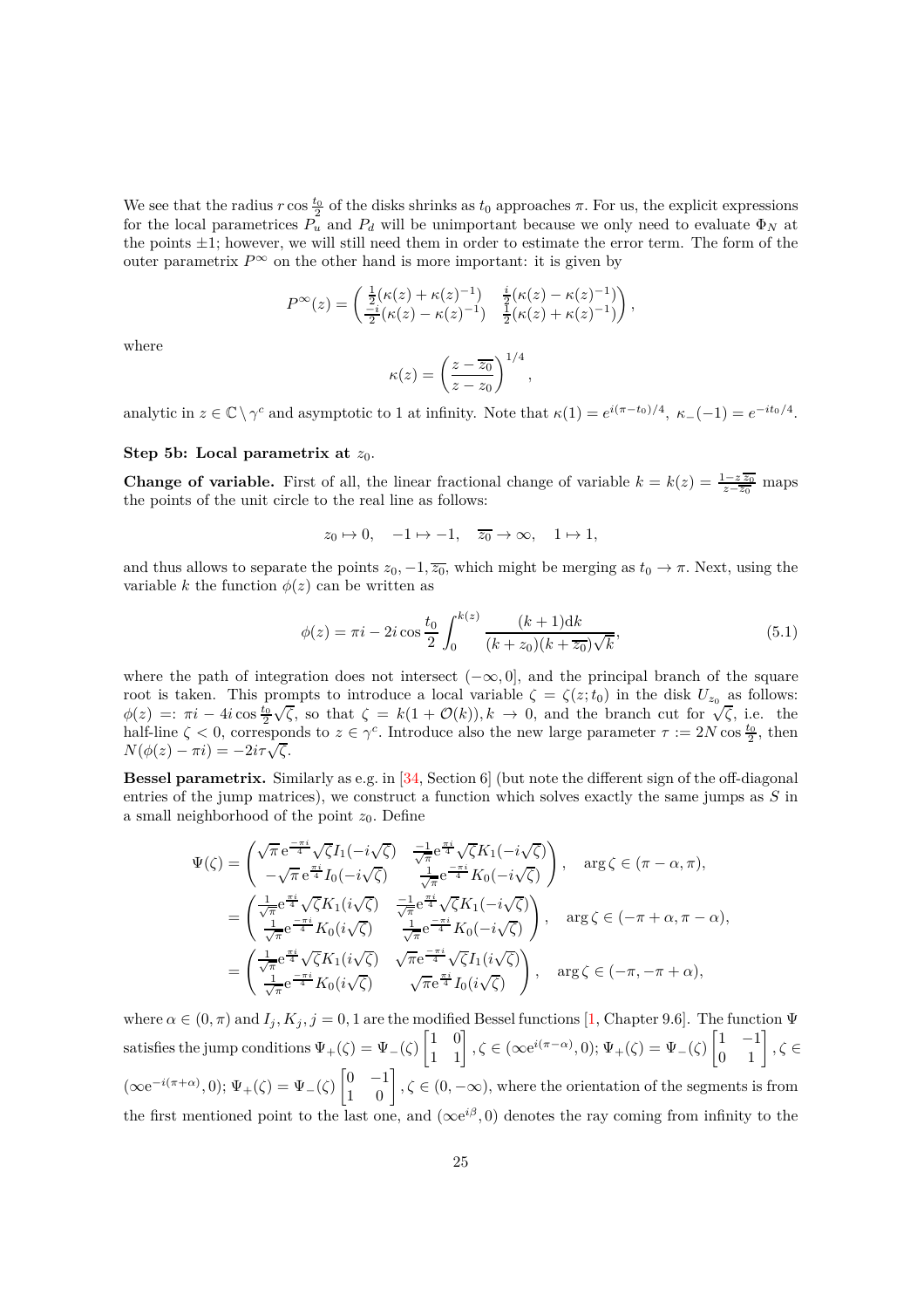origin at an angle  $\beta \in \mathbb{R}$  (see the left part of Figure [4\)](#page-26-0). Besides, the function  $\Psi$  satisfies the uniform in  $\arg \zeta \in [-\pi, \pi]$  asymptotics

$$
\Psi(\zeta) = \zeta^{\frac{\sigma_3}{4}} \frac{1}{\sqrt{2}} \begin{pmatrix} 1 & -i \\ -i & 1 \end{pmatrix} \mathcal{E}(\zeta) e^{-i\sqrt{\zeta}\sigma_3}, \quad \mathcal{E}(\zeta) = I + \mathcal{O}(\frac{1}{\sqrt{\zeta}}), \qquad \zeta \to \infty.
$$

We will also need the function  $\hat{\Psi}(\zeta) := \Psi(\zeta)G(\zeta)$ , where

$$
G(\zeta) := \begin{cases} I - s \frac{1}{2\pi i} \log \zeta \begin{pmatrix} 0 & 1 \\ 0 & 0 \end{pmatrix}, & \arg \zeta \in (\pi - \alpha, \pi), \\ I - s \frac{1}{2\pi i} \log \zeta \begin{pmatrix} 1 & 1 \\ -1 & -1 \end{pmatrix}, & \arg \zeta \in (-\pi + \alpha, \pi - \alpha), \\ I + s \frac{1}{2\pi i} \log \zeta \begin{pmatrix} 0 & 0 \\ 1 & 0 \end{pmatrix}, & \arg \zeta \in (-\pi, -\pi + \alpha). \end{cases}
$$

The function  $\hat{\Psi}$  satisfies the jumps as in the right part of Figure [4.](#page-26-0)

For  $z: |z - z_0| < r \cos \frac{t_0}{2}$ , define

$$
P_u(z) = B_u(z)\hat{\Psi}(\tau^2 \zeta) \delta(z)^{-\sigma_3} e^{-\frac{1}{2}V(z)sgn(\log|z|)\sigma_3} e^{-\frac{N}{2}(\phi(z)-\pi i)\sigma_3},
$$

where  $B_u(z) = P^{(\infty)}(z) \delta(z)^{\sigma_3} e^{\frac{1}{2} V(z) \text{sgn}(\log|z|) \sigma_3} \frac{1}{\sqrt{2}}$ 2 1 *i i* 1 1  $(\tau^2 \zeta)^{-\frac{\sigma_3}{4}}$  and  $B_u(z)$  is analytic in  $U_{z_0}$  (i.e., does not have jumps across  $C$ ). Here  $sgn(x) = \frac{x}{|x|}$  is the signum function, so that  $e^{-\frac{1}{2}V(z)sgn(\log|z|)\sigma_3}$ equals  $e^{\frac{1}{2}V(z)\sigma_3}$  for  $|z| < 1$  and equals  $e^{-\frac{1}{2}V(z)\sigma_3}$  for  $|z| > 1$ . The function  $P_u(z)$  satisfies the same jumps as  $S(z)$  inside  $U_{z_0}$ , and on the boundary  $\partial U_{z_0}$  we have the following matching condition:

$$
P(z)P^{(\infty)}(z)^{-1} = P^{(\infty)}(z)\delta(z)^{\sigma_3}e^{\frac{1}{2}V(z)\text{sgn}(\log|z|)\sigma_3}.
$$
  

$$
\mathcal{E}(\tau^2\zeta)e^{-i\tau\sqrt{\zeta}\sigma_3}G(\tau^2\zeta) \cdot e^{-\frac{N}{2}(\phi(z)-\pi)\sigma_3}\delta(z)^{-\sigma_3}e^{-\frac{1}{2}V(z)\text{sgn}(\log|z|)\sigma_3}P^{(\infty)}(z)^{-1} = I + \mathcal{O}(\frac{1}{\tau\sqrt{\zeta}}),
$$

as  $\tau^2 \zeta \to \infty$ . Here we used that  $P^{\infty}$  is bounded on  $\partial U_z$  uniformly in  $t_0$ . **Step 5c:** Local parametrix at  $\overline{z}_0$ . For *z* inside  $U_{\overline{z}_0}$  we define  $P(z) := \sigma P(\overline{z})\sigma$ , where  $\sigma =$  $\begin{bmatrix} 0 & 1 \\ 1 & 0 \end{bmatrix}$ . **Step 5d:** Local parametrix at  $-1$ . For  $z \in U_{-1}$ , define

$$
P_l(z) = P^{(\infty)}(z)G_l(z),
$$

where 
$$
G_l(z) = \begin{bmatrix} 1 & 0 \ -sf(z) & 1 \end{bmatrix}
$$
 for  $|z| < 1$  and  $G_l(z) = \begin{bmatrix} 1 & sf(z) \ 0 & 1 \end{bmatrix}$  for  $|z| > 1$ , with  
\n
$$
f(z) = \frac{1}{2\pi i} \int_{\gamma^c} e^{\frac{N}{2}(\phi_-(\xi) - \phi_+(\xi))} e^{V(\xi)} \frac{\delta_-(\xi)}{\delta_+(\xi)} \frac{d\xi}{\xi - z}.
$$

Note that  $\phi$ <sub>-</sub> −  $\phi$ <sub>+</sub> has a double zero at the point  $z = -1$ , and hence large *N* asymptotics of  $f(z)$ can be obtained by classical saddle point methods. Using [\(5.1\)](#page-24-0), we see that the large parameter is *N* cos  $\frac{t_0}{2}$  rather than *N*, and for  $z \in \partial D_{-1}$  we have  $|f(z)| = \mathcal{O}(\frac{1}{\sqrt{Nc}})$ *N* cos  $\frac{t_0}{2}$  $(e^{N\phi_{-}(-1)}$ . The matching condition on the circle  $|z+1| = r \cos \frac{t_0}{2}$  is

$$
P_l(z)P^{(\infty)}(z)^{-1} = P^{(\infty)}(z)G(z)P^{(\infty)}(z)^{-1} = I + \mathcal{O}\left(\frac{1}{\sqrt{N\cos\frac{t_0}{2}}}s\left(\tan\frac{t_0}{4}\right)^{-2N}\right),\,
$$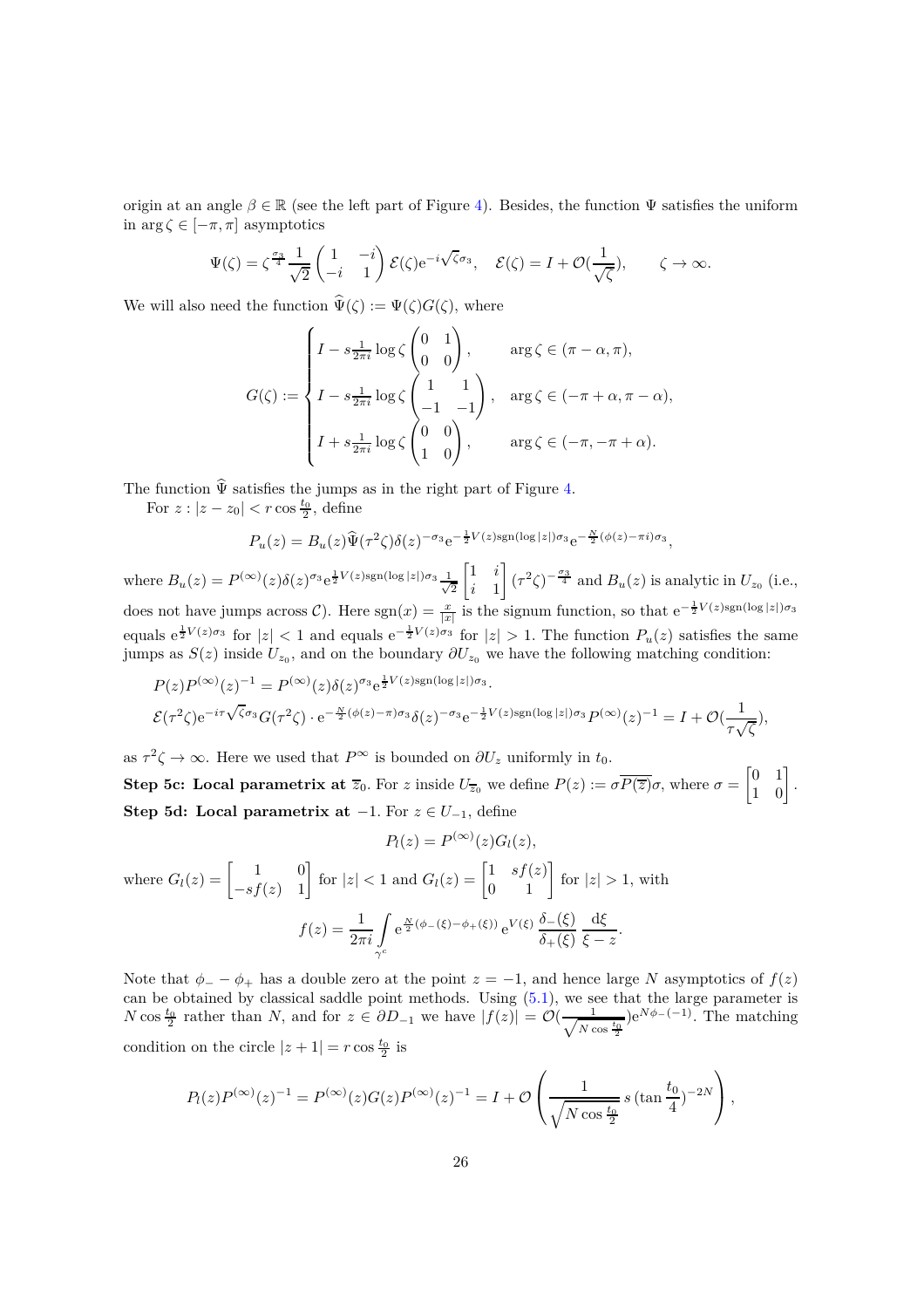

<span id="page-26-0"></span>Figure 4: Jumps for the functions  $\Psi(\zeta)$  (on the left) and  $\widehat{\Psi}(\zeta)$  (on the right).

as *N* cos  $\frac{t_0}{2} \to \infty$ . Here we used that  $P^{\infty}$  is bounded on  $\partial U_{-1}$  uniformly in  $t_0$ . **Step 6.** Define the error function *R* by the formula

$$
S(z) = R(z)P(z),
$$

where as before, *P* means  $P_u$ ,  $P_d$ ,  $P_l$  in the relevant disks, and *P* means  $P^{\infty}$  elsewhere. The jump conditions for *R* on the disks  $U_{z_0}, U_{\overline{z}_0}, U_{-1}$  allow to conclude that  $R(z) = I + \mathcal{O}((N \cos \frac{t_0}{2})^{-1} +$  $(N \cos \frac{t_0}{2})^{-1/2} s(\tan \frac{t_0}{4})^{-2N}$  uniformly in *z*, as  $N \cos \frac{t_0}{2} \to \infty$ , under the conditions of Theorem [2.5](#page-6-0) (note that this is consistent with the results of the RH analysis from  $[17]$ ). Tracing back the chain of transformations from *R* to *Y*, we find that (as  $N \cos \frac{t_0}{2} \to \infty$ )

$$
Y_{11}(z) = \left(\frac{1}{2}(\kappa(z) + \kappa(z)^{-1})R_{11}(z) - \frac{i}{2}(\kappa(z) - \kappa(z)^{-1})R_{12}(z) - \frac{i}{2}(\kappa(z) + \kappa(z)^{-1})R_{12}(z) + \frac{i}{2}(\kappa(z) - \kappa(z)^{-1})R_{11}(z)\right) e^{\frac{N}{2}(\phi(z) + \log z - \ell)} \frac{\delta(z)}{\delta(\infty)},
$$

for  $z \in \Omega_{\text{out}}$ , and that

$$
Y_{11}(z) = \left(\frac{1}{2}(\kappa(z) + \kappa(z)^{-1})R_{11}(z) - i\frac{1}{2}(\kappa(z) - \kappa(z)^{-1})R_{12}(z)\right)e^{\frac{N}{2}(\phi(z) + \log z - \ell)}\frac{\delta(z)}{\delta(\infty)},
$$

for  $z \in \{z : |z| > 1\} \setminus \Omega_{\text{out}}$ . From here, using  $\delta_-(1) = e^{-\frac{1}{2}V(1)}$ ,  $\phi(1) = 0$ , we obtain

$$
Y_{11}(-1) = \left(\cos\frac{t_0}{4}R_{11}(-1-0) - \sin\frac{t_0}{4}R_{12}(-1-0)\right)\left(1 + \cos\frac{t_0}{2}\right)^N (-1)^N \frac{\delta_{-}(-1)}{\delta(\infty)},
$$
  
\n
$$
Y_{11}(1) = \left(\left(\cos\frac{\pi - t_0}{4} + (-1)^N \sin\frac{\pi - t_0}{4}\right)R_{11}(1) + \left(\sin\frac{\pi - t_0}{4} - (-1)^N \cos\frac{\pi - t_0}{4}\right)R_{12}(1)\right)
$$
  
\n
$$
\cdot \left(\sin\frac{t_0}{2}\right)^N \frac{e^{-V(1)/2}}{\delta(\infty)}.
$$
  
\nbititting the asymptotics  $R(z) = I + o(1)$  for R, we obtain the result.

Subtituting the asymptotics  $R(z) = I + o(1)$  for *R*, we obtain the result.

#### **5.2 Proof of Theorem [2.5](#page-6-0)**

From Proposition [5.1,](#page-21-0) we obtain

$$
\Phi_N(1)\Phi_N(-1) = (-1)^N C_N^2 (1 + o(1)), \qquad \frac{\Phi_N(1)}{\Phi_N(-1)} = (-1)^N \widetilde{C}_N^2 (1 + o(1)),
$$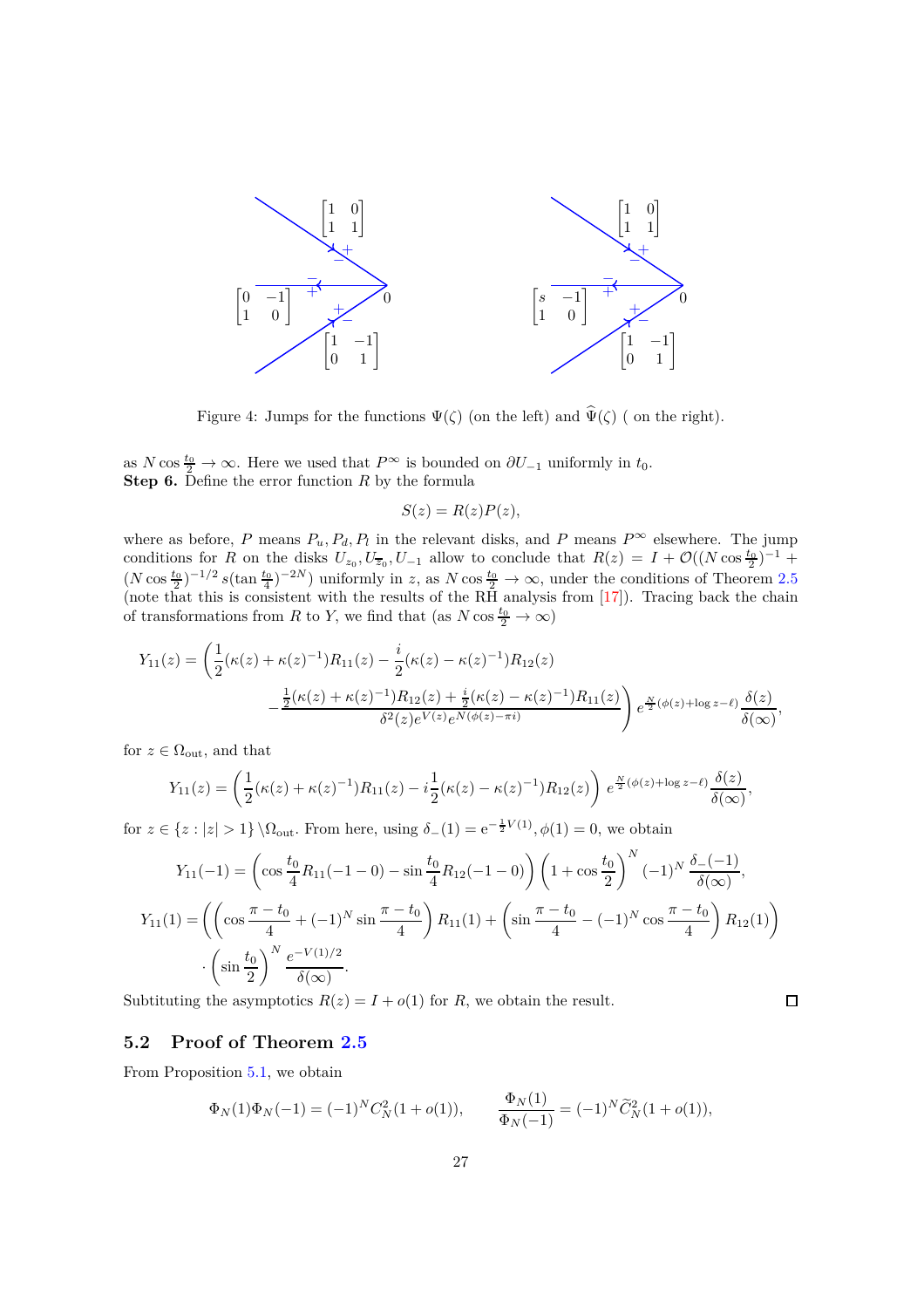as  $N \to \infty$ , where

$$
C_N^2 = \sqrt{2} \cos \frac{t_0}{4} \cos \frac{t_0 - \pi + (-1)^N \pi}{4} \left( \sin \frac{t_0}{2} \right)^N \left( 1 + \cos \frac{t_0}{2} \right)^N e^{-\frac{1}{2}V(1)} \frac{\delta_-(1)}{\delta(\infty)^2},
$$
  

$$
\widetilde{C}_N^2 = \sqrt{2} \frac{\cos \frac{t_0 - \pi + (-1)^N \pi}{4}}{\cos \frac{t_0}{4}} \left( \frac{\sin \frac{t_0}{2}}{1 + \cos \frac{t_0}{2}} \right)^N \frac{e^{-\frac{1}{2}V(1)}}{\delta_-(1)}.
$$

Substituting this in Proposition [1.1,](#page-2-0) we obtain [\(2.15\)](#page-6-4).

## <span id="page-27-0"></span>**6 Gap probabilities and global rigidity**

### <span id="page-27-1"></span>**6.1 Proof of Corollary [2.6](#page-8-1)**

The goal is to apply Theorem [2.5](#page-6-0) to compute the averages in [\(2.20\)](#page-8-2), but this requires certain adaptations. One needs to make the change of variables  $\theta_k \mapsto \pi - \theta_k$  for  $k = 1, ..., n$  in the averages [\(2.20\)](#page-8-2), which given  $(1.1)$  yields

$$
E_{2n}^{+}(t_0; 0) = \mathbb{E}_n^{(0,+)}[f],
$$
  
\n
$$
E_{2n+2}^{-}(t_0; 0) = \mathbb{E}_n^{(2,-)}[f],
$$
  
\n
$$
E_{2n+1}^{\pm}(t_0; 0) = \mathbb{E}_n^{(1,\mp)}[f],
$$

where *f* is related to *g* in [\(2.11\)](#page-6-2) with  $V = 0$ ,  $s = 0$  and with the change of parameter  $t_0 \mapsto \pi - t_0$ . One may therefore compute the right-hand side of the above equalities using Theorem [2.5,](#page-6-0) and this yields

$$
E_{2n}^{+}(t_{0};0) = 2^{\frac{1}{24}} e^{\frac{3}{2}\zeta'(-1)} 2^{\frac{1}{4}} \left(\cos\frac{t_{0}}{2}\right)^{-n} \left(1 + \sin\frac{t_{0}}{2}\right)^{-\frac{2n-1}{2}} \frac{\left(\cos\frac{t_{0}}{2}\right)^{2n^{2}}}{\left(2n\sin\frac{t_{0}}{2}\right)^{\frac{1}{8}}} (1 + o(1)),
$$
  
\n
$$
E_{2n+2}^{-}(t_{0};0) = 2^{\frac{1}{24}} e^{\frac{3}{2}\zeta'(-1)} 2^{-\frac{1}{4}} \left(\cos\frac{t_{0}}{2}\right)^{n} \left(1 + \sin\frac{t_{0}}{2}\right)^{\frac{2n+1}{2}} \frac{\left(\cos\frac{t_{0}}{2}\right)^{2n^{2}}}{\left(2n\sin\frac{t_{0}}{2}\right)^{\frac{1}{8}}} (1 + o(1)),
$$
  
\n
$$
E_{2n+1}^{\pm}(t_{0};0) = 2^{\frac{1}{24}} e^{\frac{3}{2}\zeta'(-1)} \left[\frac{\left(1 + \sin\frac{t_{0}}{2}\right)^{n}}{2^{\frac{1}{4}}\left(\cos\frac{t_{0}}{2}\right)^{n}}\right]^{+1} \frac{\left(\cos\frac{t_{0}}{2}\right)^{2n^{2}}}{\left(2n\sin\frac{t_{0}}{2}\right)^{\frac{1}{8}}} (1 + o(1)),
$$

as  $n \to \infty$ , and this is equivalent to the desired result. One then applies the interrelation [\(2.21\)](#page-8-0) to obtain the asymptotics for the C $\beta$ E ensembles with  $\beta = 1, 4$ .

#### <span id="page-27-2"></span>**6.2 Proof of Corollaries [2.8](#page-9-0) and [2.10](#page-9-1)**

The symbol  $f_{t_0,s}$  in [\(2.19\)](#page-8-3) is associated to  $g_{t_0,s}$  in [\(2.18\)](#page-7-1) through equation [\(1.3\)](#page-1-0). One then notices the relation

$$
g_{t_0,s} = s^{\frac{t_0}{\pi}}g,
$$

where *g* is defined by [\(2.1\)](#page-3-1) with  $V = 0$ ,  $m = 1$ ,  $t_1 = t_0$ ,  $\alpha_0 = \alpha_1 = \alpha_{m+1} = 0$  and  $\beta_1 = \frac{\log s}{2\pi i}$ . Applying Theorem [2.1,](#page-4-0) we get

$$
E_{2n}^{+}(t_0; s) = s^{\frac{n t_0}{\pi}} C \mathbb{E}_{2n}^{\mathbb{U}}[g]^{\frac{1}{2}} (1 + o(1)),
$$
  
\n
$$
E_{2n+2}^{-}(t_0; s) = s^{\frac{n t_0}{\pi}} C^{-1} \mathbb{E}_{2n}^{\mathbb{U}}[g]^{\frac{1}{2}} (1 + o(1)),
$$
  
\n
$$
E_{2n+1}^{\pm}(t_0; s) = s^{\frac{n t_0}{\pi}} \tilde{C}^{\pm 1} \mathbb{E}_{2n}^{\mathbb{U}}[g]^{\frac{1}{2}} (1 + o(1)),
$$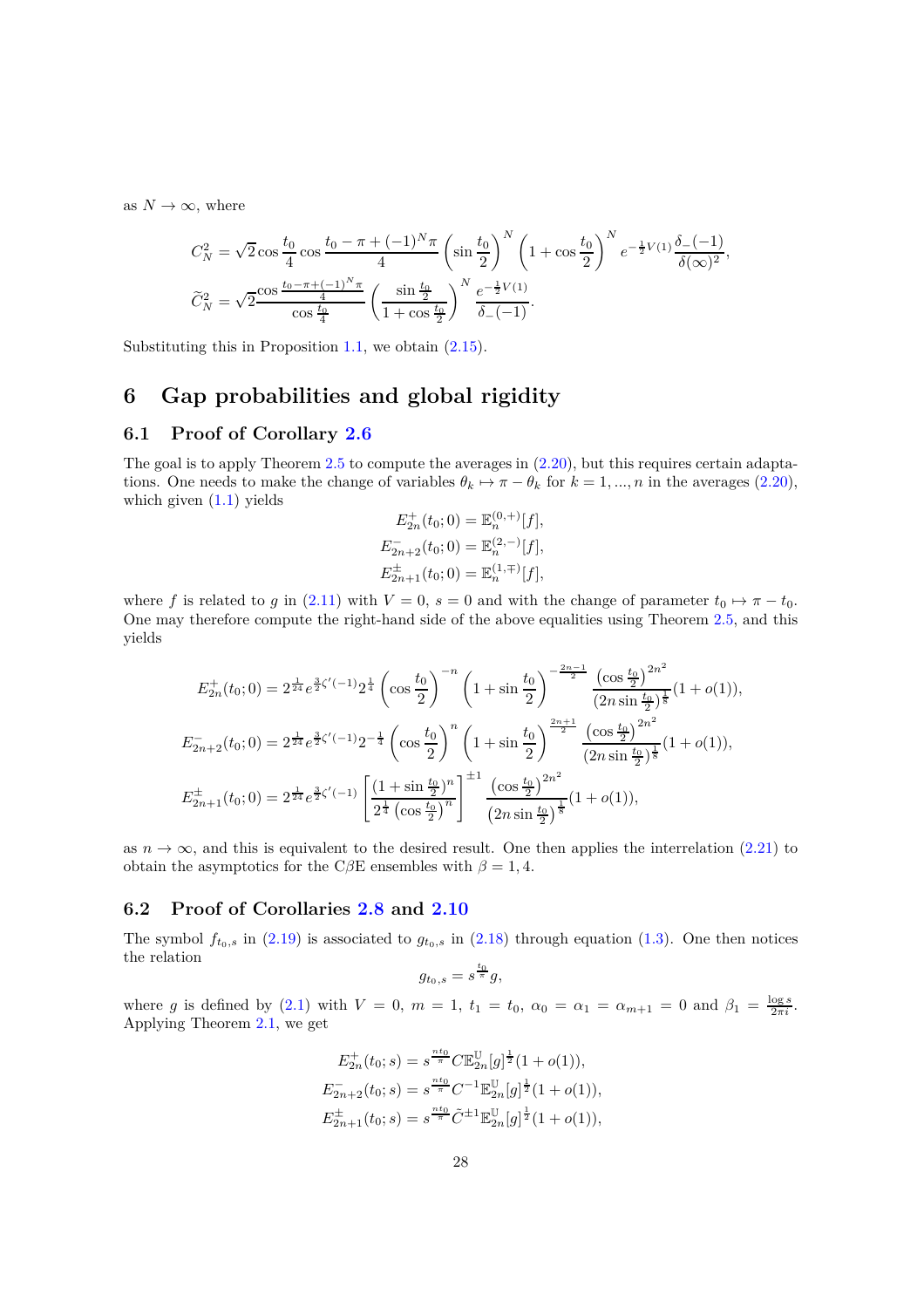where

$$
C = e^{\frac{\log s}{4}} e^{-\frac{t_0 \log s}{2\pi}}, \qquad \tilde{C} = e^{-\frac{\log s}{4}}.
$$

But now from [\[20,](#page-31-8) Theorem 1.11], for  $t_0$  fixed or when  $t_0 \to 0$  and  $nt_0 \to +\infty$  one knows that

$$
\mathbb{E}_{2n}^{\mathbb{U}}[g] = (4n\sin t_0)^{\frac{\log^2 s}{2\pi^2}} \left| G\left(1 + \frac{\log s}{2\pi i}\right) \right|^4 (1 + o(1)),
$$

from which the result follows. One then applies the interrelation [\(2.21\)](#page-8-0) to obtain the asymptotics in the C*β*E ensembles. In a similar fashion, to prove Corollary [2.10,](#page-9-1) one uses Theorem [2.2.](#page-5-1)

#### <span id="page-28-0"></span>**6.3 Proof of Theorem [2.12](#page-10-0)**

Let *n* be a positive integer and consider the *n* free eigenangles  $\theta_1 \leq \ldots \leq \theta_n$  in  $\mathbb{O}_N^{\pm}$ . Define the counting measure  $N_{(0,t)} = \sum_{k=1}^{n} \chi_{(0,t)}(\theta_k)$  as the number of eigenangles in  $(0,t)$ , for  $0 < t \leq \pi$ . For later convenience, let us also write  $\theta_0 = 0$  and  $\theta_{n+1} = \pi$ .

We first use a discretization of the supremum of the counting function to bound the two quantities of interest in Theorem [2.12.](#page-10-0)

<span id="page-28-1"></span>**Lemma 6.1.** *In*  $\mathbb{O}_{2n}^+$ ,  $\mathbb{O}_{2n+2}^-$ , and  $\mathbb{O}_{2n+1}^{\pm}$ , we have almost surely

$$
\max_{k=1,\ldots,n} \left| \theta_k - \frac{\pi k}{n} \right| \leq \frac{\pi}{n} \left( 1 + \max_{k=1,\ldots,n} \left| N_{(0,\frac{\pi k}{n})} - (k-1) \right| \right),
$$
  
\n
$$
\sup_{t \in (0,\pi)} \left| N_{(0,t)} - \frac{nt}{\pi} \right| \leq 2 + \max_{k=1,\ldots,n} \left| N_{(0,\frac{\pi k}{n})} - (k-1) \right|.
$$

*Proof.* Since  $[0, \pi) = \bigcup_{j=0}^{n-1} \left[\frac{\pi j}{n}, \frac{\pi (j+1)}{n}\right]$  $\binom{n+1}{n}$ , for each  $k = 1, ..., n$  there exists a unique  $j \in \{0, ..., n-1\}$ such that  $\frac{\pi j}{n} \leq \theta_k < \frac{\pi (j+1)}{n}$  $\frac{n+1}{n}$ . Given that  $N_{(0,t)}$  is a non-decreasing function of *t*, we find the following estimates,

$$
N_{(0,\frac{\pi j}{n})} - (j+1) \le N_{(0,\theta_k)} - \frac{n\theta_k}{\pi} \le N_{(0,\frac{\pi (j+1)}{n})} - j.
$$

Because of the ordering of the eigenangles,  $N_{(0,\theta_k)} = k - 1$ , so that

$$
\left(N_{(0,\frac{\pi j}{n})}-(j-1)\right)-1\leq \frac{n}{\pi}\left(\frac{\pi k}{n}-\theta_k\right)\leq \left(N_{(0,\frac{\pi (j+1)}{n})}-j\right)+1,
$$

and it then suffices to take the maximum or minimum over  $k$  and  $j$  to obtain the first estimate. Using a similar partitioning argument, one has

$$
\sup_{t \in (0,\pi)} \left| N_{(0,t)} - \frac{nt}{\pi} \right| = \max_{k=0:n} \sup_{t \in (\theta_k, \theta_{k+1}]} \left| N_{(0,t)} - \frac{nt}{\pi} \right|
$$

*.*

Now as a function of *t*,  $N_{(0,t)}$  is left-continuous, has a jump of size 1 at each  $\theta_k$ , is constant and equals *k* on  $(\theta_k, \theta_{k+1}]$ , therefore

$$
\sup_{t \in (\theta_k, \theta_{k+1}]} N_{(0,t)} - \frac{nt}{\pi} = k - \frac{n\theta_k}{\pi} = \frac{n}{\pi} \left( \frac{\pi k}{n} - \theta_k \right),
$$
  

$$
\inf_{t \in (\theta_k, \theta_{k+1}]} N_{(0,t)} - \frac{nt}{\pi} = k - \frac{n\theta_{k+1}}{\pi} = \frac{n}{\pi} \left( \frac{\pi (k+1)}{n} - \theta_{k+1} \right) - 1.
$$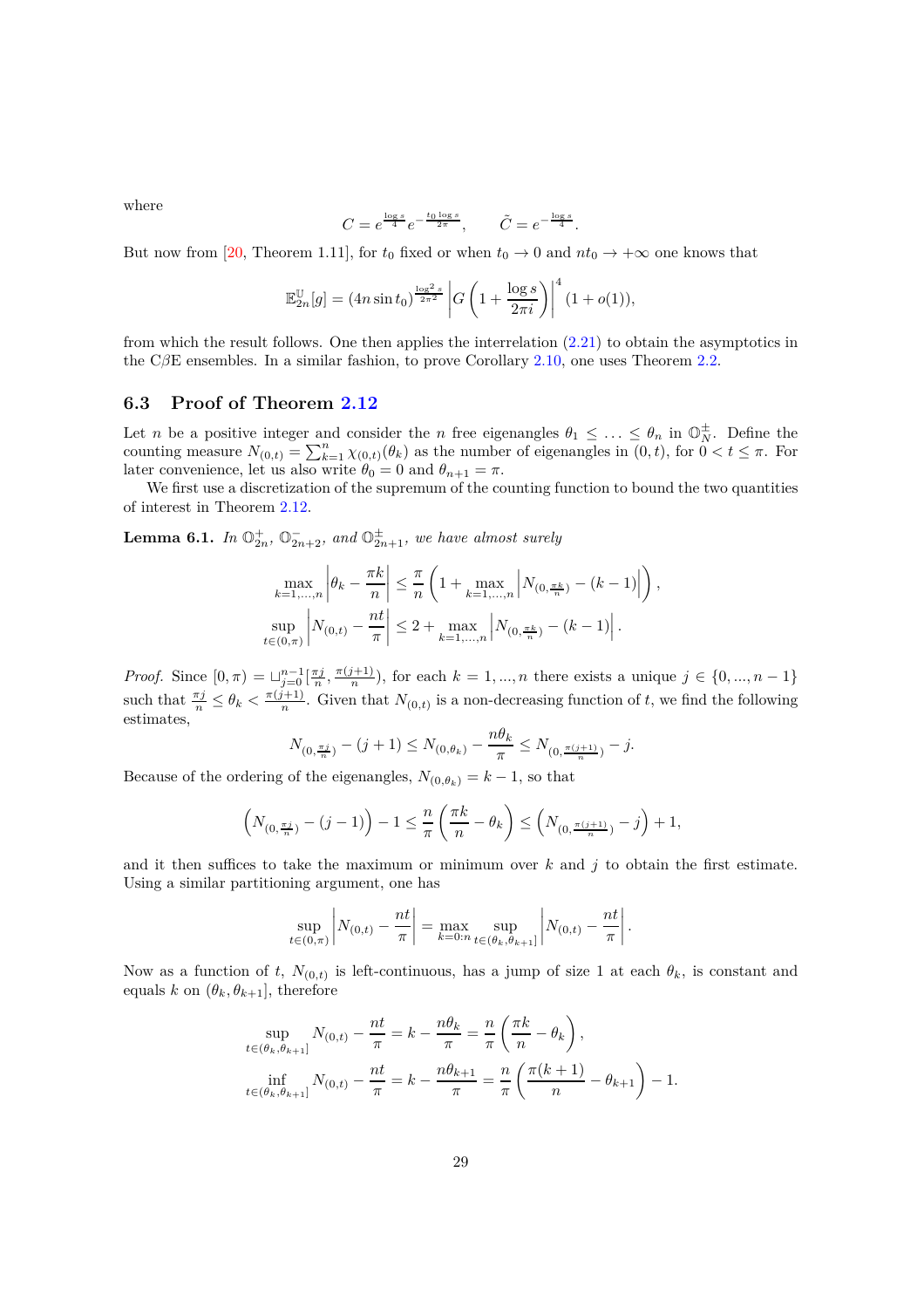This implies the upper bound

$$
\sup_{t \in (0,\pi)} \left| N_{(0,t)} - \frac{nt}{\pi} \right| \leq 1 + \frac{n}{\pi} \max_{k=1,\dots,n} \left| \theta_k - \frac{\pi k}{n} \right|,
$$

and it then suffices to use the previous estimate to conclude.

<span id="page-29-0"></span>**Lemma 6.2.** *In*  $\mathbb{O}_{2n}^+$ ,  $\mathbb{O}_{2n+2}^-$ , and  $\mathbb{O}_{2n+1}^{\pm}$ , for any  $\alpha > 1, \gamma > 0$  there exists  $C_\gamma > 0$  such that

$$
\mathbb{P}\left(\max_{k=1,\ldots,n}\left|N_{(0,\frac{\pi k}{n})}-(k-1)\right|>\alpha\right)\leq C_\gamma e^{-\gamma\alpha}n^{\frac{\gamma^2}{4\pi^2}+1}.
$$

*Proof.* By definition and Boole's inequality one has

$$
\mathbb{P}\left(\max_{k=1,\ldots,n}\left|N_{(0,\frac{\pi k}{n})}-(k-1)\right|>\alpha\right)\leq \mathbb{P}\left(\max_{k=1,\ldots,n}N_{(0,\frac{\pi k}{n})}-(k-1)>\alpha\right)\\+\mathbb{P}\left(\min_{k=1,\ldots,n}N_{(0,\frac{\pi k}{n})}-(k-1)<-\alpha\right),
$$

as well as (the last term of the sum always vanishes)

$$
\mathbb{P}\left(\max_{k=1,\dots,n} N_{(0,\frac{\pi k}{n})} - (k-1) > \alpha\right) \le \sum_{k=1}^{n-1} \mathbb{P}\left(N_{(0,\frac{\pi k}{n})} > k-1+\alpha\right),
$$
  

$$
\mathbb{P}\left(\min_{k=1,\dots,n} N_{(0,\frac{\pi k}{n})} - (k-1) < -\alpha\right) \le \sum_{k=1}^{n-1} \mathbb{P}\left(-N_{(0,\frac{\pi k}{n})} > -k+1+\alpha\right).
$$

Applying Chernoff's bound for  $\gamma > 0$  yields for any  $t \in (0, \pi)$ 

$$
\mathbb{P}\left(N_{(0,t)} > \frac{nt}{\pi} + \alpha\right) \le e^{-\gamma\alpha} e^{-\frac{\gamma nt}{\pi}} \mathbb{E}_n^{(j,\pm)} \left[e^{\gamma \chi_{[-t,t]}(\arg z)}\right],
$$
  

$$
\mathbb{P}\left(-N_{(0,t)} > -\frac{nt}{\pi} + \alpha\right) \le e^{-\gamma\alpha} e^{\frac{\gamma nt}{\pi}} \mathbb{E}_n^{(j,\pm)} \left[e^{-\gamma \chi_{[-t,t]}(\arg z)}\right],
$$

Therefore, for any  $\delta \in \mathbb{R} \setminus \{0\}$ ,  $t \in [\frac{1}{n}, \pi - \frac{1}{n}]$ , one may write, using Corollary [2.8,](#page-9-0) for some  $C_{\delta} > 0$ 

$$
\mathbb{E}_n^{(j,\pm)}\left[e^{\delta \chi_{[-t,t]}(\arg z)}\right] \leq C_\delta e^{\frac{\delta nt}{\pi}} (n \sin t + 1)^{\frac{\delta^2}{4\pi^2}}.
$$

This leads to the following estimate for some  $C_\gamma>0,$ 

$$
\mathbb{P}\left(\max_{k=1,\ldots,n} \left|N_{(0,\frac{\pi k}{n})}-(k-1)\right|>\alpha\right) \leq C_{\gamma}e^{-\gamma\alpha}n^{\frac{\gamma^2}{4\pi^2}}\sum_{k=1}^{n-1} \left(\sin\frac{\pi k}{n}\right)^{\frac{\gamma^2}{4\pi^2}},
$$

and since as  $n\to +\infty$ 

$$
\sum_{k=1}^{n-1} \left( \sin \frac{\pi k}{n} \right)^{\frac{\gamma^2}{4\pi^2}} \sim n \int_0^1 \left( \sin \pi t \right)^{\frac{\gamma^2}{4\pi^2}} dt,
$$

this ends the proof.

 $\Box$ 

 $\Box$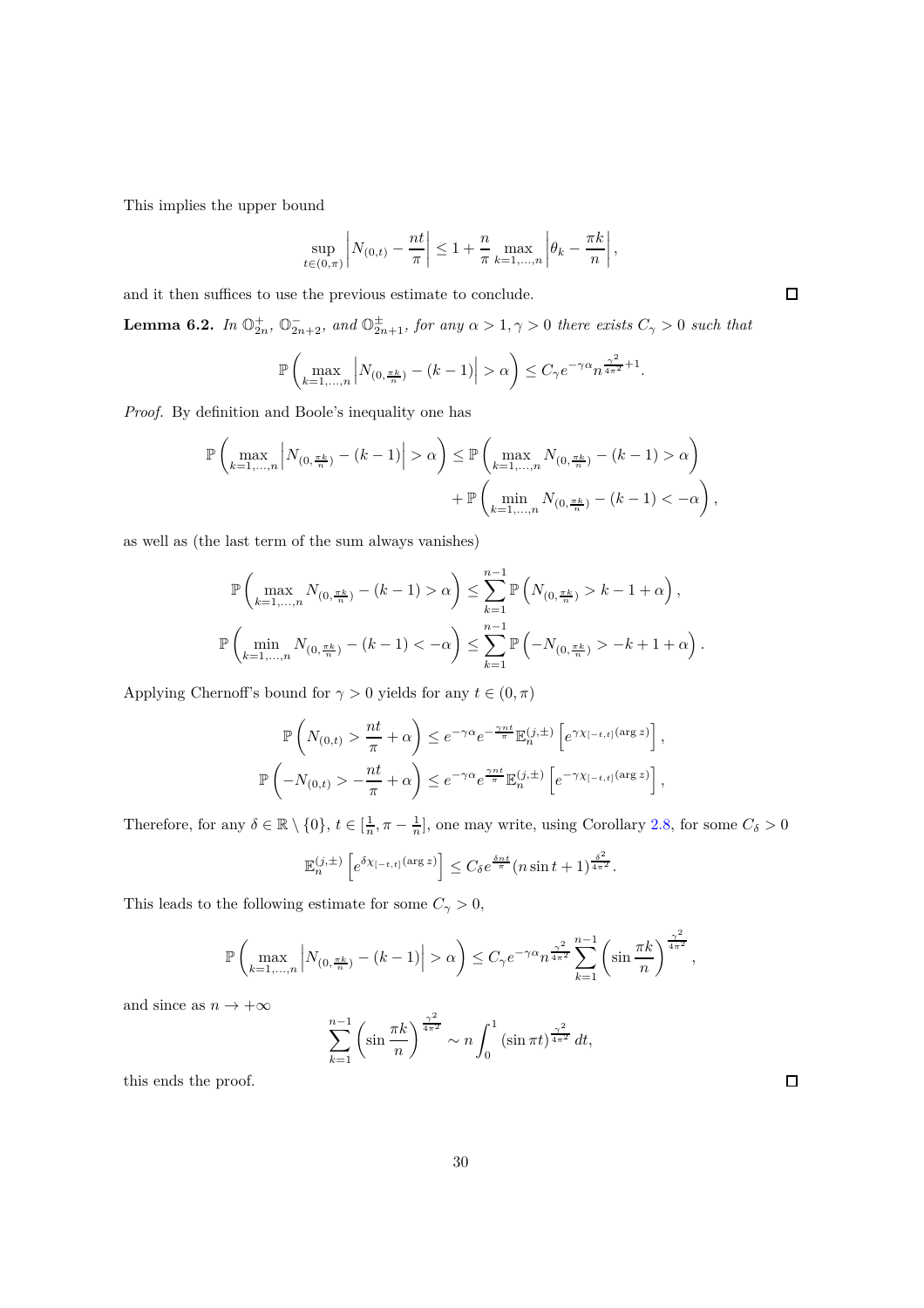In order to prove Theorem [2.12,](#page-10-0) we use on one hand Lemma [6.1,](#page-28-1) which implies

$$
\mathbb{P}\left(\max_{k=1,\ldots,n} \left|\theta_k - \frac{\pi k}{n}\right| > (1+\epsilon)\frac{\log n}{n}\right) + \mathbb{P}\left(\sup_{t\in(0,\pi)} \left|N_{(0,t)} - \frac{nt}{\pi}\right| > \left(\frac{1}{\pi} + \epsilon\right)\frac{\log n}{\pi}\right)
$$
  

$$
\leq 2\mathbb{P}\left(\max_{k=1,\ldots,n} \left|N_{(0,\frac{\pi k}{n})} - (k-1)\right| > (1+\epsilon)\frac{\log n}{\pi} - 2\right),
$$

while on the other it follows from Lemma [6.2](#page-29-0) that for any  $\gamma > 0$  there exists  $C_{\gamma} > 0$  such that

$$
\mathbb{P}\left(\max_{k=1,\ldots,n} \left|N_{(0,\frac{\pi k}{n})}-(k-1)\right|>(1+\epsilon)\frac{\log n}{\pi}-2\right) \leq C_{\gamma}n^{\frac{\gamma^2}{4\pi^2}-(1+\epsilon)\frac{\gamma}{\pi}+1}.
$$

Since the minimum of the polynomial  $\frac{\gamma^2}{4\pi^2} - (1+\epsilon)\frac{\gamma}{\pi} + 1$  is attained at  $\frac{\gamma}{\pi} = 2(1+\epsilon)$  and is equal to  $1 - (1 + \epsilon)^2 < 0$ , the desired result follows by letting  $n \to +\infty$ .

**Acknowledgements.** This work was supported by the Fonds de la Recherche Scientifique-FNRS under EOS project O013018F. We are grateful to Johannes Forkel and Jon Keating for sharing an early version of their work [\[27\]](#page-31-11) and for useful comments on an early version of our manuscript.

## <span id="page-30-8"></span>**References**

- [1] M. Abramowitz and I. Stegun, *Handbook of mathematical functions with formulas, graphs, and mathematical tables*. National Bureau of Standards Applied Mathematics Series, 55, Washington, D.C. 1964, 10th printing, 1972.
- <span id="page-30-5"></span>[2] L.-P. Arguin, D. Belius, and P. Bourgade, Maximum of the characteristic polynomial of random unitary matrices, *Comm. Math. Phys.* **349** (2017), 703–751.
- <span id="page-30-7"></span>[3] T. Assiotis, E.C. Bailey, and J.P. Keating, On the moments of the moments of the characteristic polynomials of Haar distributed symplectic and orthogonal matrices, arXiv:1910.12576v1.
- <span id="page-30-6"></span><span id="page-30-0"></span>[4] J. Baik and E.M. Rains, Algebraic aspects of increasing subsequences, *Duke Math. J.* **109** (2001), 1–65.
- [5] E.C. Bailey and J.P. Keating, On the moments of the moments of the characteristic polynomials of random unitary matrices, *Comm. Math. Phys.* **371** (2019), 689–726.
- <span id="page-30-2"></span><span id="page-30-1"></span>[6] E. Basor, Asymptotic formulas for Toeplitz determinants, *Trans. Amer. Math. Soc.* **239** (1978), 33–65.
- [7] E. Basor, A localization theorem for Toeplitz determinants, *Indiana Univ. Math. J.* **28** (1979), no. 6, 975–983.
- <span id="page-30-3"></span>[8] E. Basor and T. Ehrhardt, *Asymptotic formulas for the determinants of symmetric Toeplitz plus Hankel matrices*, Toeplitz matrices and singular integral equations (Pobershau, 2001), 61–90, Oper. Theory Adv. Appl., 135, Birkhäuser, Basel, 2002.
- <span id="page-30-4"></span>[9] E. Basor and T. Ehrhardt, Asymptotic formulas for determinants of a sum of finite Toeplitz and Hankel matrices, *Math. Nachr.* **228** (2001), 5–45.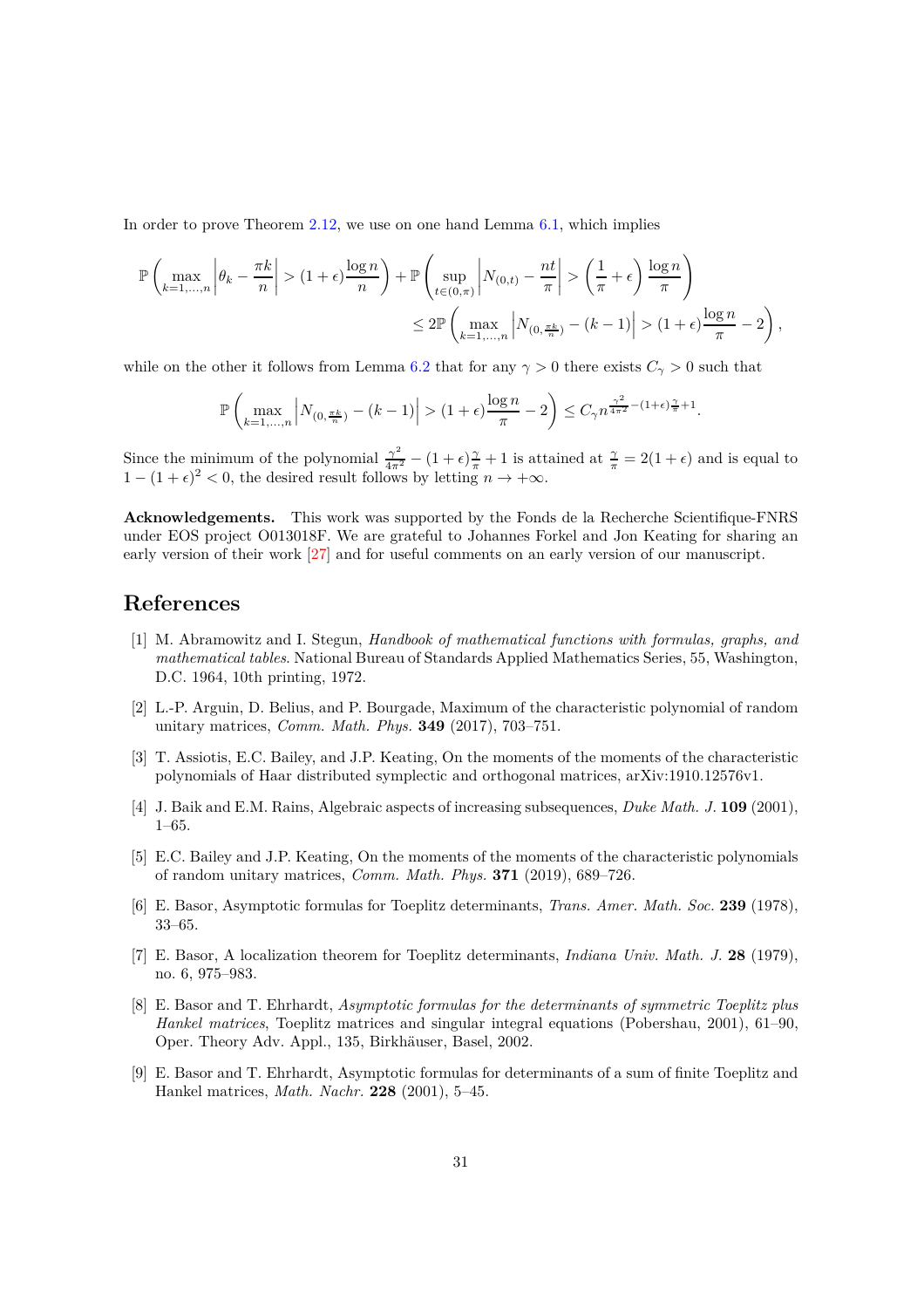- <span id="page-31-10"></span>[10] E. Basor and C.A. Tracy, Asymptotics of a tau function and Toeplitz determinants with singular generating functions, *Int. J. of Mod. Phys. A* **7**, supp1a (1992), 83–107.
- <span id="page-31-1"></span>[11] E. Basor and H. Widom, *Wiener-Hopf determinants with Fisher-Hartwig symbols*, *Operator theoretical methods and applications to mathematical physics*, 131–149, *Oper. Theory Adv. Appl.* 147, Birkhäuser, Basel, 2004.
- <span id="page-31-15"></span>[12] N. Berestycki, An elementary approach to Gaussian multiplicative chaos, *Electron. Commun. Probab.* **22** (2017) (27), 12pp.
- <span id="page-31-12"></span>[13] F. Bornemann and P.J. Forrester, Singular values and evenness symmetry in random matrix theory, *Forum Math.* **28** (2016), no. 5, 873–891.
- <span id="page-31-13"></span>[14] F. Bornemann, P.J. Forrester, and A. Mays, Finite size effects for spacing distributions in random matrix theory: Circular ensembles and Riemann zeros, *Stud. Appl. Math.* **138** (2017), no. 4, 401–437.
- <span id="page-31-2"></span>[15] A. Böttcher and B. Silbermann, Toeplitz operators and determinants generated by symbols with one Fisher-Hartwig singularity, *Math. Nachr.* **127** (1986), 95–123.
- <span id="page-31-14"></span>[16] R. Cchaibi, T. Madaule, and J. Najnudel, On the maximum of the C*β*E field, *Duke Math. J.* **167**, no. 12 (2018), 2243–2345.
- <span id="page-31-7"></span>[17] C. Charlier and T. Claeys, Asymptotics for Toeplitz determinants: Perturbation of symbols with a gap, *J. Math. Phys* **56** (2015), 022705.
- <span id="page-31-6"></span>[18] C. Charlier and T. Claeys, Thinning and conditioning of the circular unitary ensemble, *Random Matrices: Theory and Appl.* **6** (2017), no. 2, 1750007.
- <span id="page-31-5"></span>[19] T. Claeys, A. Its, and I. Krasovsky, Emergence of a singularity for Toeplitz determinants and Painlev´e V, *Duke Math. J.* **160**, (2011), no. 2, 207–262.
- <span id="page-31-8"></span>[20] T. Claeys and I. Krasovsky, Toeplitz determinants with merging singularities, *Duke Math. J.* **164** (2015), 2897–2987.
- <span id="page-31-0"></span>[21] P. Deift, A. Its, and I. Krasovsky, Asymptotics of Toeplitz, Hankel, and Toeplitz+Hankel determinants with Fisher-Hartwig singularities, *Ann. of Math.* **174** (2011), 1243–1299.
- <span id="page-31-17"></span>[22] P. Deift and X. Zhou, A steepest descent method for oscillatory Riemann-Hilbert problem, *Ann. of Math.* **137** (1993), 295–368.
- <span id="page-31-3"></span>[23] T. Ehrhardt, *A status report on the asymptotic behavior of Toeplitz determinants with Fisher-Hartwig singularities*, in *Recent Advances in Operator Theory* (Groningen, 1998), *Oper. Theory Adv. Appl.* **124**, Birkhäuser, Basel, 2001, 217-241.
- <span id="page-31-9"></span><span id="page-31-4"></span>[24] B. Fahs, Uniform asymptotics of Toeplitz determinants with Fisher-Hartwig singularities, arXiv:1909.07362v1.
- [25] M.E. Fisher and R.E. Hartwig, Toeplitz determinants: Some applications, theorems and conjectures, *Adv. Chem. Phys.* **15** (1968), 333–353.
- <span id="page-31-16"></span>[26] A.S. Fokas, A.R. Its, and A.V. Kitaev, The isomonodromy approach to matrix models in 2D quantum gravity, *Comm. Math. Phys.* **147** (1992), 395–430.
- <span id="page-31-11"></span>[27] J. Forkel and J.P. Keating, The Classical Compact Groups and Gaussian Multiplicative Chaos.